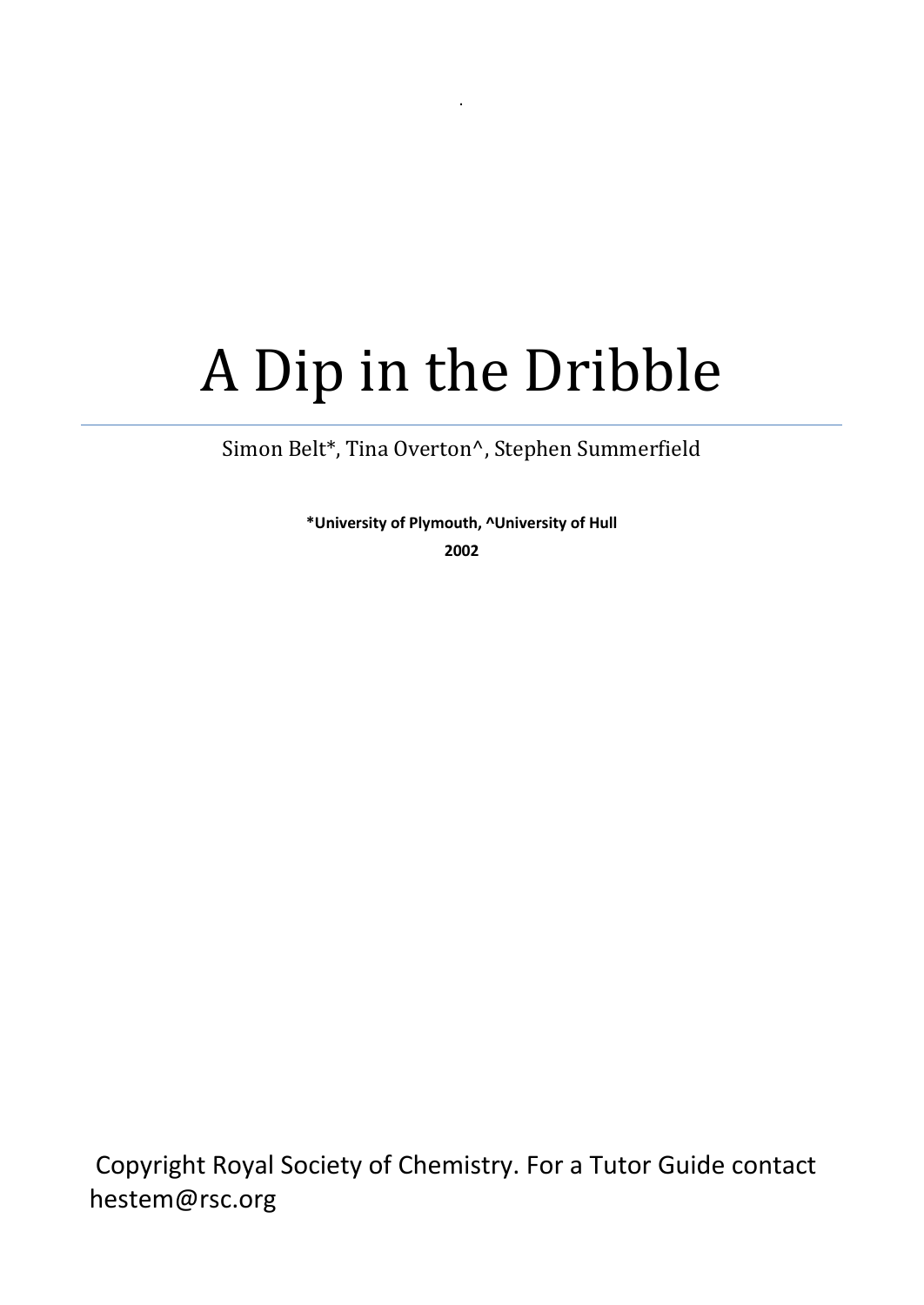# **Appendix A: Student Handouts**

| <b>Introduction Overheads</b>                           | $A-1$  |
|---------------------------------------------------------|--------|
| <b>Environmental Card Game</b>                          | $A-4$  |
| Implications of the Fire                                | $A-13$ |
| <b>Survey of Methods</b>                                |        |
| Environmental Analysis 1 (no references)                | $A-14$ |
| Environmental Analysis 2 (abstracts)                    | $A-15$ |
| Diquat dibromide abstracts                              | $A-16$ |
| <i>p</i> -octylphenol abstracts                         | $A-20$ |
| Environmental Analysis 3 (references)                   | $A-24$ |
| Environmental Analysis 4 (Analytical Chemistry reviews) | $A-27$ |
| Costing a Monitoring Programme                          | $A-28$ |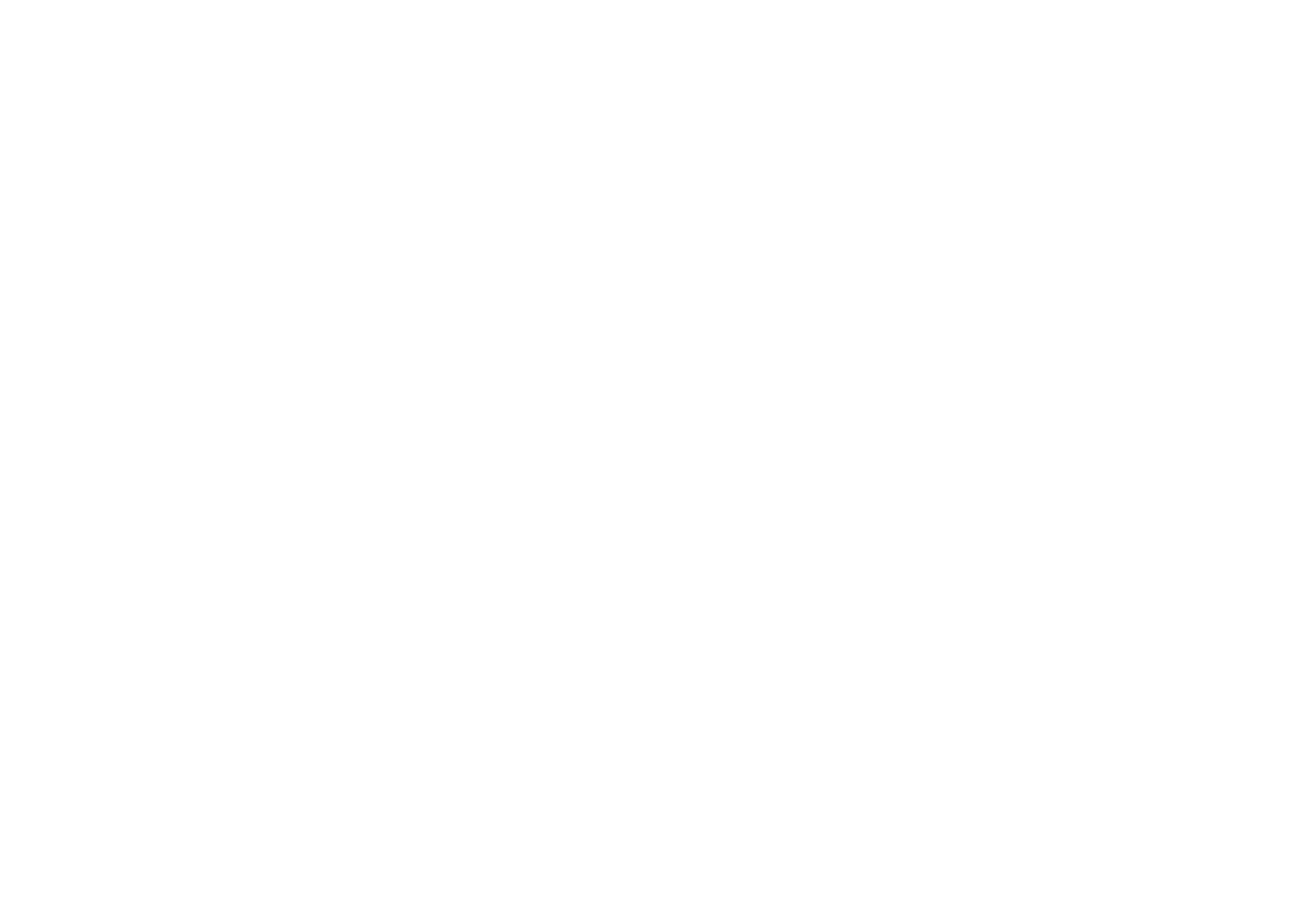# **A Dip in the Dribble**

 $20<sup>th</sup>$  May

All flora and fauna in the River Dribble south of the town of Sheepsdale has been suddenly killed off.

**Use the information given on the clue cards to determine the cause and nature of the incident.**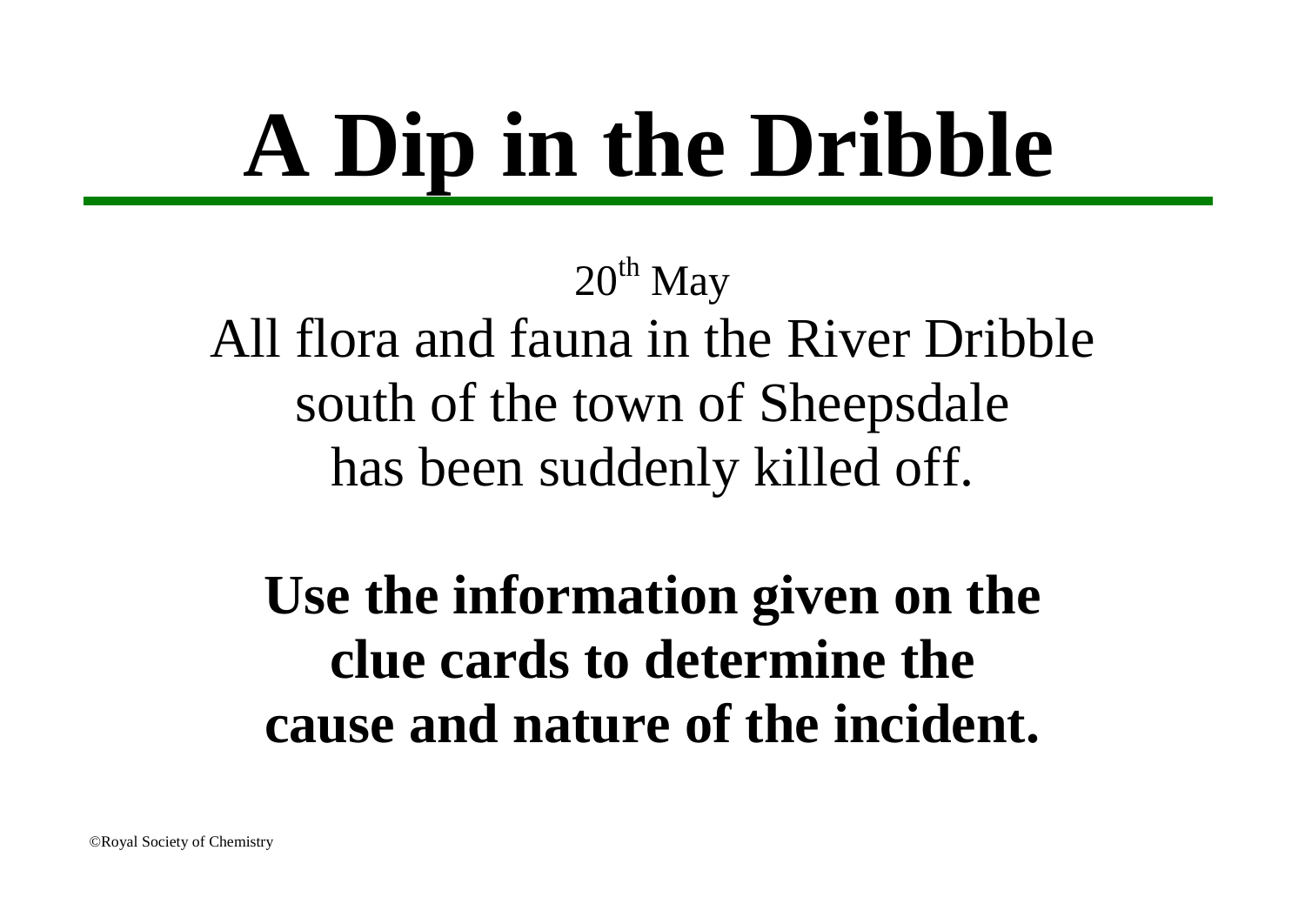# **A Dip in the Dribble**

# **SCIENTIFIC SKILLS**

- environmental issues
- industrial chemistry
- pollution
- organic analytical techniques
- handling information
- toxicity
- costing services

# **TRANSFERABLE SKILLS**

- working with others
- communication
- decision making
- analytical/critical thinking
- independent learning
- time management
- budgeting and economics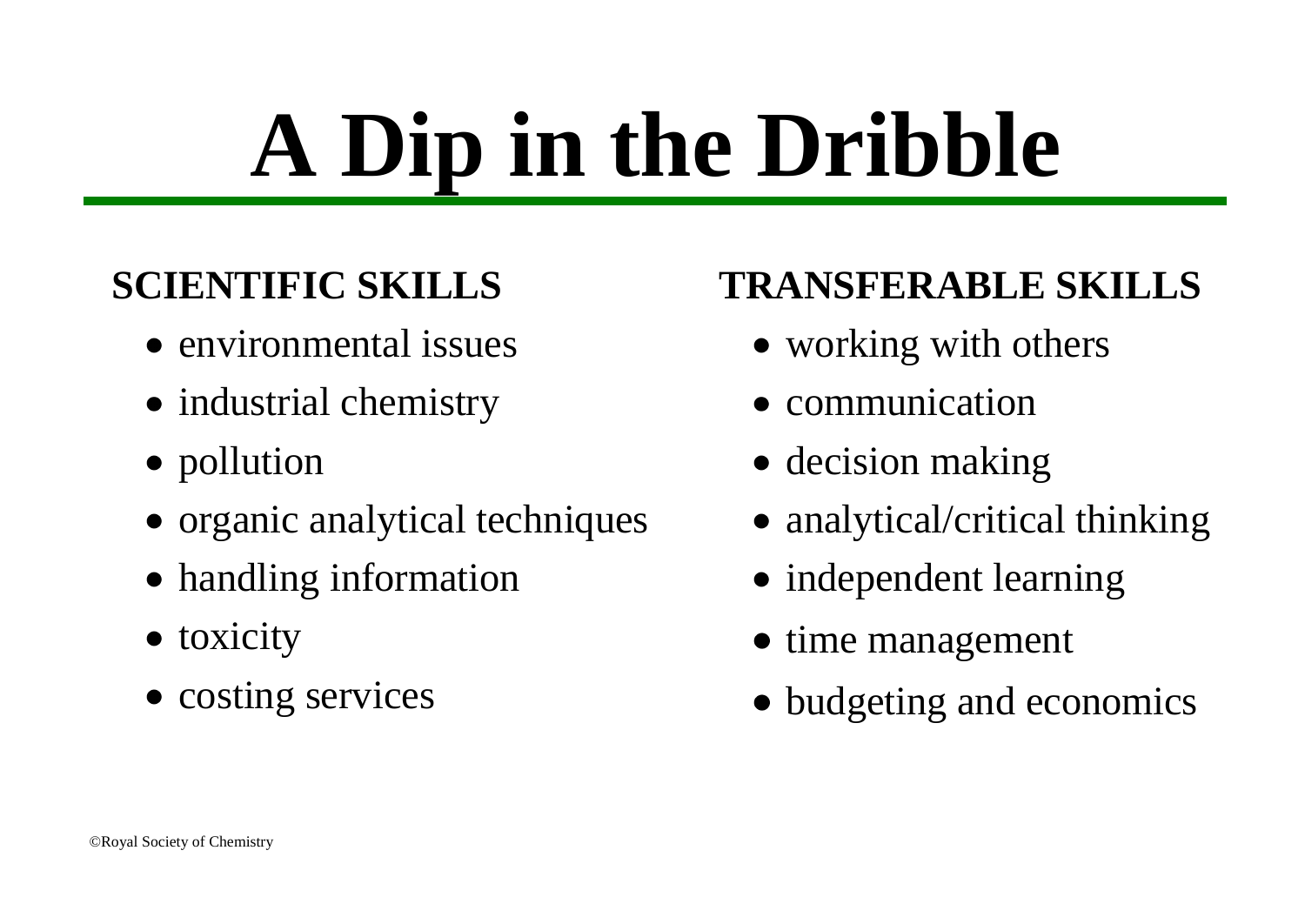# **What you need to do**

# **Part 1 - Consider:**

- Whether there is a problem
- Where and when it occurred
- The nature and source(s) of the pollution
- The toxicity of the pollutants
- Who could be at fault

# **Part 2:**

• Commission a monitoring programme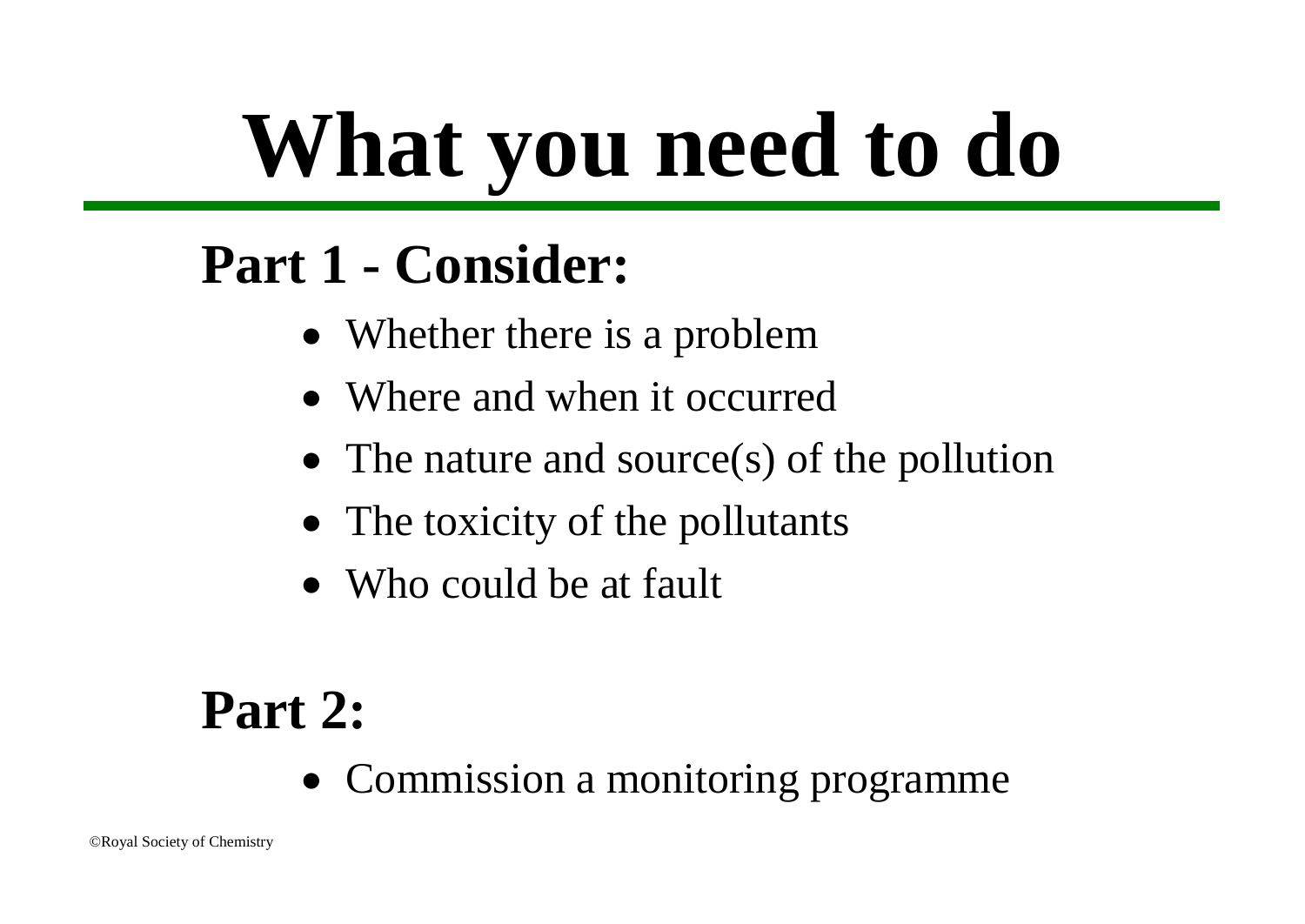| The chemical structure of Diquat dibromide is: |                                                                    |  |                      |
|------------------------------------------------|--------------------------------------------------------------------|--|----------------------|
| 2Br                                            |                                                                    |  | In wate<br>diquat of |
| <b>Water Solubility</b>                        | 70% w/y @ 20 $^{\circ}$ C                                          |  |                      |
| <b>Vapour Pressure</b>                         | Negligible $@$ 20 $°C$                                             |  |                      |
| <b>Partition Coefficient</b><br>4.6021         |                                                                    |  |                      |
| <b>Absorption Coefficient</b>                  | 13000 dm <sup>3</sup> mol <sup>-1</sup> cm <sup>-1</sup> at 310 nm |  |                      |
|                                                |                                                                    |  |                      |

er paraquat dichloride and dibromide are completely dissociated into  $+ 2 \text{CI}$  and  $DQ^{2+} + 2 \text{Br}$ .

Analysis of an isolate from River Dribble from Environment Agency sample point on 20<sup>th</sup> May showed a compound of molecular weight 184.

The Environment Agency sample point is 2 km west of Sheepsdale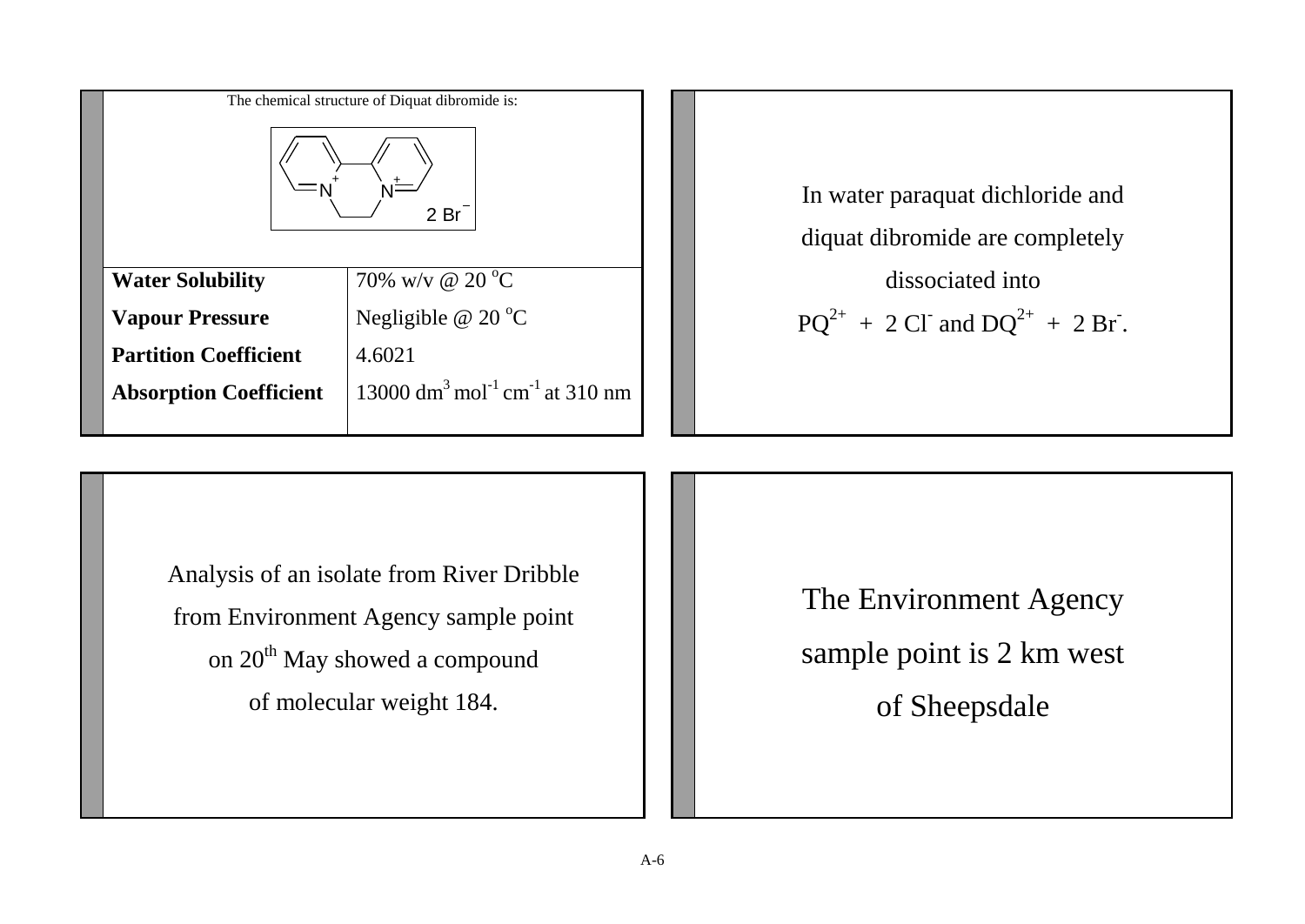*Introducing Dr.* Orlando Grut of E-Chem Ltd.

Specialists in Agrochemicals and Chemical Surfactants. Agents for Aquascrap, Aquaslay, Dextrone, Veglone, Smeglox, Merit, Cruise, Trident, and BLX Agrocultural.

Telephone 0100 000 666

Midwives working in the Sheepsdale area noticed an unusually high number of miscarriages in the previous August.



Dairy farmer Nobby Giles owns a field that is bounded by the river Dribble. On  $20<sup>th</sup>$  May four of his young calves that were grazing in the field were found dead.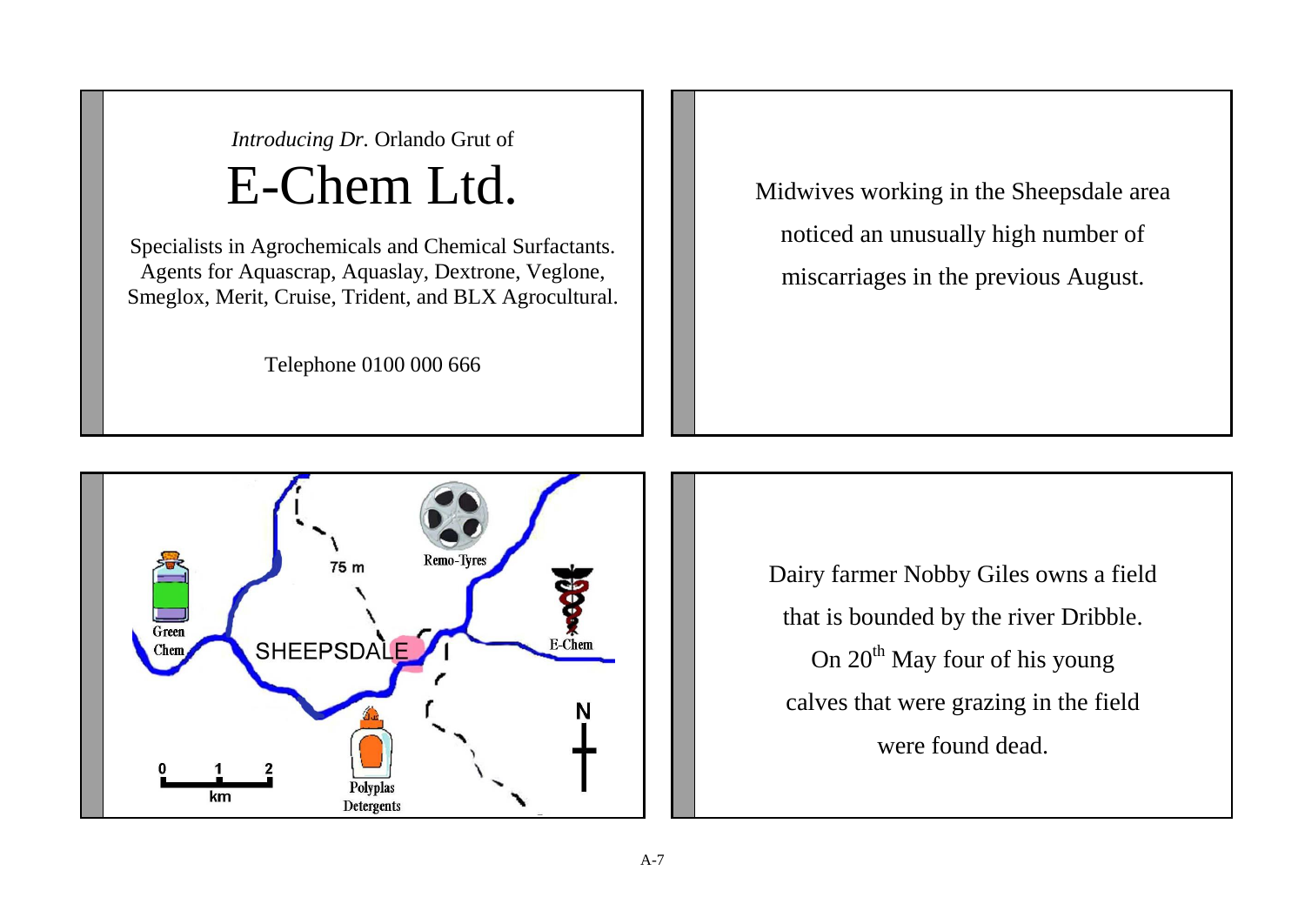

# **The Dairy Farmer**

"Dr. Sidney Spittle has reported that increased miscarriage rates may be linked to pesticide residues in milk and related products."



A surfactant is a species that is active at the interface between two phases such as the interface between hydrophilic and hydrophobic phases. A surfactant accumulates at the interface and modifies the surface tension.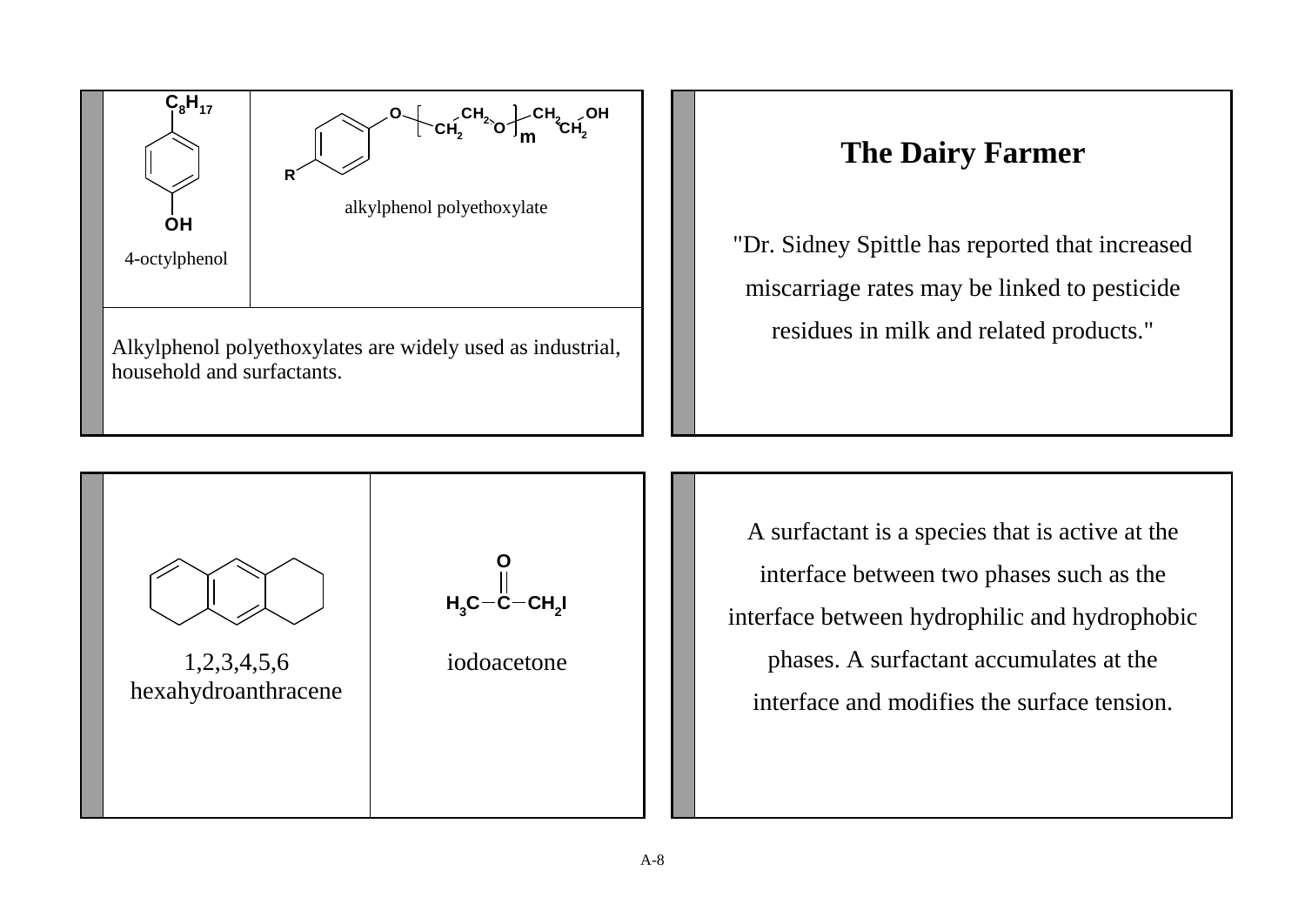| Analysis of an isolate from the             |
|---------------------------------------------|
| River Dribble from the Environment Agency   |
| sample point on 20 <sup>th</sup> May showed |
| a compound that had an aromatic moiety.     |

| Atomic weights of selected elements |       |  |
|-------------------------------------|-------|--|
| C                                   | 12.01 |  |
| H                                   | 1.008 |  |
| Mg                                  | 24.30 |  |
| Ca                                  | 40.08 |  |
| N                                   | 14.01 |  |
| $\Omega$                            | 16.00 |  |
| Cl                                  | 35.45 |  |
| <b>Br</b>                           | 79.90 |  |
|                                     | 126.9 |  |
|                                     |       |  |

Polyplas Detergents make common

industrial surfactants.

## **You are Marge Fugal-Horn**

You live close to the E-Chem Ltd. packaging and warehouse facility. You wish you had not hung out your favourite dress to dry on 19<sup>th</sup> May.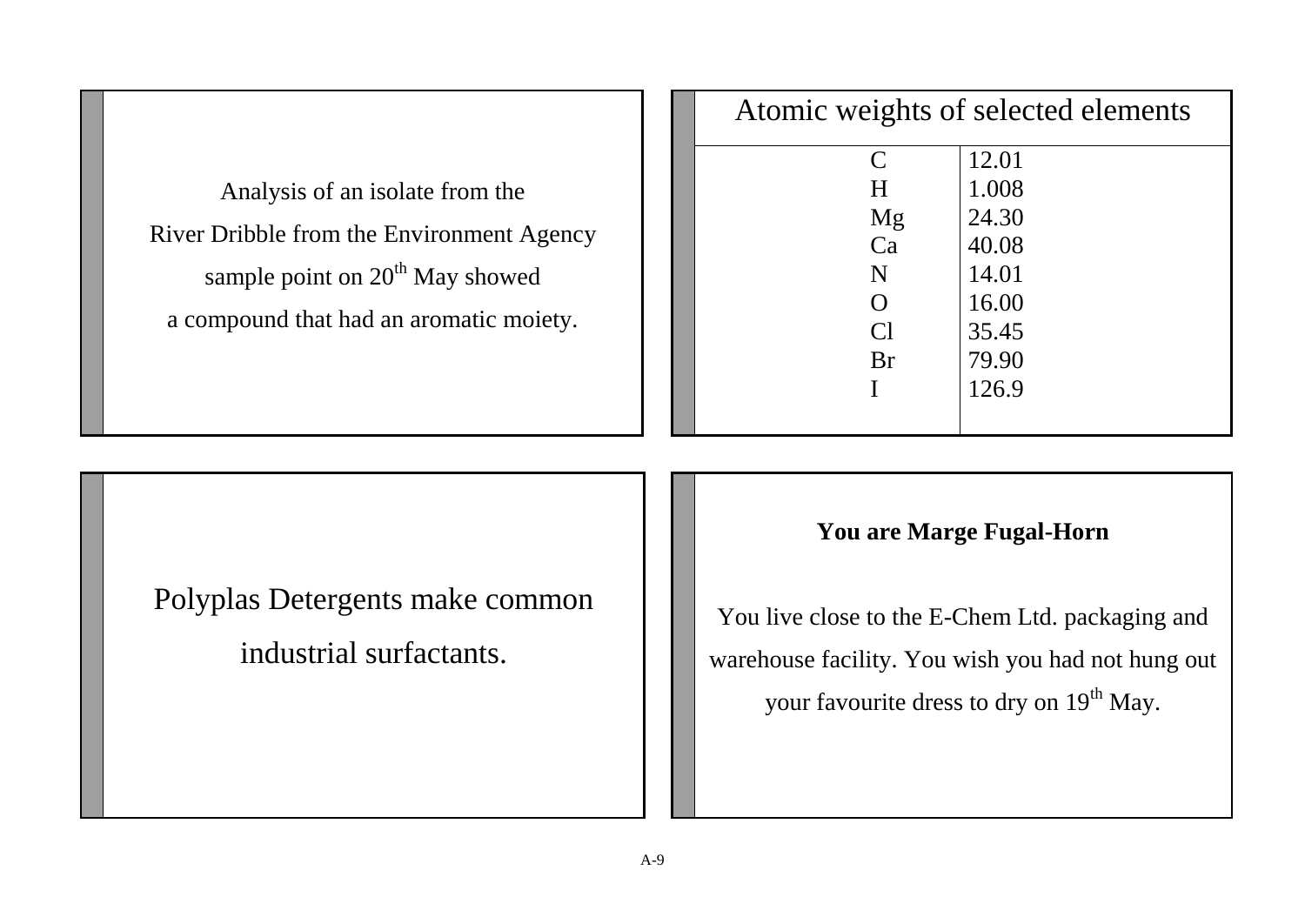## **You are Rick Niblett (date of birth 18/5/60).**

You wish you hadn"t got quite so drunk on your birthday because you are hung over and fuzzy headed and so forgot to switch off the heated shrink wrapping machine that you operate before you went to tea break.

Diquat dibromide is moderately toxic via ingestion, with reported oral  $LD_{50}$  values of 231 mg/kg in rats, 125 mg/kg in mice, 101 mg/kg in rabbits, and 100 mg/kg in guinea pigs and dogs. Cows appear to be particularly sensitive to this herbicide, with an oral  $LD_{50}$  of 30 to 56 mg/kg.

Paraquat has been found to have a high affinity to suspended or precipitated sediment in the aquatic environment. Paraquat is significantly more toxic than its closely related compound diquat. A typical half-life for desorption of this chemical is 52 weeks.

| Paraquat dichloride                                |                                                                    |  |
|----------------------------------------------------|--------------------------------------------------------------------|--|
| $\dot{N}$ <sup>+</sup> CH <sub>3</sub><br>$H_3C-N$ |                                                                    |  |
| <b>CI</b>                                          | CI.                                                                |  |
| <b>Water Solubility</b>                            | $>50\%$ w/y @ 20 C                                                 |  |
| <b>Absorption Coefficient</b>                      | 18000 dm <sup>3</sup> mol <sup>-1</sup> cm <sup>-1</sup> at 257 nm |  |
| <b>Vapour Pressure</b>                             | Negligible @ room temperature<br>as paraquat dichloride            |  |
| <b>Partition Coefficient</b>                       | 4.4683                                                             |  |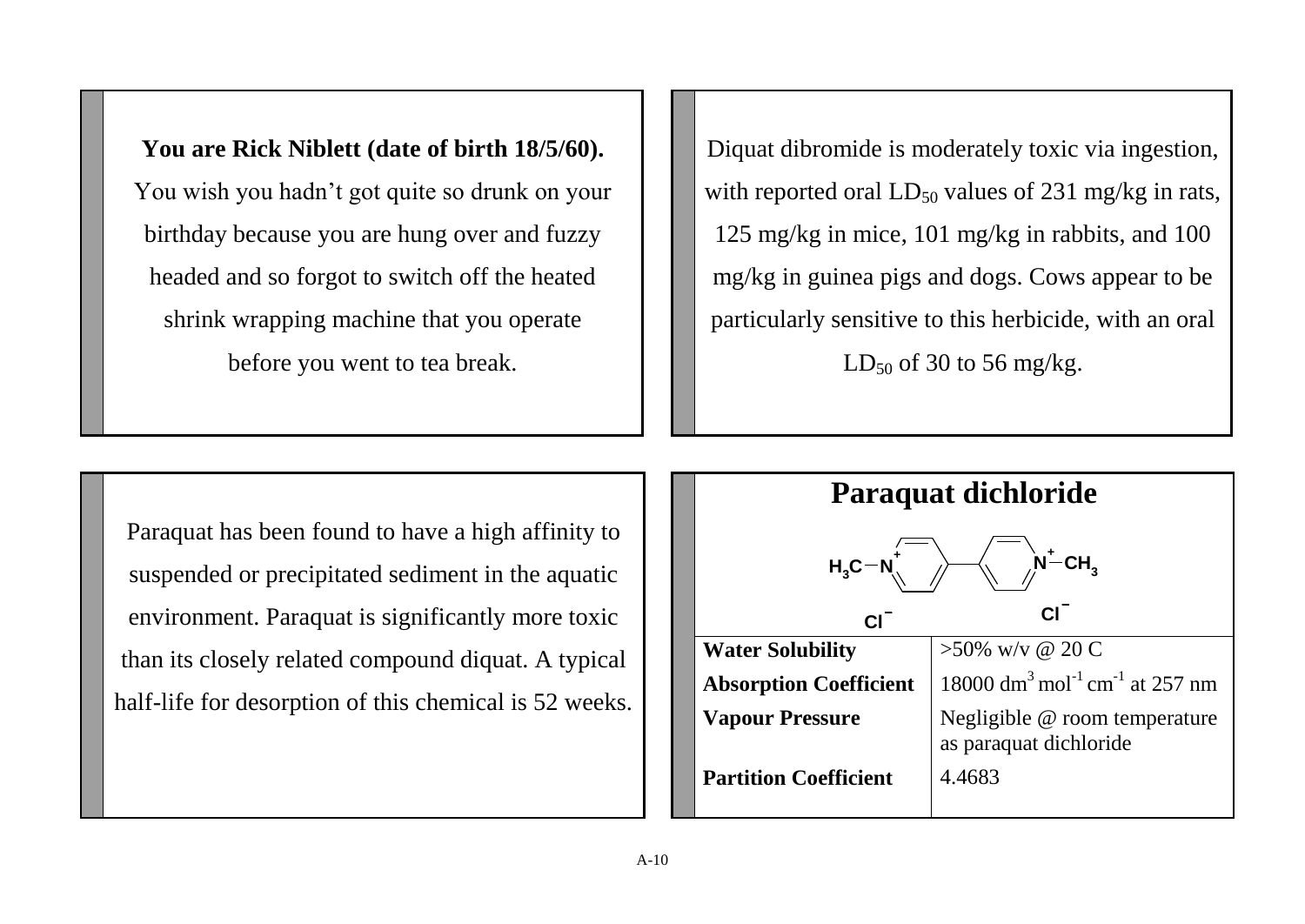## April

# **Farmers Weekly**:

"Disturbances were caused at the local Sheepsdale NUF meeting by protestors demonstrating against the increasing volumes of herbicides in use locally to combat the unusually high occurrence of chick weed found this year in fields containing oilseed rape."

#### $17^{\text{th}}$  May

# **Police report**

"Intruders reported at E-Chem Ltd. packing and warehouse facility in the early hours of Friday morning. On arrival, no intruders were present and the warehouse manager believed no theft to have taken place. There was however a considerable degree of criminal damage."

# Jan  $13^{\text{th}}$

### **Sheepsdale Times**

"The long awaited opening of the "Green Chem Agrochemical" manufacturing plant finally took place last Thursday, officiated by Sheepsdale town Mayor Norman Fitzwilliam-Splat. Referring to the long wrangling over health and safety issues which had delayed the opening of the plant, Mr Fitzwilliam-Splat remarked that whilst he understood that the road to the realisation of the project had been bumpy, he now hoped that the plant "could get to work and provide much needed employment to the Sheepsdale locality. The plant will be principally involved with the manufacture of agrochemicals such as paraquat."

### **You are Dr Algernon Bloom**

You have been called in by the Environment Agency to investigate the death of vegetation in the River Dribble. Upon investigation you find that there are higher than expected nutrient levels in the river north of Sheepsdale.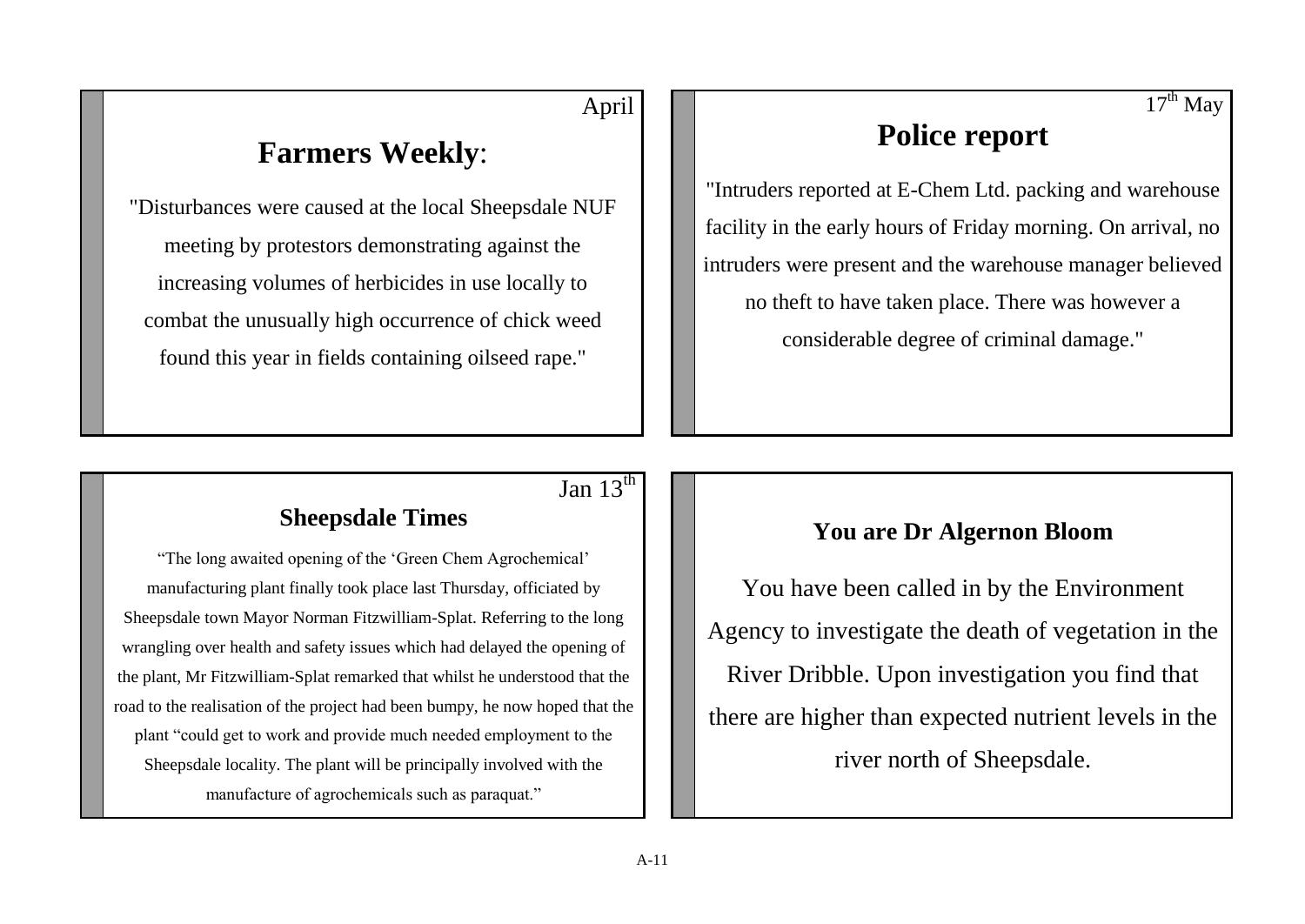**You are Dr Edwin S Cargo** You have been called in by the Environment Agency to investigate the death of vegetation and fish in the River Dribble.

Upon investigation, you find no unusual organisms in the river which may have resulted in the death of the flora and fauna. However, there is a slight increase in the number of snails North of Sheepsdale.

## **You are Terry Grimsdale**

On May 19th your wife, Audrey, was rushed into hospital after going into labour prematurely.

Snails graze on the algae found in freshwater vegetation.

#### **You are are Samantha Ridcully**

You and your friend Audrey Grimsdale have been protesting without success about Nobby Giles' Dairy Farm. You both run a vegan restaurant in Sheepsdale.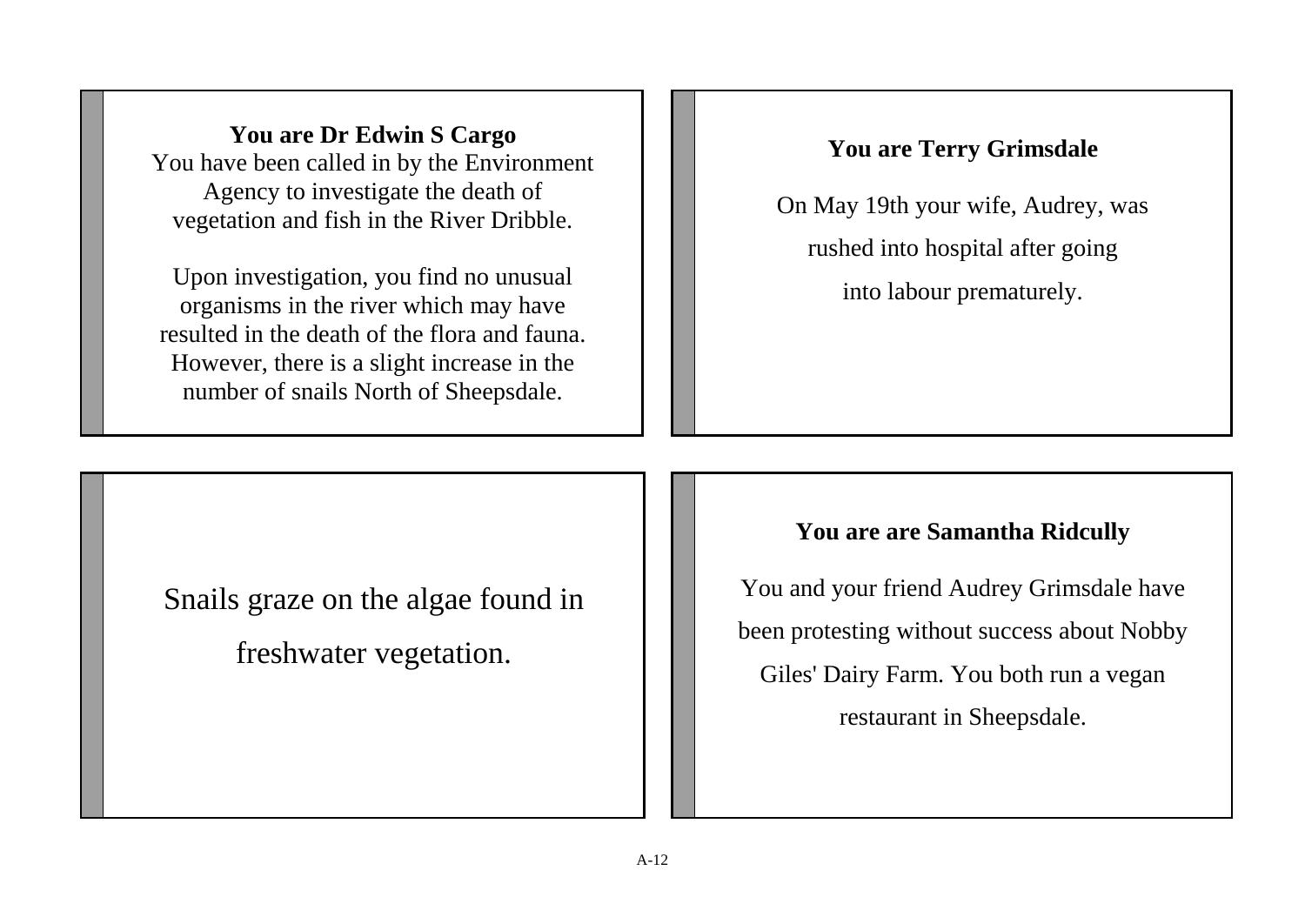# **Veglone**

Targets: Pre-harvest crop desiccant, certain broad-leaved weeds, and certain water weeds.

#### **Indications:**

| <b>Crops</b> (Desiccant)                                                                                                 | <b>Maximum individual dose</b> |  |
|--------------------------------------------------------------------------------------------------------------------------|--------------------------------|--|
| Potatoes                                                                                                                 | $10$ l/ha                      |  |
| Oilseed rape                                                                                                             | $4$ l/ha                       |  |
| Barley & oats for feed stock                                                                                             | $3$ l/ha                       |  |
| Peas for harvesting dry                                                                                                  | $4$ l/ha                       |  |
| Field beans                                                                                                              | $4$ l/ha                       |  |
| Clover for seed                                                                                                          | 5 l/ha                         |  |
| Linseed                                                                                                                  | 91/ha                          |  |
| <b>Important:</b> Ingredients as follows: Liquid formulation containing<br>$200$ g/l (16% w/w) diquat as dibromide salt. |                                |  |

| 999 call list obtained from co-ordination centre at<br>Sheepsdale $12^{th}$ May                                  |                    |                             |
|------------------------------------------------------------------------------------------------------------------|--------------------|-----------------------------|
| <b>Incident</b>                                                                                                  | <b>Time</b>        | <b>Service Required</b>     |
| Prolapsed bladder                                                                                                | $7.15$ am          | Ambulance                   |
| House fire – possible inhalation of toxic<br>fumes                                                               | 7.45 am            | Ambulance<br>Fire           |
| Patient complaining of severe stomach<br>pains together with skin rash and<br>intermittent loss of consciousness | $8.00 \text{ am}$  | Ambulance                   |
| $RTA - 3$ car pile up                                                                                            | 8.30 am            | Ambulance<br>Fire<br>Police |
| Cat up tree                                                                                                      | $10.30 \text{ am}$ | Ambulance<br>Fire<br>Police |
| Child with head stuck in toilet cistern                                                                          | $10.45 \text{ pm}$ | Ambulance                   |

999 call list obtained from co-ordination centre at Sheepsdale 19<sup>th</sup> May **Incident Time Service Required** Suspected heart failure<br>
Lorry accident. Articulated lorry jack-<br>
7.45 am Ambulance Lorry accident. Articulated lorry jackknifed at Thrifty bridge. Driver trapped in cab. Possible spinal injury. Lorry believed to be carrying hazardous materials. Ambulance Fire Police Drugs overdose 8.30 am Ambulance<br>Fire at warehouse 8.30 am Ambulance Fire at warehouse Fire

Baby delivery 11.15 pm Ambulance

Baby delivery  $10.30 \text{ pm}$ 

Police<br>Ambulance

| <b>Scramoxene</b><br>Targets: Grass weeds, broad-leaved weeds                              |                                                                                                                                                                                                                                    |                                                                                    |
|--------------------------------------------------------------------------------------------|------------------------------------------------------------------------------------------------------------------------------------------------------------------------------------------------------------------------------------|------------------------------------------------------------------------------------|
| <b>Uses</b>                                                                                |                                                                                                                                                                                                                                    | <b>Maximum</b><br>individual dose                                                  |
| Horticultural crops<br>Potatoes – early emergence<br>Spring sown crops<br>Stubble clearing | Around farm and non-cropped areas<br>Autumn sown crops – pre-drilling or pre-emergence<br>Grassland - pre-ploughing, direct drilling of reseeding                                                                                  | 5.5 l/ha<br>4 1/ha<br>8.51/ha<br>$5.5$ $1/ha$<br>$5.5$ $1/ha$<br>5.5 l/ha<br>31/ha |
| Toxicology<br>Active<br>ingredients:                                                       | Skin contact: irritating to skin. It is not a skin sensitiser<br>Eye contact: Irritating to eyes<br>Ingestion: PARAQUAT CAN KILL IF SWALLOWED<br>liquid formulation containing 160 g/l (14.4% w/w) paraquat as<br>dichloride salt. |                                                                                    |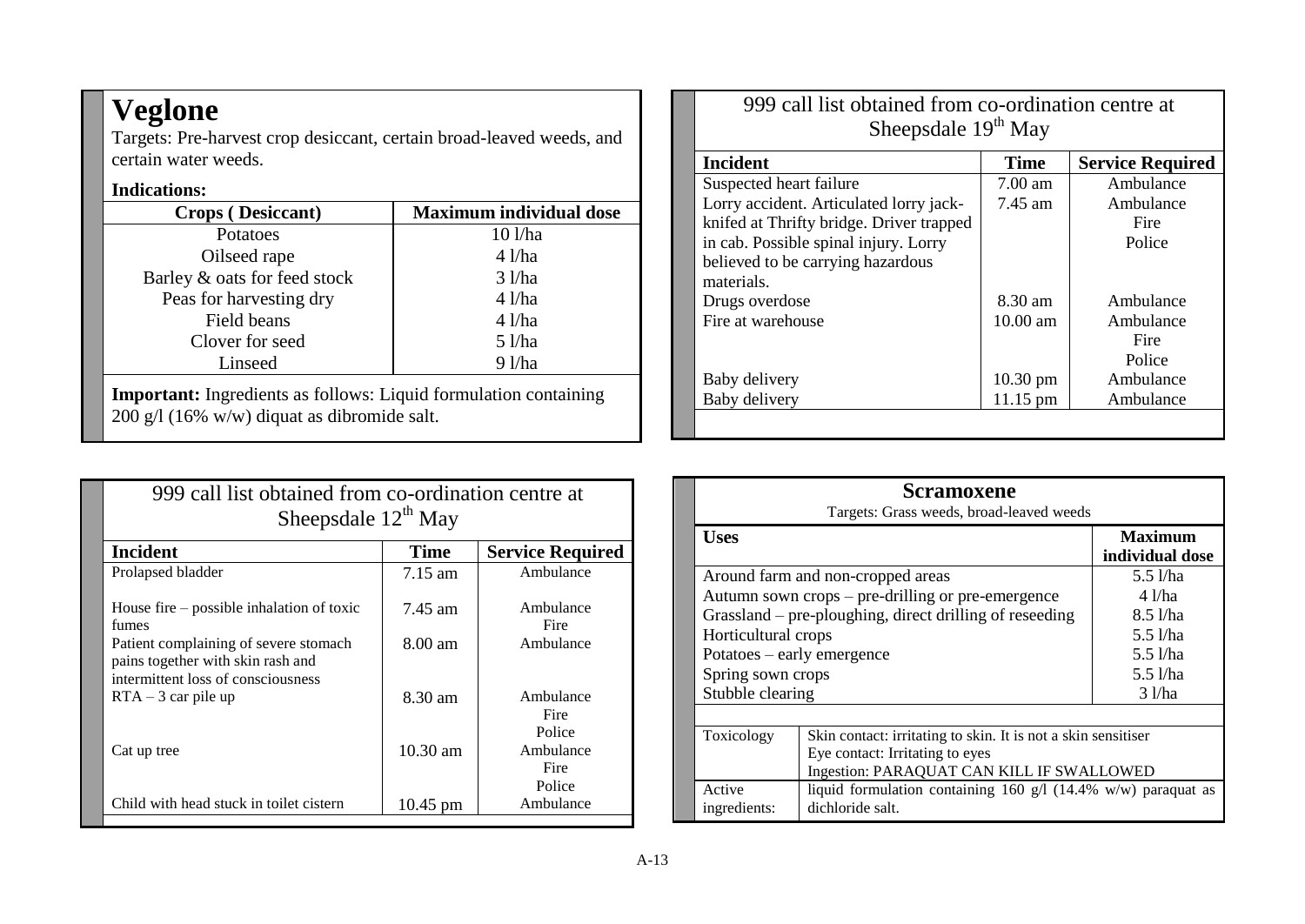Extract from circular letter sent to all companies requesting discharge consents into the River Dribble and tributaries:

"With reference to the ongoing review of discharge consents. The agency has decided, in consultation with the Department of the Environment, that no discharge consents will be issued in respect of discharges into the River Dribble. It has also been decided that a review of current drainage networks be undertaken."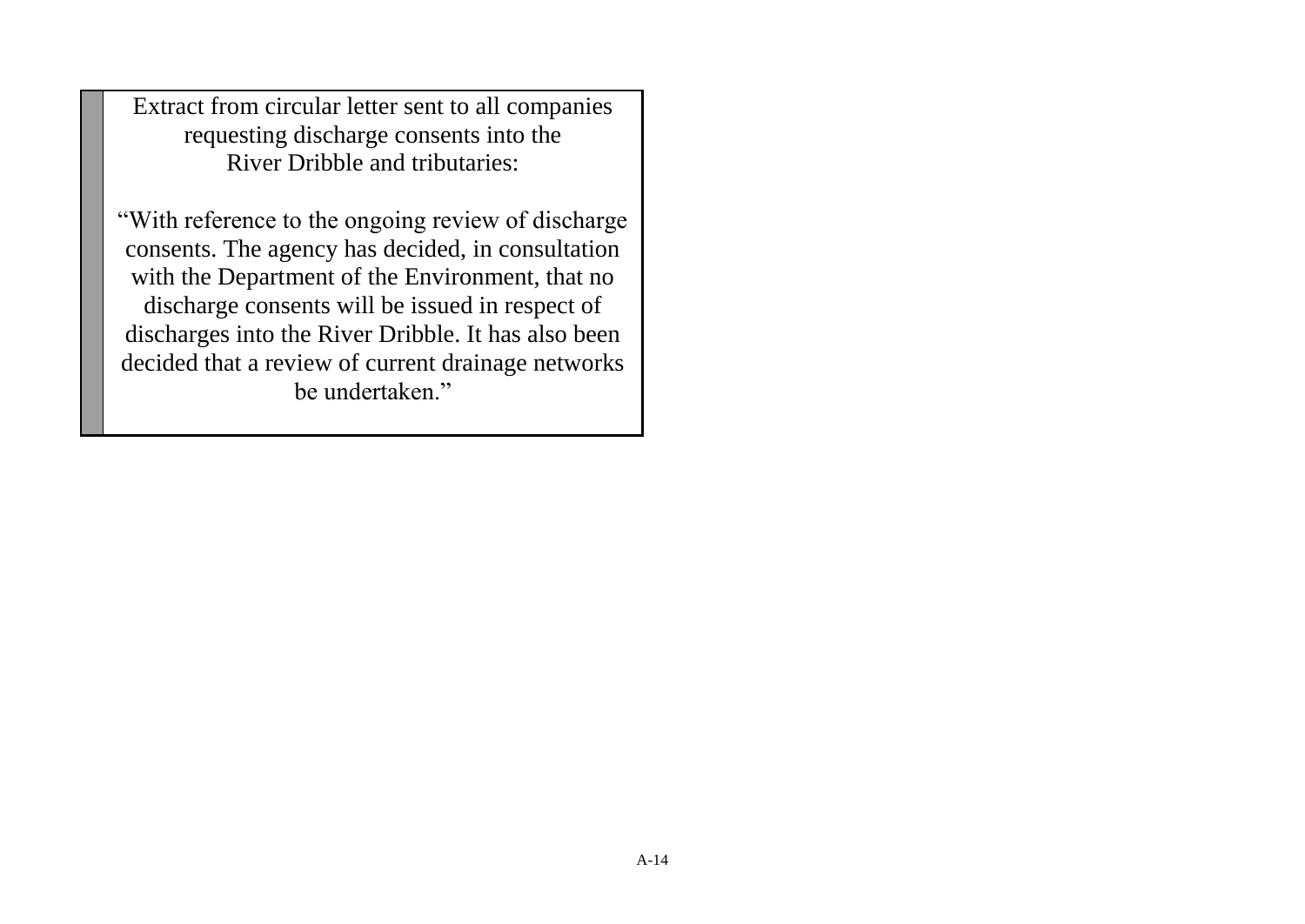# **Implications of a Warehouse Fire**

E Chem Ltd own a chemical works, warehouse and dispatch centre just east of Sheepsdale. On 19 May, an incident occurred where a shrink-wrap machine that operates at high temperatures was left on during a coffee break and started a fire in the warehouse. The majority of the chemicals stored in the warehouse at the time of the fire were herbicides, of which the main component was diquat dibromide. The chemical *p-*octylphenol as dry flake in 40 x 25 kg paper sacks on pallets was being shrink-rapped. It is used in the manufacture of surfactants.



The fire was discovered at 10 am in part of the warehouse and the fire brigade was called. By the time they had arrived at 10:15 a.m. the fire had spread. The fire crews immediately tackled the fire, using a nearby water hydrant as a source of water. The fire spread rapidly into other areas. The fire was finally brought under control and doused at 1 p.m. The warehouse contained *p-*octylphenol stored on pallets and 75 x 200 litre drums of diquat dibromide.

Drains on the premises discharge into a local beck (a small stream) and subsequently into the River Dribble. It can be assumed that the water used to douse the fire exited the premises *via* this route.

# **Sheepsdale Times & Courier**

# **Town rocked: Chemical Catastophe**

This morning environmental experts are on site assessing any long term damage. According to Dr. Miller of Midshire University, "The presence of an alkyl-phenol has caused grave concern because this chemical simulates the affects of

**Hormones escape into the Dribble causing fear of lasting damage to the townsfolk of Sheepsdale** 

At about 10 am on Saturday morning the fire service was called to a fire at the E-Chem chemical storage warehouse to the north of Sheepsdale. The fire occurred in the storage section of the works where chemicals used to manufacture and prepare herbicides for use all over the world are stored.

The Sheepsdale part time fire service gallantly battled the fire for over three hours before the blaze was finally brought under control. At this point it was discovered that the massive use of water to

douse the intense blaze had washed chemicals into a nearby beck

refuted these claims but would not comment on the long term affects of the chemical. Meanwhile, whilst the effects of the hormone like substance are not known, there is also concern that large quantities of the herbicide diquat dibromide. which is closely related to paraquat, has also been washed into the beck. The possible consequences of the release are all too clear.

A spokesman from the works

Paul Smythe, a local fisherman said, "Some female fish caught on the weekend had male genitalia!" One man claims that a bull seen drinking water from the beck grew udders in a few Eric Sydenham Cowry, prize marrow grower, and local councillor, said today "Bye tis a bad day and no mistake. I've ' ad bes' marro's round 'ere for thirty years and to look at ' em this morning you' d think there' d been a nuclear war.

**Write a report to brief the chief investigator. This should include the following background information (no more than 2 sides of A4):-**

1. The name, structure and main uses of the chemicals involved in the fire?

oestrogens."

minutes.

- 2. A discussion of the hazards associated with the chemicals and the precautions to be used when using these compounds.
- 3. A discussion of the effect of diquat on plant life. Explain the chemistry.
- 4. An explanation as to why the release of *p-*octylphenol into the environment gives cause for concern?

A-15

**20th May**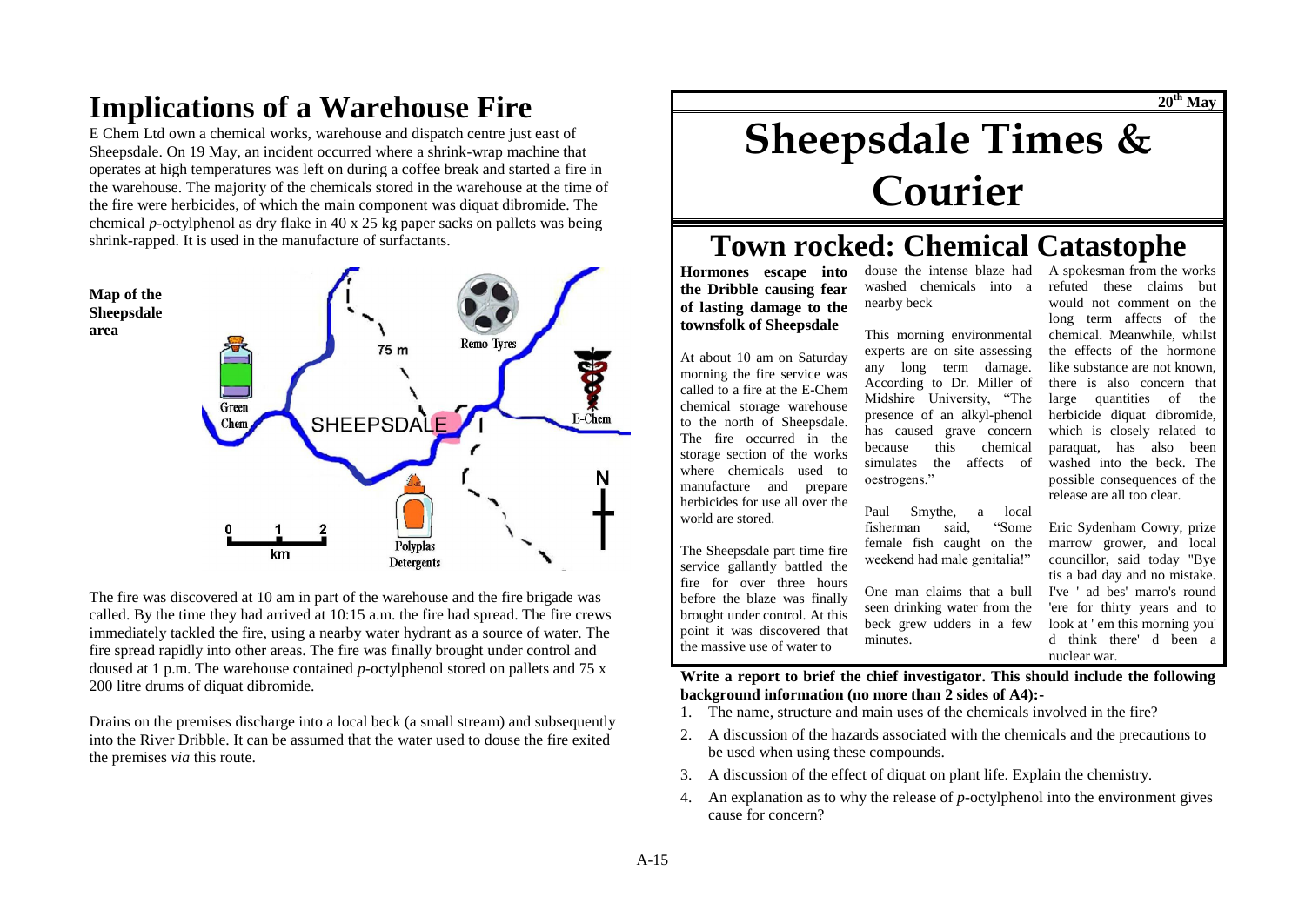# **Notes**



# **Environmental Analysis (1)**

Diquat dibromide and *p-*octylphenol have the potential to cause short-term and long-term damage to the environment. Therefore, it is important to consider the measurement of the concentrations of the chemicals immediately after the incident and their subsequent fate. The majority of the chemicals were discharged into the environment via the drains on the site and then into the beck.

Discuss in your groups:

- The type, frequency and number samples that would be required.
- Those who could be prosecuted for the escape of pollutants into the River Dribble. Give your reasoning.
- Those who would be liable to pay for the monitoring of the pollution and subsequent clean up operations.

Assume that a monitoring programme is being set up for this river system. Your task is to produce recommendations for the implementation of the monitoring programme.

- Prepare a brief presentation outlining an analytical method found in the literature that could be used to detect diquat dibromide and *p*octylphenol (one for each).
- Enclose a photocopy/print out of the first page of the most recent paper you have found for each chemical.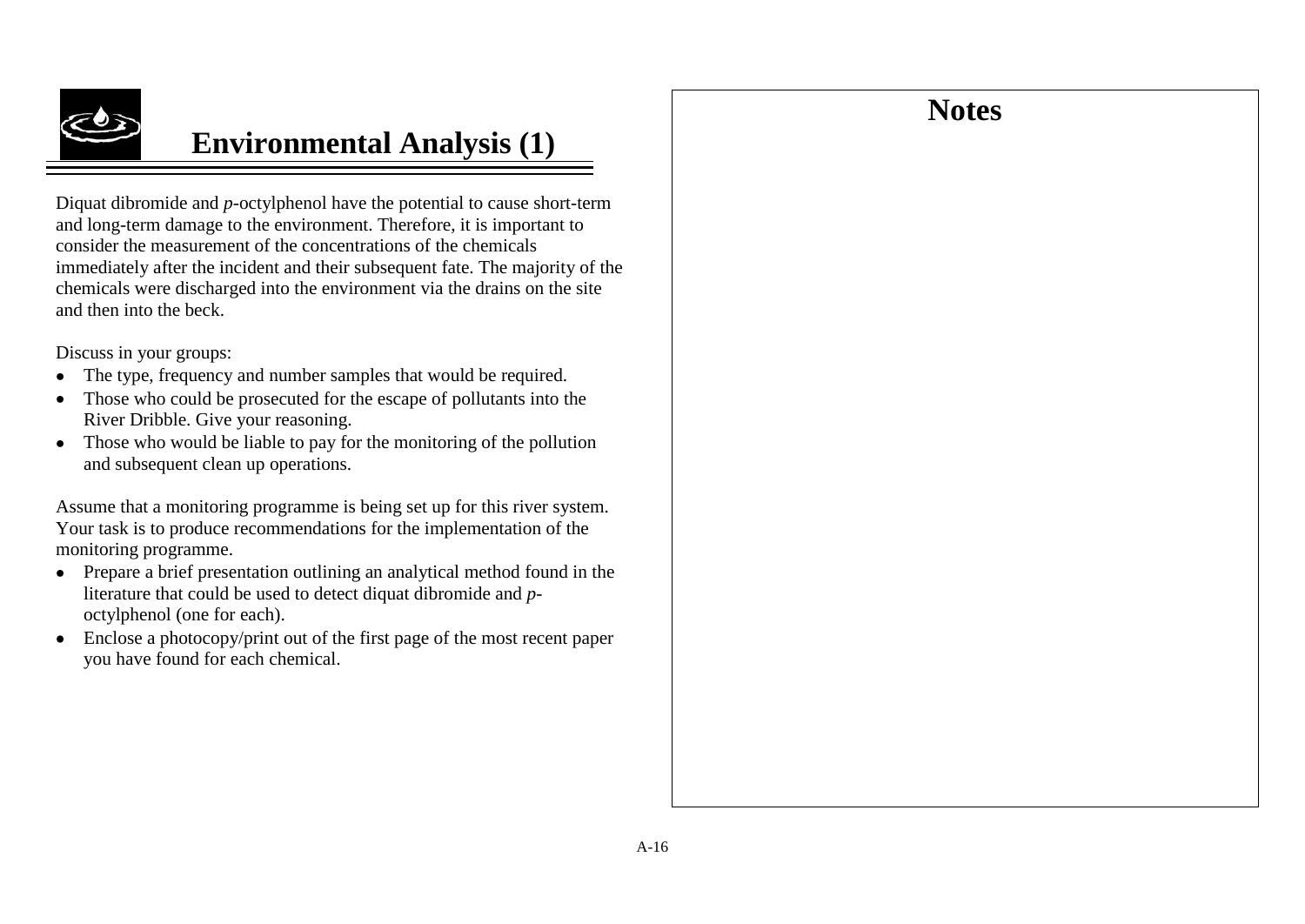# **Notes**



# **Environmental Analysis (2)**

Diquat dibromide and *p-*octylphenol have the potential to cause short-term and long-term damage to the environment. Therefore, it is important to consider the measurement of the concentrations of the chemicals immediately after the incident and their subsequent fate. The majority of the chemicals were discharged into the environment via the drains on the site and then into the beck.

Discuss in your groups:

- The type, frequency and number samples that would be required.
- Those who could be prosecuted for the escape of pollutants into the River Dribble. Give your reasoning.
- Those who would be liable to pay for the monitoring of the pollution and subsequent clean up operations.

Assume that a monitoring programme is being set up for this river system. Your task is to produce recommendations for the implementation of the monitoring programme.

• Produce a short presentation reviewing analytical methods that could be used to detect diquat and *p*-octylphenol based on the abstracts provided.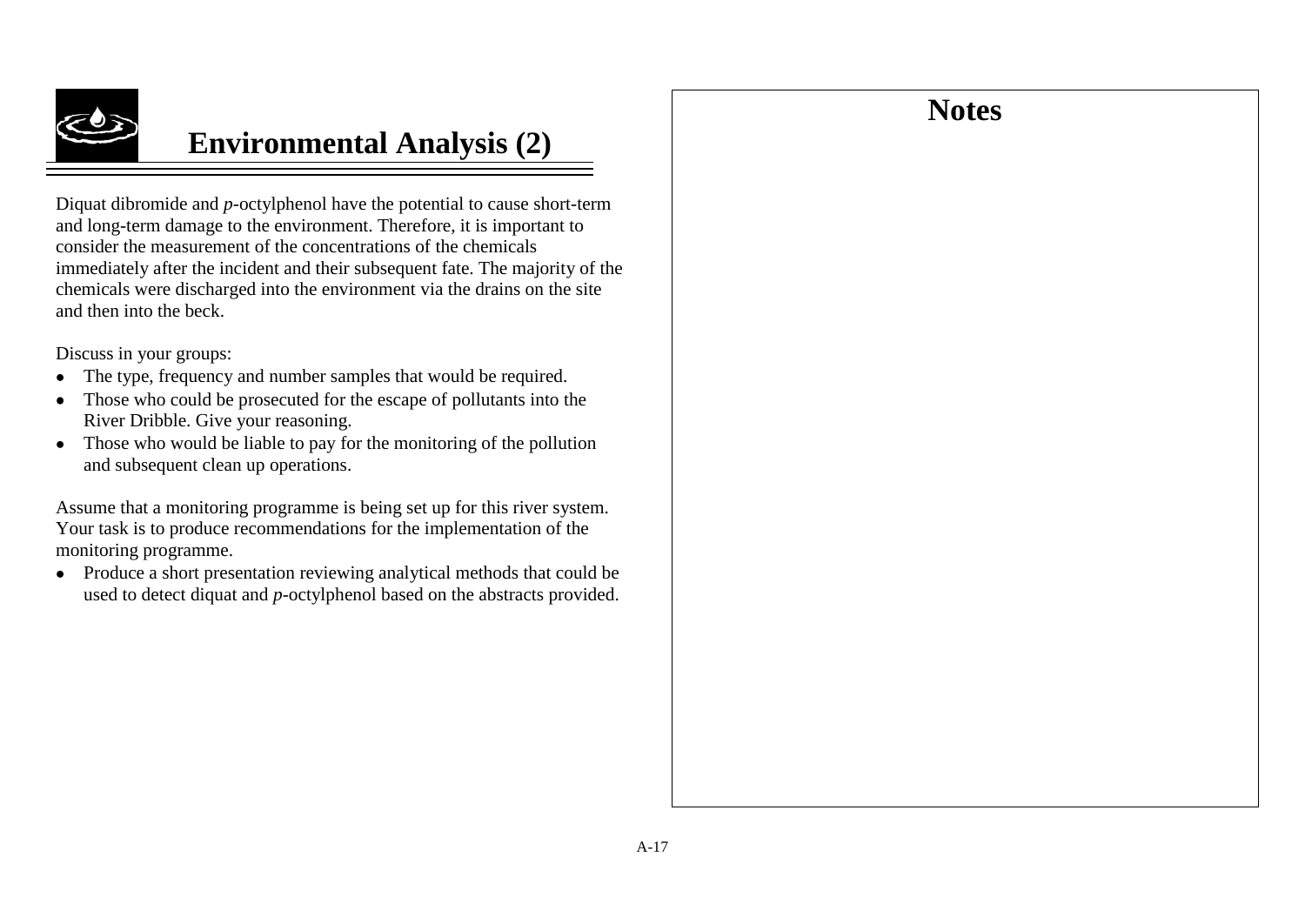| 1997                |                                                                                                                                                                                                                                                                                                                                                                                                                                                                                                                                                                                                                                                                                                                                                                                                                                                                                                |
|---------------------|------------------------------------------------------------------------------------------------------------------------------------------------------------------------------------------------------------------------------------------------------------------------------------------------------------------------------------------------------------------------------------------------------------------------------------------------------------------------------------------------------------------------------------------------------------------------------------------------------------------------------------------------------------------------------------------------------------------------------------------------------------------------------------------------------------------------------------------------------------------------------------------------|
| $\mathbf{A}$ .      | Diquat dibromide                                                                                                                                                                                                                                                                                                                                                                                                                                                                                                                                                                                                                                                                                                                                                                                                                                                                               |
| Journal<br>Abstract | Galceran MT, Carneiro MC, Diez M, Puignou L<br>(1997), 'Separation of quaternary ammonium herbicides<br>by capillary electrophoresis with indirect UV detection,'<br>Journal of Chromatography A, 782 (2): 289-295<br>Suitability of various absorbent carrier electrolytes for<br>the determination of quaternary ammonium ion<br>herbicides ('quats') with indirect UV detection in<br>capillary electrophoresis was investigated.<br>Consideration of the electrophoretic mobility and the<br>molar absorptivity of the chromophore, and the<br>effective separation achieved, suggested that 1-(4-<br>pyridyl) pyridinium chloride hydrochloride (PP) was the<br>best electrolyte for the simultaneous detection of quats.<br>The influence of pH, chromophore concentration,<br>organic modifier, detection wavelength and ionic<br>strength was investigated. The optimal conditions for |
|                     | separation were: 10 mM PP (pH 2.5), 10% methanol as<br>carrier electrolyte, applied potential +20 kV,<br>hydrodynamic injection 5 s and UV detection at 205<br>nm. Figures of merit such as detection limits and run-<br>to-run and day-to-day reproducibility were established.<br>The detection limits for the non-absorbent herbicides<br>were $0.8$ mu g ml(-1). The method was successfully<br>applied to the determination of chlormequat and<br>mepiquat in spiked tap water although the dependence<br>of the detection limits on the sample matrix was<br>observed.                                                                                                                                                                                                                                                                                                                   |

| <b>B.</b>           | Diquat dibromide                                                                                                                                                                                                                                                                                                                                                                                                                                                                                                                                                                                                                                                                                                                                                                                                                                                                                                                                                                                                                                                                                                                                                                                                                                                                                      |
|---------------------|-------------------------------------------------------------------------------------------------------------------------------------------------------------------------------------------------------------------------------------------------------------------------------------------------------------------------------------------------------------------------------------------------------------------------------------------------------------------------------------------------------------------------------------------------------------------------------------------------------------------------------------------------------------------------------------------------------------------------------------------------------------------------------------------------------------------------------------------------------------------------------------------------------------------------------------------------------------------------------------------------------------------------------------------------------------------------------------------------------------------------------------------------------------------------------------------------------------------------------------------------------------------------------------------------------|
| Journal<br>Abstract | Walker_PA, Shaver_JM, Morris_MD, (1997),<br>'Identification of cationic herbicides in deionized water,<br>municipal tap water, and river water by capillary isota-<br>chophoresis / on-line raman spectroscopy,' Applied<br>Spectroscopy, 51(9), 1394-1399<br>Isotachophoresis (ITP), coupled with Raman                                                                                                                                                                                                                                                                                                                                                                                                                                                                                                                                                                                                                                                                                                                                                                                                                                                                                                                                                                                              |
|                     | spectroscopic detection, is used to separate and identify<br>two cationic herbicides, paraquat and diquat, in spiked<br>deionized water, municipal drinking water, and river<br>water samples. On-line preconcentration is achieved<br>with the use of field-amplified injection into a 0.03-0.1<br>$M H2SO4$ or $Na2SO4$ leading electrolyte solution, and<br>isotachophoresis is achieved with the use of a 0.03-0.1<br>M tris(hydroxymethyl)-amino-methane (Tris) trailing<br>electrolyte solution. The herbicides are concentrated to<br>above $10^{-3}$ M at the detection window, allowing<br>measurement of Raman spectra with 1-s integration<br>windows. Spectra of the herbicides are obtained from<br>solutions at initial concentrations in deionized water at<br>3.5 x 10 <sup>-7</sup> M (90 ppb) paraquat/5.8 x 10 <sup>-8</sup> M (20 ppb)<br>diquat, from drinking water initially at 1.3 x $10^{-6}$ M<br>(335 ppb) paraquat/1.0 x $10^{-6}$ M (360 ppb) diquat, and<br>river water initially at 5.0 x $10^{-6}$ M (1.3 ppm) paraquat<br>and 3.0 x $10^{-6}$ M (1.0 ppm) diquat. The utility of<br>correlation to identify the presence of analytes and of<br>factor analysis to recover spectra from solutions at low<br>initial concentrations of the herbicides is demonstrated. |

| C.       | Diquat dibromide                                                                                                                                                                                                                                                                                                                                                                                                                                                                                                                                                                                                                                                                                                                                                                                                                                                                                                          |
|----------|---------------------------------------------------------------------------------------------------------------------------------------------------------------------------------------------------------------------------------------------------------------------------------------------------------------------------------------------------------------------------------------------------------------------------------------------------------------------------------------------------------------------------------------------------------------------------------------------------------------------------------------------------------------------------------------------------------------------------------------------------------------------------------------------------------------------------------------------------------------------------------------------------------------------------|
| Journal  | Marr JC, King JB, (1997), 'A simple high<br>performance liquid chromatography ionspray tandem<br>mass spectrometry method for the direct determination<br>of paraquat and diquat in water,' Rapid<br>Communications in Mass Spectrometry, 11(5), 479-483                                                                                                                                                                                                                                                                                                                                                                                                                                                                                                                                                                                                                                                                  |
| Abstract | A method has been developed for the direct<br>determination of paraquat and diquat in water samples.<br>No sample preparation was required and analysis was<br>done using high performance liquid chromatography<br>coupled, vith ionspray tandem mass spectrometry,<br>Heptafluorobutyric acid was used as the ion-pair agent.<br>Further improvements in this method included the<br>incorporation of an internal standard (caffeine). Using<br>this method, detection limits of 5 and 1 mu $g/L$ were<br>obtained for paraquat and diquat respectively,<br>Recoveries were consistently $> 90\%$ with relative<br>standard deviations of $< 10\%$ over the concentration<br>range 5-100 mu g/L. To our knowledge, this method is<br>the first application of ionspray tandem mass<br>spectrometry, and the first to use heptafluorobutyric<br>acid as an ion-pair reagent, for the analysis of paraquat<br>and diquat. |

| D.       | Diquat dibromide                                                                                                                                                                                                                                                                                                                                                                                                                                                                                                                                                                                                                                                                                                                                                                                                                                                                                                                                                                                                                                                                                                                                                                                                                                                                                                                                                                                                                                                                                                                                                                                                                                                                                                                                                                                                                                                                                                                                                                                                                                       |
|----------|--------------------------------------------------------------------------------------------------------------------------------------------------------------------------------------------------------------------------------------------------------------------------------------------------------------------------------------------------------------------------------------------------------------------------------------------------------------------------------------------------------------------------------------------------------------------------------------------------------------------------------------------------------------------------------------------------------------------------------------------------------------------------------------------------------------------------------------------------------------------------------------------------------------------------------------------------------------------------------------------------------------------------------------------------------------------------------------------------------------------------------------------------------------------------------------------------------------------------------------------------------------------------------------------------------------------------------------------------------------------------------------------------------------------------------------------------------------------------------------------------------------------------------------------------------------------------------------------------------------------------------------------------------------------------------------------------------------------------------------------------------------------------------------------------------------------------------------------------------------------------------------------------------------------------------------------------------------------------------------------------------------------------------------------------------|
| Journal  | Saad_B, Ariffin_MM, Saleh_MI, (1997), 'Paraquat sensors<br>containing membrane components of high lipophilicities<br>Analytica Chimica Acta,' 338 (1-2), 89-96                                                                                                                                                                                                                                                                                                                                                                                                                                                                                                                                                                                                                                                                                                                                                                                                                                                                                                                                                                                                                                                                                                                                                                                                                                                                                                                                                                                                                                                                                                                                                                                                                                                                                                                                                                                                                                                                                         |
| Abstract | The development of high-performance paraquat selective<br>potentiometric sensors based on octamethylcyclotetrasiloxane<br>is described. In the fabrication of these sensors, the use of<br>highly lipophilic PVC-based membrane components, namely,<br>plasticizer and anionic sites, is emphasized. The<br>electrochemical characteristics of such sensors were evaluated<br>and compared with earlier paraquat ion-selective electrodes<br>(ISEs) that were based on the same sensing compound but<br>with nitrophenyl octyl ether (NPOE) as plasticizing solvent<br>and also based on dibenzo-30-crown-10. The use of bis(1-<br>butylpentyl) decane 1,1-diyldiglutarate (BBDG) and tetra-n-<br>undecyl 3,3',4,4'-benzophenone tetracarboxilate (TBT) as<br>plasticizer in conjunction with either sodium tetrakis[3,5-<br>bis(trifluoromethyl)phenyl]borate (NTB) or potassium<br>tetrakis(4-chlorophenyl)borate (KTPB) as membrane additives<br>all yielded functional paraquat selective chemical sensors of<br>Nernstian slopes. Although the selectivity profile of these<br>electrodes were slightly inferior as compared to a similar<br>membrane system that uses NPOE as a plasticizer but was<br>better than the earlier reported paraquat ISEs based on<br>dibenzo-30-crown-10. A distinct advantage of the paraquat<br>sensors described here was their resistance to fouling by<br>surfactants as compared to earlier sensors that used NPOE as a<br>plasticizer. The second part of this paper deals with the usage<br>of the promising membrane systems described above when<br>applied on the surface of platinum wire and subsequently used<br>as a flow-through potentiometric detector. A brief description<br>of the flow-through detector design and optimization of the<br>flow-injection analysis (FIA) set-up were also presented.<br>Analysis of 0.01-0.1 mM paraquat dichloride in backgrounds<br>of well, river and lake waters when performed in the FIA mode<br>gave excellent recoveries. A throughput of 85 samples/h |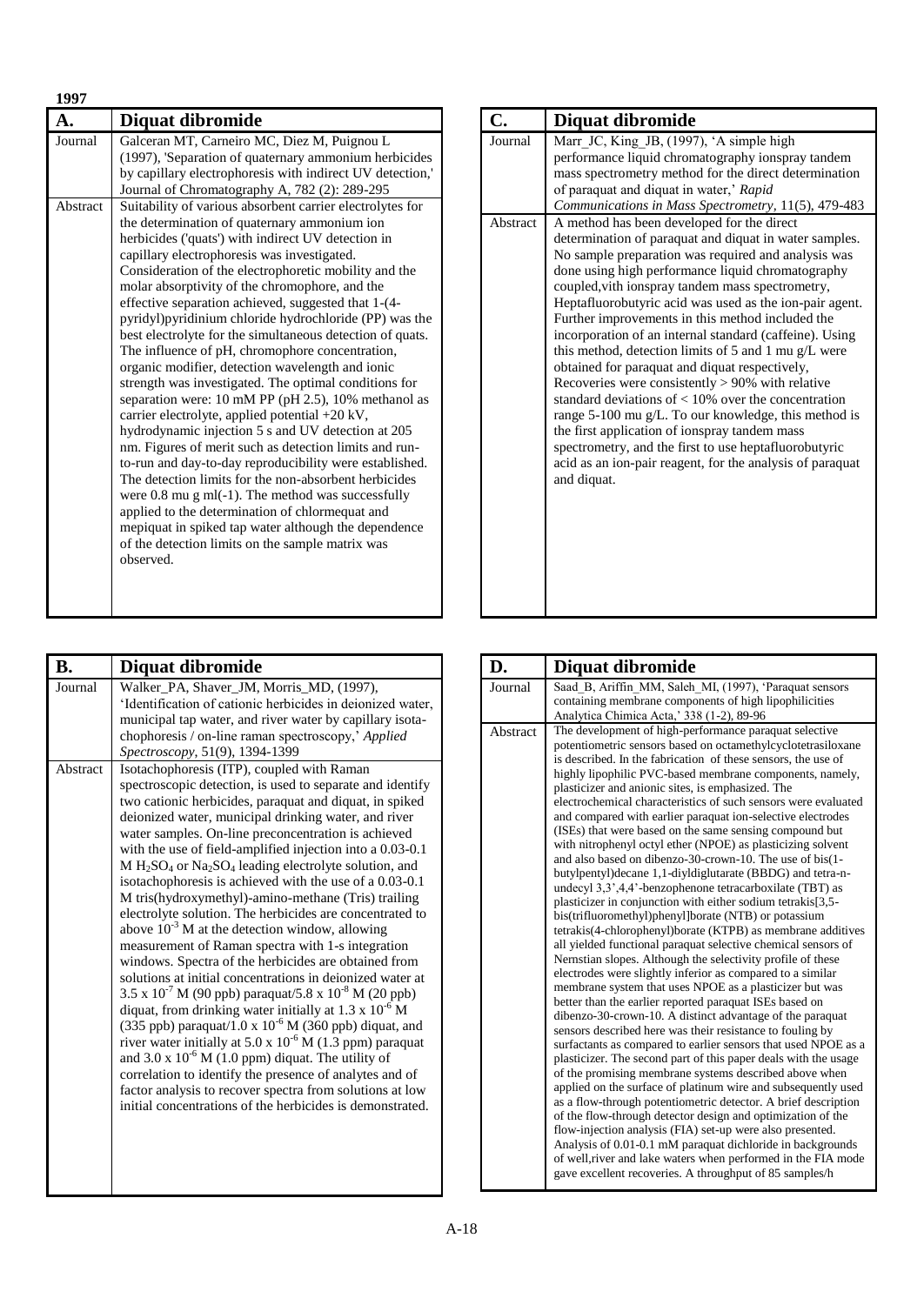| E.       | Diquat dibromide                                                                                                                                                                                                                                                                                                                                                                                                                                                                                                                                                                                                                                                                                                                                                                                                                                                                                                                                                                                                                                                                                                                                                                                                                                                                                                                                                                                                                                           |
|----------|------------------------------------------------------------------------------------------------------------------------------------------------------------------------------------------------------------------------------------------------------------------------------------------------------------------------------------------------------------------------------------------------------------------------------------------------------------------------------------------------------------------------------------------------------------------------------------------------------------------------------------------------------------------------------------------------------------------------------------------------------------------------------------------------------------------------------------------------------------------------------------------------------------------------------------------------------------------------------------------------------------------------------------------------------------------------------------------------------------------------------------------------------------------------------------------------------------------------------------------------------------------------------------------------------------------------------------------------------------------------------------------------------------------------------------------------------------|
| Journal  | Ingram_JC, et al., (1997), 'Direct surface analysis of<br>pesticides on soil, leaves, grass, and stainless steel by<br>static secondary ion mass spectrometry,'<br>Environmental Science & Technology, 31(2), 402-408                                                                                                                                                                                                                                                                                                                                                                                                                                                                                                                                                                                                                                                                                                                                                                                                                                                                                                                                                                                                                                                                                                                                                                                                                                      |
| Abstract | Direct surface analyses by static secondary ion mass<br>spectrometry (SIMS) were performed far the<br>following pesticides adsorbed on dandelion leaves,<br>grass, soil, and stainless steel samples: alachlor,<br>atrazine, captan, carbofuran, chlorthal-dimethyl,<br>cypermethrin, 2,4-D, diuran, glyphosate, malathion,<br>mocap, norflurazon, oxyfluorfen, paraquat temik, and<br>trifluralin. The purpose of this study was to evaluate<br>static SIMS as a tool for pesticide analysis, principally<br>for use in screening samples for pesticides. The<br>advantage of direct surface analysis compared with<br>conventional pesticide analysis methods is the<br>elimination of sample pretreatment including<br>extraction, which streamlines the analysis<br>substantially; total analysis time for SIMS analysis<br>was ca. 10 min/sample. Detection of 16 of the 20<br>pesticides on all four substrates was achieved. Of the<br>remaining four pesticides, only one (trifluralin) was<br>not detected on any of the samples. The minimum<br>detectable quantity was determined for paraquat on<br>soil in order to evaluate the efficacy of using SIMS as<br>a screening tool. Paraquat was detected at 3 pg/mm(2)<br>(ca. 0.005 monolayers). The results of these studies<br>suggest that SIMS is capable of direct surface<br>detection of a range of pesticides, with low volatility,<br>polar pesticides being the mast easily detected. |

| エノノノ     |                                                                                                                                                                                                                                                                                                                                                                                                                                                                                                                                                                                                                                                                                                                                          |
|----------|------------------------------------------------------------------------------------------------------------------------------------------------------------------------------------------------------------------------------------------------------------------------------------------------------------------------------------------------------------------------------------------------------------------------------------------------------------------------------------------------------------------------------------------------------------------------------------------------------------------------------------------------------------------------------------------------------------------------------------------|
| F.       | Diquat dibromide                                                                                                                                                                                                                                                                                                                                                                                                                                                                                                                                                                                                                                                                                                                         |
| Journal  | Vermillion-Salsbury RL, Hercules DM, (1999),<br>'Analysis of diquat and paraquat by solid phase<br>extraction directly coupled with matrix assisted laser<br>desorption/ionization mass spectrometry,' <i>International</i><br>Journal of Environmental Analytical Chemistry, 73 (4):<br>297-308                                                                                                                                                                                                                                                                                                                                                                                                                                         |
| Abstract | The herbicides diquat and paraquat have been<br>successfully analyzed through a process which<br>combines solid phase extraction (SPE) with Matrix<br>Assisted Laser Desorption/Ionization (MALDI) mass<br>spectrometry. Ion pair interactions are utilized to<br>selectively load the herbicides onto a solid phase<br>extraction disc. A MALDI matrix is then applied and<br>analysis takes place directly from the disc, eliminating<br>the need to elute the sample. This SPE-MALDI<br>combination produced detection limits comparable to<br>those obtained from conventional analysis with U.S.<br>EPA Method 549.1. The SPE-MALDI method was<br>tested on a variety of water samples and found to be<br>suitable for "real world" |

| G.                  | Diquat dibromide                                                                                                                                                                                                                                                                                                                                                                                                                                                                                                                                                                                                                                                                                                                                                                                                                                                                                                                                                                                                                                             |
|---------------------|--------------------------------------------------------------------------------------------------------------------------------------------------------------------------------------------------------------------------------------------------------------------------------------------------------------------------------------------------------------------------------------------------------------------------------------------------------------------------------------------------------------------------------------------------------------------------------------------------------------------------------------------------------------------------------------------------------------------------------------------------------------------------------------------------------------------------------------------------------------------------------------------------------------------------------------------------------------------------------------------------------------------------------------------------------------|
| Journal<br>Abstract | Sendra B, Panadero S, Gomez-Hens A, (1999),<br>'Selective kinetic determination of paraquat using long-<br>wavelength fluorescence detection,' Journal of<br>Agricultural and Food Chemistry,' 47 (9): 3733-3737<br>The reaction between paraquat, ascorbic acid, and<br>Cresyl Violet in alkaline medium and in the presence of<br>sodium dodecyl sulfate has been applied for the first<br>time to the development of a kinetic-fluorometric<br>:method for the determination of paraquat. The reaction<br>rate of this system is measured by using the stopped-<br>flow mixing technique, which makes the method<br>applicable to automatic routine analysis. Analytical data<br>are obtained in similar to 30 s. The calibration graph is<br>linear over the range 6-500 ng mL(-1), and the<br>detection limit is $1.8 \text{ ng mL}(-1)$ . The relative standard<br>deviation is $\langle 3\% \rangle$ . The use of dynamic measurements at<br>long wavelength favors the high selectivity of the<br>method. Diquat behaves in this system similarly to |
|                     | paraquat, but its interferent effect is easily avoided by<br>using cysteine. Th: proposed method has been applied<br>to the determination of paraquat in tap water, milk, and<br>white wine samples with recoveries of 89-104%.                                                                                                                                                                                                                                                                                                                                                                                                                                                                                                                                                                                                                                                                                                                                                                                                                              |
|                     |                                                                                                                                                                                                                                                                                                                                                                                                                                                                                                                                                                                                                                                                                                                                                                                                                                                                                                                                                                                                                                                              |

| H.       | Diquat dibromide                                                                                                                                                                                                                                                                                                                                                                                                                                                                                                                                                                                                                                                                       |
|----------|----------------------------------------------------------------------------------------------------------------------------------------------------------------------------------------------------------------------------------------------------------------------------------------------------------------------------------------------------------------------------------------------------------------------------------------------------------------------------------------------------------------------------------------------------------------------------------------------------------------------------------------------------------------------------------------|
| Journal  | Castro R, Moyano E, Galceran MT, (1999), 'Ion-pair<br>liquid chromatography atmospheric pressure ionization<br>mass spectrometry for the determination of quaternary<br>ammonium herbicides,' Journal of Chromatography A,<br>830 (1): 145-154                                                                                                                                                                                                                                                                                                                                                                                                                                         |
| Abstract | High-performance liquid chromatography coupled with<br>atmospheric pressure ionization mass spectrometry<br>(electrospray and atmospheric pressure chemical<br>ionization) has been used to characterize some<br>quaternary ammonium herbicides (quats). The<br>separation of these compounds was carried out using<br>ion-pair chromatography with heptafluorobutyric acid<br>(15 mM, pH 3.3) and acetonitrile gradient elution for<br>successful coupling to mass spectrometry. Detection<br>limits down to 0.1-4 mu g $l(-1)$ were obtained for<br>spiked tap water following a preconcentration step.<br>Good reproducibilities (day-to-day and run-to-run)<br>were also obtained. |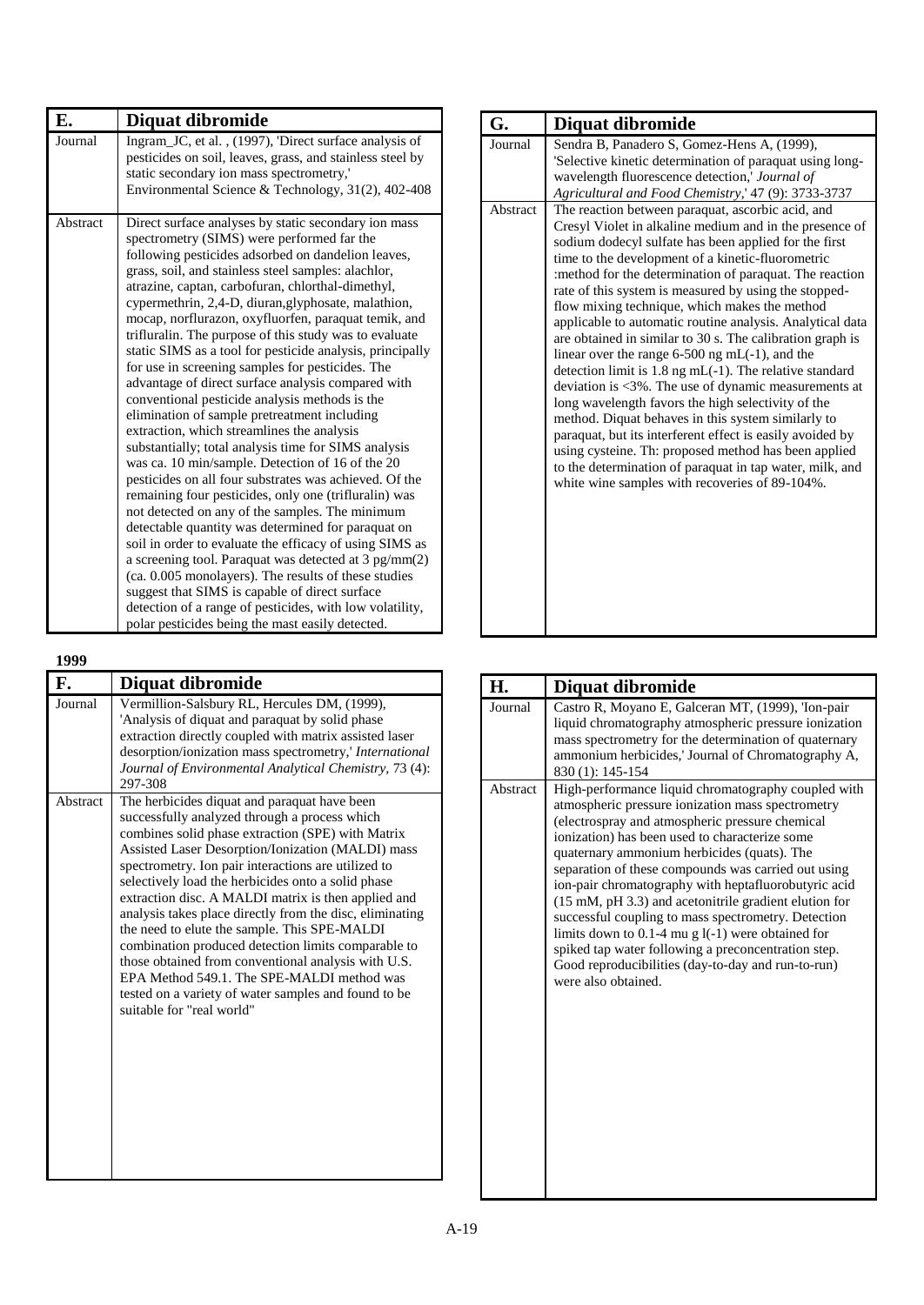| I.       | Diquat dibromide                                                                                                                                                                                                                                                                                                                                                                                                                                                                                                                                                                                                                                                                                                                                                                                                                                                                   |
|----------|------------------------------------------------------------------------------------------------------------------------------------------------------------------------------------------------------------------------------------------------------------------------------------------------------------------------------------------------------------------------------------------------------------------------------------------------------------------------------------------------------------------------------------------------------------------------------------------------------------------------------------------------------------------------------------------------------------------------------------------------------------------------------------------------------------------------------------------------------------------------------------|
| Journal  | Lazar IM, Lee ML, (1999), 'Capillary electrophoresis<br>time-of-flight mass spectrometry of paraquat and diquat<br>herbicides,' Journal of Microcolumn Separations, 11<br>$(2): 117-123$                                                                                                                                                                                                                                                                                                                                                                                                                                                                                                                                                                                                                                                                                           |
| Abstract | Capillary electrophoresis (CE) and mass spectrometry<br>(MS) were investigated for the analysis of paraquat and<br>diquat herbicides. The mass spectrometer was a home-<br>built time-of-flight instrument (TOFMS) equipped with<br>an electrospray ionization (ESI) source. A coaxial<br>liquid sheath ESI source was utilized for interfacing the<br>CE to the TOFMS, and mass spectra were acquired<br>with both liquid sheath and microspray sources. The<br>ESI-TOF spectra of paraquat and diquat were<br>dependent on the background electrolyte composition;<br>singly or doubly charged ions were displayed<br>preferentially. Volatile buffer systems, compatible with<br>the ESI-MS, were used in mixed aqueous/organic<br>solvents. By using the sample stacking technique at the<br>CE injection port, low femtomole detection was<br>achieved from 5 mu M solutions. |

| 2000           |                                                                                                                                                                                                                                                                                                                                                                                                                                                                                                                                                                                                                                                                                                                                                                                                                                                                                                                                                                                                                                                                                                                                                                                          |
|----------------|------------------------------------------------------------------------------------------------------------------------------------------------------------------------------------------------------------------------------------------------------------------------------------------------------------------------------------------------------------------------------------------------------------------------------------------------------------------------------------------------------------------------------------------------------------------------------------------------------------------------------------------------------------------------------------------------------------------------------------------------------------------------------------------------------------------------------------------------------------------------------------------------------------------------------------------------------------------------------------------------------------------------------------------------------------------------------------------------------------------------------------------------------------------------------------------|
| $\mathbf{J}$ . | Diquat dibromide                                                                                                                                                                                                                                                                                                                                                                                                                                                                                                                                                                                                                                                                                                                                                                                                                                                                                                                                                                                                                                                                                                                                                                         |
| Journal        | Carneiro MC, Puignou L, Galceran MT (2000),<br>'Comparison of silica and porous graphitic carbon<br>as solid-phase extraction materials for the analysis<br>of cationic herbicides in water by liquid<br>chromatography and capillary electrophoresis,<br>Analytica Chimica Acta, 408 (1-2): 263-269                                                                                                                                                                                                                                                                                                                                                                                                                                                                                                                                                                                                                                                                                                                                                                                                                                                                                     |
| Abstract       | Preconcentration methods for the analysis of paraquat<br>(PQ), diquat (DQ) and difenzoquat (DF) in water<br>samples by solid-phase extraction (SPE) with silica and<br>porous graphitic carbon (PGC) were evaluated. The<br>breakthrough volumes of three quaternary ammonium<br>herbicides were calculated in order to compare the<br>loading capacity of both sorbents. They were<br>determined by capillary electrophoresis (CE) and ion-<br>pair reversed-phase liquid chromatography (LC) with<br>UV detection. The recoveries were determined by<br>spiking tap and river waters. Although the data showed<br>that both sorbents were able to preconcentrate the<br>cationic herbicides using CE and LC as separation and<br>quantification techniques, silica was inappropriate for<br>the CE determination of DF because marked distortions<br>in the base line occurred. The best results were obtained<br>for PGC with both separation techniques, which gave<br>recoveries ranging from 65 to 90% and standard<br>deviations between 4 and 10%. Practical detection<br>limits (LODs) with LC were about $0.2$ mu g $1(-1)$ and<br>were one order of magnitude higher with CE. |

| 2001     |                                                                                                                                                                                                                                                                                                                                                                                                                                                                                                                                                                                                                                                                                                                                                                                                                                                                                                                                                                                                                                                                                                                                                                                                                                                                                                                                                                                                                                                                     |
|----------|---------------------------------------------------------------------------------------------------------------------------------------------------------------------------------------------------------------------------------------------------------------------------------------------------------------------------------------------------------------------------------------------------------------------------------------------------------------------------------------------------------------------------------------------------------------------------------------------------------------------------------------------------------------------------------------------------------------------------------------------------------------------------------------------------------------------------------------------------------------------------------------------------------------------------------------------------------------------------------------------------------------------------------------------------------------------------------------------------------------------------------------------------------------------------------------------------------------------------------------------------------------------------------------------------------------------------------------------------------------------------------------------------------------------------------------------------------------------|
| К.       | Diquat dibromide                                                                                                                                                                                                                                                                                                                                                                                                                                                                                                                                                                                                                                                                                                                                                                                                                                                                                                                                                                                                                                                                                                                                                                                                                                                                                                                                                                                                                                                    |
| Journal  | Mallat E, et al., (2001), 'Fast determination of paraquat<br>residues in water by an optical immunosensor and<br>validation using capillary electrophoresis-ultraviolet<br>detection,' Analytica Chimica Acta, 427 (2): 165-171                                                                                                                                                                                                                                                                                                                                                                                                                                                                                                                                                                                                                                                                                                                                                                                                                                                                                                                                                                                                                                                                                                                                                                                                                                     |
| Abstract | A solid-phase fluoroimmunoassay combined with an<br>optical transducer chemically modified with an analyte<br>derivative coupled to a FIA system was used [A.<br>Brecht, A. Klotz, C. Barzen, G. Gauglitz, R. Harris, G.<br>Quigley, J. Wilkinson, P. Sztajnbok, R. Abuknesha, J.<br>Gascon, A. Oubina, D. Barcelo, Anal. Chim. Acta 362<br>(1998) 69]. Excitation and collection of fluorescence<br>from fluorescently labelled anti-paraquat antibodies<br>locally bound at the planar interface allows the<br>measurement of the fluorescent signal which is<br>indirectly related to the paraquat concentration of the<br>sample. Matrix effects on the immunosensor response<br>were observed, thus leading to the following detection<br>limits, $0.01$ and $0.06$ mug $1(-1)$ , when analyzing<br>paraquat in MilliQ and in river water, respectively, The<br>validation of the biosensor was carried out analyzing<br>paraquat samples by capillary zone electrophoresis with<br>ultraviolet detection (CZE-UV) at 214 nm.<br>Preconcentration of the samples prior to their injection<br>in the capillary electrophoresis were performed using<br>the automated solid-phase extraction system (ASPEC-<br>XL). Paraquat samples were adjusted at pH 9 and were<br>percolated through a silica cartridge, subsequent elution<br>was carried out using a mixture of hydrochloric acid<br>and methanol and afterwards samples were evaporated<br>and injected. |

| L.       | Diquat dibromide                                                                                                                                                                                                                                                                                                                                                                                                                                                                                                                                                                                                                                                                                                    |
|----------|---------------------------------------------------------------------------------------------------------------------------------------------------------------------------------------------------------------------------------------------------------------------------------------------------------------------------------------------------------------------------------------------------------------------------------------------------------------------------------------------------------------------------------------------------------------------------------------------------------------------------------------------------------------------------------------------------------------------|
| Journal  | Evans CS, Startin JR, Goodall DM, Keely BJ, (2001),<br>'Tandem mass spectrometric analysis of quaternary<br>ammonium pesticides' Rapid Communications in Mass<br>Spectrometry, 15 (9): 699-707                                                                                                                                                                                                                                                                                                                                                                                                                                                                                                                      |
| Abstract | A detailed MSn study on an ion trap instrument of the<br>quaternary ammonium pesticides paraquat, diquat,<br>difenzoquat, mepiquat and chlormequat reveals a<br>number of ions not reported previously, and has<br>allowed examination of the fragmentation pathways. A<br>number of transitions that are highly specific to each<br>quat have been identified. Optimal ion trap operating<br>conditions determined using Simplex optimisation can<br>promote either detection of a particular fragmentation<br>transition or a range of MS/MS product ions with a<br>high overall signal response. Thus, fragmentation<br>conditions were optimised to enhance the specificity or<br>sensitivity of MS/MS methods. |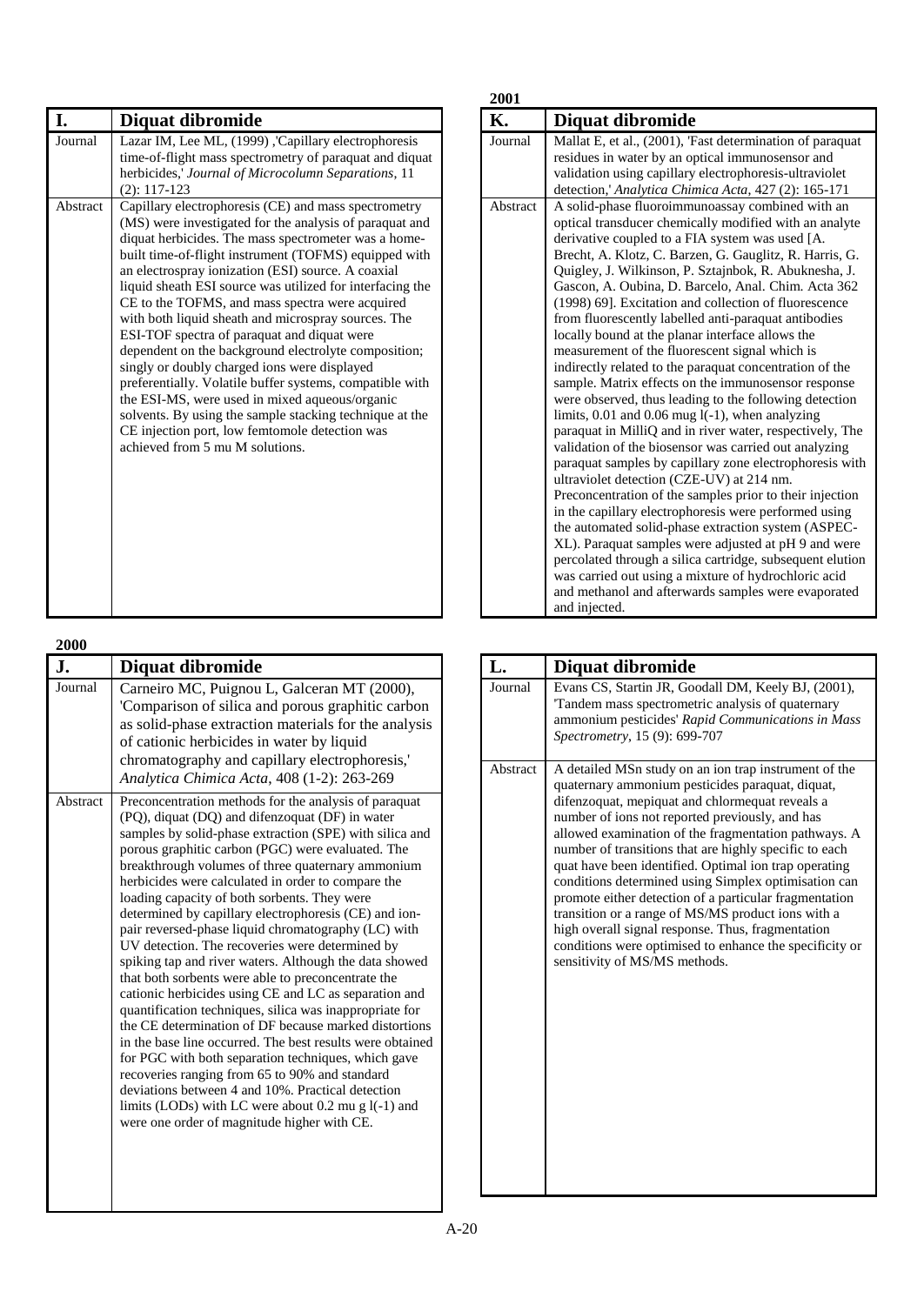| М.       | Diquat dibromide                                                                                                                                                                                                                                                                                                                                                                                                                                                                                                                                                                                                                                                                                                                                                                                                                                                                                                                                                                                                                                                                                              |
|----------|---------------------------------------------------------------------------------------------------------------------------------------------------------------------------------------------------------------------------------------------------------------------------------------------------------------------------------------------------------------------------------------------------------------------------------------------------------------------------------------------------------------------------------------------------------------------------------------------------------------------------------------------------------------------------------------------------------------------------------------------------------------------------------------------------------------------------------------------------------------------------------------------------------------------------------------------------------------------------------------------------------------------------------------------------------------------------------------------------------------|
| Journal  | Cheng Y, Hercules DM, 2001, 'Studies of pesticides by<br>collision-induced dissociation, postsource-decay,<br>matrix-assisted laser desorption/ionization time of flight<br>mass spectrometry,' Journal of the American Society for<br>Mass Spectrometry, 12 (5): 590-598                                                                                                                                                                                                                                                                                                                                                                                                                                                                                                                                                                                                                                                                                                                                                                                                                                     |
| Abstract | The use of collision-induced dissociation, postsource<br>decay (CID-PSD) matrix-assisted laser<br>desorption/ionization (MALDI) mass spectrometry for<br>the analysis of small organic molecules is<br>demonstrated. Three pesticides: paraquat, diquat, and<br>difenzoquat were chosen for this study. The matrices<br>2,5-dihydroxybenzoic acid (DHB), alpha -cyano-4-<br>hydroxycinnamic acid (alpha-CHCA), and sinapinic<br>acid (SA) were selected to investigate the effect of the<br>matrix on the CID-PSD MALDI spectra of these<br>molecules. alpha -CHCA and DHB were found to be<br>appropriate matrices for the pesticides studied. Spectra<br>for a given pesticide obtained from different matrices<br>were compared with each other, and the differences<br>between them are discussed. A comparison of CID-<br>PSD MALDI with fast-atom bombardment MS/MS<br>spectra is presented; the agreement of pesticide<br>fragmentation patterns between the two methods<br>indicates that CID-PSD MALDI MS is a reliable and<br>efficient technique for structural elucidation of small<br>molecules. |

| N.       | Diquat dibromide                                                                                                                                                                                                                                                                                                                                                                                                                                                                                                                                                                                                                                                                                                                                                                                                                                                                                                                                                                                                                                                                                                                                                                                                                                                                                                                                                                   |
|----------|------------------------------------------------------------------------------------------------------------------------------------------------------------------------------------------------------------------------------------------------------------------------------------------------------------------------------------------------------------------------------------------------------------------------------------------------------------------------------------------------------------------------------------------------------------------------------------------------------------------------------------------------------------------------------------------------------------------------------------------------------------------------------------------------------------------------------------------------------------------------------------------------------------------------------------------------------------------------------------------------------------------------------------------------------------------------------------------------------------------------------------------------------------------------------------------------------------------------------------------------------------------------------------------------------------------------------------------------------------------------------------|
| Journal  | Castro R, Moyano E, Galceran MT, (2001)<br>'Determination of quaternary ammonium pesticides by<br>liquid chromatography-electrospray tandem mass<br>spectrometry,' Journal of Chromatography A, 914 (1-<br>2): 111-121                                                                                                                                                                                                                                                                                                                                                                                                                                                                                                                                                                                                                                                                                                                                                                                                                                                                                                                                                                                                                                                                                                                                                             |
| Abstract | A method for the direct determination of paraquat,<br>diquat, chlormequat and difenzoquat in water samples,<br>using an on-line solid-phase extraction-liquid<br>chromatography-tandem mass spectrometry system was<br>developed. No sample preparation was required and the<br>detection limits were below the European Union<br>maximum residue levels. The chromatographic<br>separation was performed using an XTera MS C-8<br>column. The concentration of the ion pair reagent, the<br>pH and the gradient elution were optimized to give high<br>recoveries and good chromatographic resolution<br>between quats. The detection was carried out using an<br>ion trap as mass analyzer. Parameters such as the<br>magnitude and duration of the resonant excitation<br>voltage and the magnitude of the trapping RF voltage<br>for full scan tandem mass spectrometry (MS-MS)<br>experiments were studied to establish the optimal<br>experimental conditions. Moreover, the accurate<br>optimization of these parameters allowed MS-MS<br>experiments of low mass ions, below m/z 200,<br>providing unambiguous peak identification. Finally, the<br>reproducibility of the proposed method was shown by<br>good run-to-run and day-to-day precision values and its<br>applicability to the determination of quats in drinking<br>water was evaluated using spiked samples. |

| О.       | Diquat dibromide                                                                                                                                                                                                                                                                                                                                                                                                                                                                                                                                                                                                                                                                       |
|----------|----------------------------------------------------------------------------------------------------------------------------------------------------------------------------------------------------------------------------------------------------------------------------------------------------------------------------------------------------------------------------------------------------------------------------------------------------------------------------------------------------------------------------------------------------------------------------------------------------------------------------------------------------------------------------------------|
| Journal  | Castro R, Moyano E, Galceran MT, (2001), Ton-trap<br>versus quadrupole for analysis of quaternary ammonium<br>herbicides by LC-MS,' Chromatographia, 53 (5-6):<br>273-278                                                                                                                                                                                                                                                                                                                                                                                                                                                                                                              |
| Abstract | An ion-trap mass spectrometer for determination of<br>quaternary ammonium herbicides in water samples is<br>evaluated. Implementation oi the method previously<br>optimized in a quadrupole mass spectrometer (VG<br>Platform ii) in an ion-trap (LCQ) required modifications<br>to the sample inlet of the electrospray source. Quality<br>parameters were established and detection limits, after<br>trace enrichment, ranged 5 - 50 ng L-1. Good<br>reproducibilities (day-io-day and run-to-run) $< 12\%$<br>were obtained. The method was applied to analysis of<br>spiked samples and the results were comparable with<br>those determined using a quadrupole mass spectrometer. |

| Р.       | Diquat dibromide                                          |
|----------|-----------------------------------------------------------|
|          |                                                           |
| Journal  | Nunez O, Moyano E, Galceran MT, (2002), 'Solid-           |
|          | phase extraction and sample stacking-capillary            |
|          | electrophoresis for the determination of quaternary       |
|          | ammonium herbicides in drinking water,' Journal of        |
|          | Chromatography A, 946 (1-2): 275-282                      |
| Abstract | Conditions for the simultaneous determination of          |
|          | paraquat, diquat and difenzoquat by capillary zone        |
|          | electrophoresis were established by combining two         |
|          | preconcentration procedures. Off-line solid-phase         |
|          | extraction was used for the isolation and                 |
|          | preconcentration of quats in drinking water. Quats were   |
|          | then analysed by capillary electrophoresis using sample   |
|          | stacking with matrix removal as on-column                 |
|          | preconcentration procedure. Two different porous          |
|          | graphitic carbon cartridges were compared. The            |
|          | breakthrough volumes of the three herbicides were         |
|          | calculated and the loading capacity of the sorbents was   |
|          | compared. Recoveries higher than 80% for difenzoquat      |
|          | and around 40% for paraquat and diquat were obtained      |
|          | when a sample volume of 250 ml was percolated. For        |
|          | the stacking-capillary electrophoresis analysis of quats, |
|          | 50 mM acetic acid-ammonium acetate (pH 4.0), 0.8          |
|          | mM CTAB with 5% $(v/v)$ methanol as carrier               |
|          | electrolyte was used. Detection limits, based on a        |
|          | signal-to-noise ratio of 3:1, were lower than 0.3 mug/l   |
|          | for standards in Milli-Q water, and lower than 2.2        |
|          | mug/l for drinking water samples. Run-to-run and day-     |
|          | to-day precision were established. The two                |
|          | preconcentration procedures used together was             |
|          | successfully applied to the analysis of the three         |
|          | herbicides in spiked drinking water at concentrations     |
|          | below the max. admissible EPA levels.                     |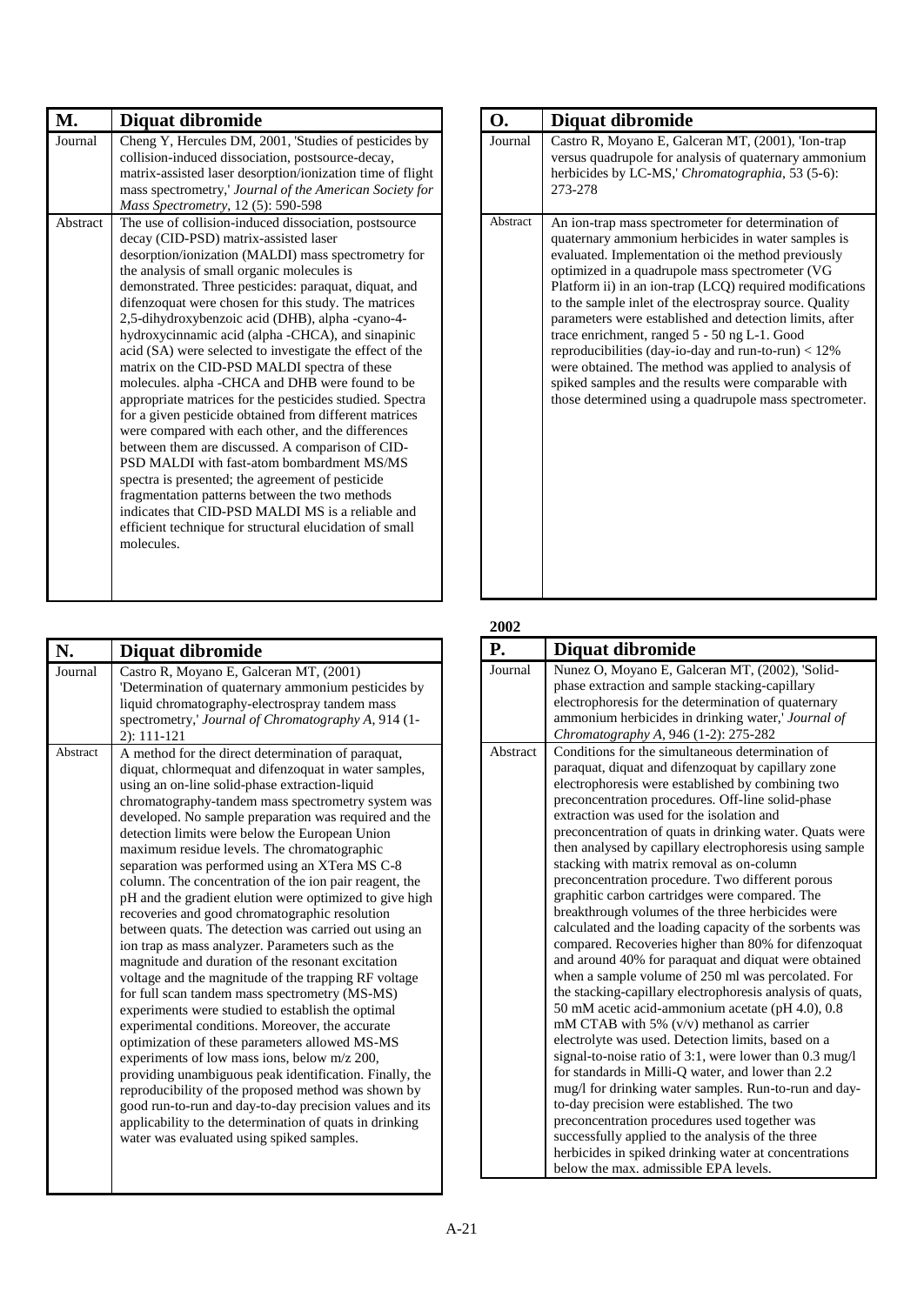| 1998     |                                                                                                                                                                                                                                                                                                                                                                                                                                                                                                                                                                                                                                                                                                             |
|----------|-------------------------------------------------------------------------------------------------------------------------------------------------------------------------------------------------------------------------------------------------------------------------------------------------------------------------------------------------------------------------------------------------------------------------------------------------------------------------------------------------------------------------------------------------------------------------------------------------------------------------------------------------------------------------------------------------------------|
| 1.       | p-octylphenol                                                                                                                                                                                                                                                                                                                                                                                                                                                                                                                                                                                                                                                                                               |
| Journal  | Sun C, Baird M (1998), The determination of<br>alkyl phenol ethoxylates in wool-scouring<br>effluent,' Journal of the Textile Institute, 89 (4):<br>677-685 Part 1                                                                                                                                                                                                                                                                                                                                                                                                                                                                                                                                          |
| Abstract | Alkyl phenol ethoxylates (APEOs), particularly<br>nonyl phenol ethoxylates (NPEOs), are non-ionic<br>surfactant components used in woollen-yam<br>spinning oils and industrial detergents. In recent<br>years, concern over the hormone-disrupting<br>properties of NPEOs has given rise to proposals<br>to ban their use in EU countries. A sensitive and<br>reliable method of detecting NPEOs on incoming<br>raw material and in textile effluent is therefore<br>required. A method has been developed to detect<br>NPEOs at ppm levels in wool-scouring effluent<br>by the application of extraction and clean-up<br>procedures followed by high-performance-liquid-<br>chromatography (HPLC) analysis |

| 2.       | p-octylphenol                                                                                                                                                                                                                                                                                                                                                                                                                                                                                                                                                                                                                                                                                                                                                                                                                                                      |
|----------|--------------------------------------------------------------------------------------------------------------------------------------------------------------------------------------------------------------------------------------------------------------------------------------------------------------------------------------------------------------------------------------------------------------------------------------------------------------------------------------------------------------------------------------------------------------------------------------------------------------------------------------------------------------------------------------------------------------------------------------------------------------------------------------------------------------------------------------------------------------------|
| Journal  | Alexander JN, Schultz GA, Poli JB (1998),<br>'Development of a nano-electrospray mass<br>spectrometry source for nanoscale liquid<br>chromatography and sheathless capillary<br>electrophoresis,' Rapid Communications in Mass<br>Spectrometry, 12 (17): 1187-1191                                                                                                                                                                                                                                                                                                                                                                                                                                                                                                                                                                                                 |
| Abstract | A Fisons Quattro I electrospray ionization (ESI)<br>source has been modified to produce stable<br>electrospray ion currents at flow rates as low as<br>50 nL/min, The original counter electrode and<br>skimmer cone lens of the Fisons ESI source have<br>been replaced with a spherical cone lens. This<br>improved source provides a greater range of x,y,z<br>positioning of a stainless steel tip resulting in a<br>stable ion signal for flow rates of 50 nL/min to 2<br>mu L/min, A tapered stainless steel electrospray<br>tip (50 mu m i,d,) was evaluated for mass<br>spectrometry using nano-liquid chromatography<br>$(50 \text{ pm } i,d,$ , flow rate = 120 nL/min) and<br>sheathless capillary electrophoresis, The analysis<br>of a nonionic surfactant, octylphenol ethoxylate,<br>was accomplished with both nanoscale separation<br>techniques. |

| 3.       | p-octylphenol                                                                                                                                                                                                                                                                                                                                                                                                                                                                                                                                                                                                                                                                                                                                                                                                                                                                                                                                                                                                                                                                                                                                                                                                                                                                                                                                                                                                |
|----------|--------------------------------------------------------------------------------------------------------------------------------------------------------------------------------------------------------------------------------------------------------------------------------------------------------------------------------------------------------------------------------------------------------------------------------------------------------------------------------------------------------------------------------------------------------------------------------------------------------------------------------------------------------------------------------------------------------------------------------------------------------------------------------------------------------------------------------------------------------------------------------------------------------------------------------------------------------------------------------------------------------------------------------------------------------------------------------------------------------------------------------------------------------------------------------------------------------------------------------------------------------------------------------------------------------------------------------------------------------------------------------------------------------------|
| Journal  | Bennett_ER, Metcalfe_CD, (1998) 'Distribution of<br>alkylphenol compounds in great lakes sediments,                                                                                                                                                                                                                                                                                                                                                                                                                                                                                                                                                                                                                                                                                                                                                                                                                                                                                                                                                                                                                                                                                                                                                                                                                                                                                                          |
|          | United States and Canada,' Environmental Toxicology<br>and Chemistry, 17(7), 1230-1235                                                                                                                                                                                                                                                                                                                                                                                                                                                                                                                                                                                                                                                                                                                                                                                                                                                                                                                                                                                                                                                                                                                                                                                                                                                                                                                       |
| Abstract | Alkylphenol polyethoxylates are a major class of<br>nonionic surfactants that are microbially degraded in<br>sewage treatment plants (STPs) and sediments to more<br>toxic and hydrophobic alkylphenols. Recent data on the<br>estrogenic activity of alkylphenols has prompted<br>interest in the distribution of these compounds in the<br>aquatic environment. Sediment samples were collected<br>from several sites ( $n = 28$ ) at industrialized and pristine<br>regions of Lake Huron, Lake Erie, and Lake Ontario,<br>USA and Canada, and analyzed for concentrations of 4-<br>nonylphenol (NP) and 4-(tert)-octylphenol (OP). Also,<br>sludge samples were taken from a secondary STP in<br>Whitby, Ontario, Canada, Sediment and sludge samples<br>and analytical standards were prepared for analysis by<br>gas chromatography-mass spectrometry in selected ion<br>mode by combined acetylation and supercritical fluid<br>extraction. Concentrations of NP were up to 37 mu $g/g$<br>in sediments and $>300$ mu g/g in the sewage sludge.<br>Concentrations of OP were up to 23 mu $g/g$ in sediment<br>and 21 mu $g/g$ in the sewage sludge. These data<br>indicate that alkylphenols are distributed widely in<br>sediments in the lower Great Lakes. However,<br>concentrations of NP were present at high (mu $g/g$ )<br>levels only in sediments near urban and industrialized<br>centers. |

| 4.       | p-octylphenol                                                                                                                                                                                                                                                                                                                                                                                                                                                                                                                                                                                                                                                                                                                                                                                                                                      |
|----------|----------------------------------------------------------------------------------------------------------------------------------------------------------------------------------------------------------------------------------------------------------------------------------------------------------------------------------------------------------------------------------------------------------------------------------------------------------------------------------------------------------------------------------------------------------------------------------------------------------------------------------------------------------------------------------------------------------------------------------------------------------------------------------------------------------------------------------------------------|
| Journal  | Lee HB (1999), 'Review of analytical methods for the<br>determination of nonylphenol and related compounds in<br>environmental samples,' Water Quality Research<br>Journal of Canada, 34 (1): 3-35                                                                                                                                                                                                                                                                                                                                                                                                                                                                                                                                                                                                                                                 |
| Abstract | Analytical methods published in the last 20 years for<br>the extraction, chromatographic separation, and<br>quantification of alkylphenol ethoxylates (APEO) and<br>related compounds in environmental samples are<br>reviewed. Examples of various isolation and pre-<br>concentration techniques for water, effluent, sediment<br>and sludge are presented. This includes procedures<br>from the classical liquid-liquid and Soxhlet extraction<br>to the up-to-date solid phase and supercritical fluid<br>extraction. Chromatographic separation of APEO by<br>normal and reversed phase liquid chromatography (LC)<br>and capillary column gas chromatography (GC) is<br>compared. A variety of quantification methods<br>involving the common LC and GC detectors as well as<br>various mass spectrometric techniques are also<br>discussed. |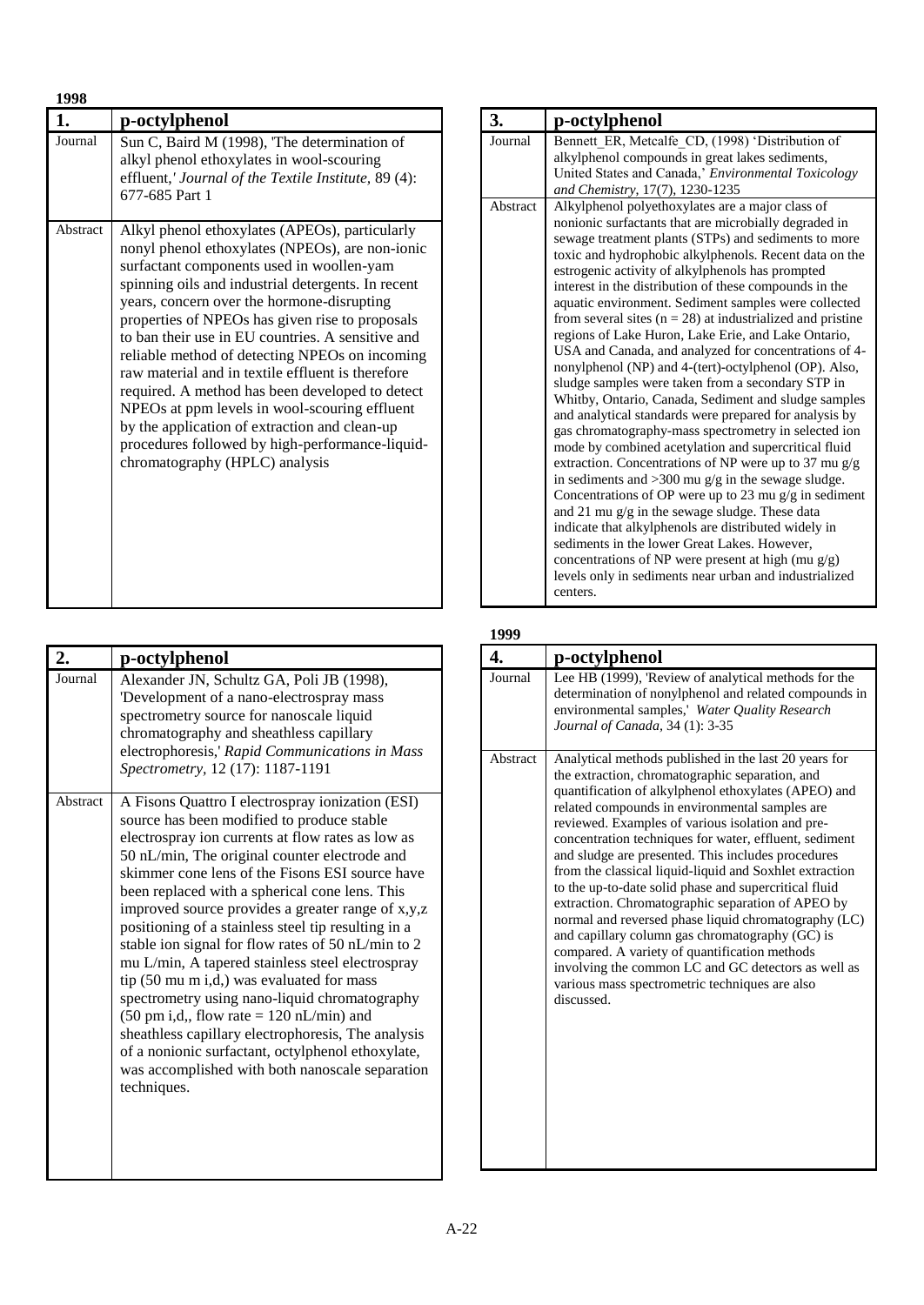#### **5. p-octylphenol** Journal | Barber LB, Brown GK, Zaugg SD (2000), 'Potential endocrine disrupting organic chemicals in treated municipal wastewater and river water.' *Analysis Of Environmental Endocrine Disruptors, ACS Symposium Series,* 747: 97-123 Abstract Select endocrine disrupting organic chemicals were measured in treated wastewater from Chicago, IL, Minneapolis/St. Paul, MN, Detroit, MI, and Milwaukee, WI, and in the Des Plaines, Illinois, and Minnesota Rivers during the fall of 1997 and the spring of 1998. Emphasis was given to alkylphenolpolyethoxylate (Contaminants were isolated by continuous liquid-liquid extraction (CLLE) with methylene chloride and analyzed by gas chromatography/mass spectrometry in full scan and selected ion monitoring modes. The extracts were derivatized to form the methyl esters of alkylphenolethoxycarboxylates (APEC), and EDTA was isolated by evaporation and derivatized to form the tetrapropyl ester. The mass spectra of nonylphenol (NP) and octylphenol (OP) compounds are complex and show variations among the different ethoxylate and carboxylate homologs, reflecting variations in the ethylene oxide chain length. Recoveries for target compounds and surrogate standards ranged from 20-130%, with relative standard deviations of 9.9-53%. Detection limits for the various compounds ranged from 0.06-0.35 mug/L. Analysis of the wastewater effluents detected a number of compounds including NP, NPEO, OP, OPEO, NPEC, caffeine, and EDTA at concentrations ranging from <1-439 mug/L, with EDTA and NPEC being most abundant. There was variability in compound distributions and concentrations between the various sewage treatment plants, indicating differences in treatment type and influent composition. Several wastewaterderived compounds were detected in the river samples, with EDTA and NPEC persisting for considerable distance downstream from wastewater discharges, and NP and NPEO being attenuated more rapidly.

| 6.       | p-octylphenol                                                                                                                                                                                                                                                                                                                                                                                                                                                                                                                                                                                                                                                                                                                                                                                                                                                                                                                                                                                                                                                                                                                                                                                                                                                                                                                                                                                                                                                                                                                                                                                                                                                                                                                                                                                                                                                         |
|----------|-----------------------------------------------------------------------------------------------------------------------------------------------------------------------------------------------------------------------------------------------------------------------------------------------------------------------------------------------------------------------------------------------------------------------------------------------------------------------------------------------------------------------------------------------------------------------------------------------------------------------------------------------------------------------------------------------------------------------------------------------------------------------------------------------------------------------------------------------------------------------------------------------------------------------------------------------------------------------------------------------------------------------------------------------------------------------------------------------------------------------------------------------------------------------------------------------------------------------------------------------------------------------------------------------------------------------------------------------------------------------------------------------------------------------------------------------------------------------------------------------------------------------------------------------------------------------------------------------------------------------------------------------------------------------------------------------------------------------------------------------------------------------------------------------------------------------------------------------------------------------|
| Journal  | Chiron S, Sauvard E, Jeannot R (2000), 'Determination of<br>nonionic polyethoxylate surfactants in wastewater and sludge<br>samples of sewage treatment plants by liquid chromatography-<br>mass spectrometry, Analusis, 28 (6): 535-542                                                                                                                                                                                                                                                                                                                                                                                                                                                                                                                                                                                                                                                                                                                                                                                                                                                                                                                                                                                                                                                                                                                                                                                                                                                                                                                                                                                                                                                                                                                                                                                                                              |
| Abstract | An analytical method is proposed in order to determine the<br>major nonionic surfactants, octylphenolpolyethoxylates<br>(OPEOs), nonylphenolpolyethoxylates (NPEOs) and aliphatic<br>alcoholpolyethoxylates (AEOs), and their metabolites,<br>nonylphenol and octylphenol in wastewater and sludge<br>samples of sewage treatment plants. This method involved a<br>Soxtec extraction step and a solid phase extraction step for the<br>nonionic surfactant extraction from sludge and wastewater<br>samples, respectively. With both methodologies, all recovery<br>values were higher than 70 %. Quantitation and identification<br>of individual compound were carried out by liquid<br>chromatography-mass spectrometry (LC/MS) using<br>electrospray (ESP) as ionization mode. Reverse phase LC<br>chromatography allowed the elution of all oligomer<br>constituents of each homolog component into a single peak.<br>Gathering all the oligomers into a single peak increased the<br>peak intensity and provided a way to determine low<br>concentration of APEOs and AEOs in different environmental<br>matrices. Information on the oligomers distribution of APEOs<br>and AEOs could be obtained by the extraction of selected m/z<br>ions from the TIC chromatograms. Positive ESP LC/MS<br>analyses of AEOs and APEOs yielded primary pseudo-<br>molecular ions of the $[M + Na](+)$ type for each oligomer. The<br>negative ionization mode allowed the determination of the two<br>metabolites, nonylphenol and octylphenol, characterized by<br>the pseudo molecular [M-H](-) ion. Limits of detection<br>achieved were 0.1 mug/L in wastewater sample and 10 ng/g in<br>sludge samples. The developed LC-ESP/MS method was<br>applied to the analysis of wastewater and sludge samples of<br>two sewage treatment plants located in Orleans (France). |

| 7.       | p-octylphenol                                                                                                                                                                                                                                                                                                                                                                                                                                                                                                                                                                                                                                                                                                                                                                                                                                                                                                                                                                                                                                                                                                                                                                                                                                                                                                                                                                                                                                                                                                                                                                                                                                                                                                                           |
|----------|-----------------------------------------------------------------------------------------------------------------------------------------------------------------------------------------------------------------------------------------------------------------------------------------------------------------------------------------------------------------------------------------------------------------------------------------------------------------------------------------------------------------------------------------------------------------------------------------------------------------------------------------------------------------------------------------------------------------------------------------------------------------------------------------------------------------------------------------------------------------------------------------------------------------------------------------------------------------------------------------------------------------------------------------------------------------------------------------------------------------------------------------------------------------------------------------------------------------------------------------------------------------------------------------------------------------------------------------------------------------------------------------------------------------------------------------------------------------------------------------------------------------------------------------------------------------------------------------------------------------------------------------------------------------------------------------------------------------------------------------|
| Journal  | Petrovic M, Barcelo D (2000), 'Determination of anionic and<br>nonionic surfactants, their degradation products, and<br>endocrine-disrupting compounds in sewage sludge by liquid<br>chromatography/mass spectrometry,' Analytical Chemistry, 72<br>$(19): 4560 - 4567$                                                                                                                                                                                                                                                                                                                                                                                                                                                                                                                                                                                                                                                                                                                                                                                                                                                                                                                                                                                                                                                                                                                                                                                                                                                                                                                                                                                                                                                                 |
| Abstract | A comprehensive analytical method based on reversed-phase<br>liquid chromatography and mass spectrometry using both<br>atmospheric pressure chemical ionization and electrospray<br>ionization has been developed for the simultaneous<br>determination of anionic and nonionic surfactants, their polar<br>degradation products, and endocrine-disrupting compounds<br>(EDCs) in sewage sludge; Extraction of target compounds,<br>with recovery rates from 86% to nearly 100% for<br>polyethoxylates and from 84 to 94% for polar degradation<br>products, was achieved applying ultrasonic solvent extraction<br>with a mixture of methanol/dichloromethane $(7:3, v/v)$ ,<br>Cleanup of sample extracts was performed on octadecyl solid-<br>phase extraction cartridges. Determination of less polar<br>compounds: alcohol ethoxylates (AEOs), nonylphenol<br>ethoxylates (NPEOs), coconut diethanol amides, poly(ethylene<br>glycol)s, and phthalate esters was accomplished by reversed-<br>phase LC-APCI-MS in positive ionization mode, while more<br>polar compounds: nonylphenolcarboxylates, nonylphenol<br>(NP), octylphenol, and bisphenol A were analyzed by ion-pair<br>LC-ESI-MS under negative ionization conditions. This<br>protocol was successfully applied to the trace determination of<br>anionic and nonionic surfactants, polar degradation products,<br>and EDCs in sewage sludge collected from different sewage<br>treatment plants, The analysis revealed the presence of NP at<br>high concentration levels ranging from 25 to 600 mg/kg,<br>Polyethoxylates (AEOs and NPEOs) were also found in all<br>samples at parts-per-million levels (10-190 mg/kg AEOs and<br>2-135 mg/kg NPEOs, respectively). |

| 8.       | p-octylphenol                                                                                                                                                                                                                                                                                                                                                                                                                                                                                                                                                                                                                                                                                                                                                                                                                                                                                                                                                                                                                                                                                                                                                                                                                                                                                                                                                                                                                                                                                                                                                                                     |
|----------|---------------------------------------------------------------------------------------------------------------------------------------------------------------------------------------------------------------------------------------------------------------------------------------------------------------------------------------------------------------------------------------------------------------------------------------------------------------------------------------------------------------------------------------------------------------------------------------------------------------------------------------------------------------------------------------------------------------------------------------------------------------------------------------------------------------------------------------------------------------------------------------------------------------------------------------------------------------------------------------------------------------------------------------------------------------------------------------------------------------------------------------------------------------------------------------------------------------------------------------------------------------------------------------------------------------------------------------------------------------------------------------------------------------------------------------------------------------------------------------------------------------------------------------------------------------------------------------------------|
| Journal  | Ferguson PL, Iden CR, Brownawell BJ (2000), Analysis of<br>alkylphenol ethoxylate metabolites in the aquatic environment<br>using liquid chromatography-electrospray mass spectrometry,<br>Analytical Chemistry, 72 (18): 4322-4330                                                                                                                                                                                                                                                                                                                                                                                                                                                                                                                                                                                                                                                                                                                                                                                                                                                                                                                                                                                                                                                                                                                                                                                                                                                                                                                                                               |
| Abstract | A quantitative method is described for the analysis of the<br>metabolites of alkylphenol ethoxylate (APEO) surfactants in<br>estuarine water and sediment samples using reversed-phase<br>high-performance liquid chromatography with electrospray<br>mass spectrometry detection. Nonyl- and octylphenols, nonyl-<br>and octylphenol mono-, di-, and triethoxylates, halogenated<br>nonylphenols, and nonylphenol ethoxycarboxylates were<br>concentrated from water samples using a C-18 solid-phase<br>extraction procedure. A novel, continuous-non., high-<br>temperature, sonicated extraction system was developed to<br>isolate APEO metabolites from sediment samples.<br>Quantitative LC-MS was performed in the negative ion mode<br>for nonylphenols, octylphenols, and halogenated nonylphenols<br>and in the positive ion mode for nonyl- and octylphenol<br>ethoxylates using selected ion monitoring with isotopically<br>labeled surrogate standards. Recoveries for sediment and water<br>analyses ranged between 78 and 94%, and detection limits for<br>APEO metabolites were between 1 and 20 pg injected on<br>column. This is a significant improvement over previously<br>reported methods. Suppression of analyte response was<br>encountered in the presence of matrix components in sediment<br>samples, but this effect was eliminated by careful selection of<br>surrogate and internal standards. Individual APEO metabolite<br>concentrations of 1-320 ng/L and 5-2000 ng/g are reported for<br>water and sediment samples, respectively, from Jamiaca Bag,<br>NY. |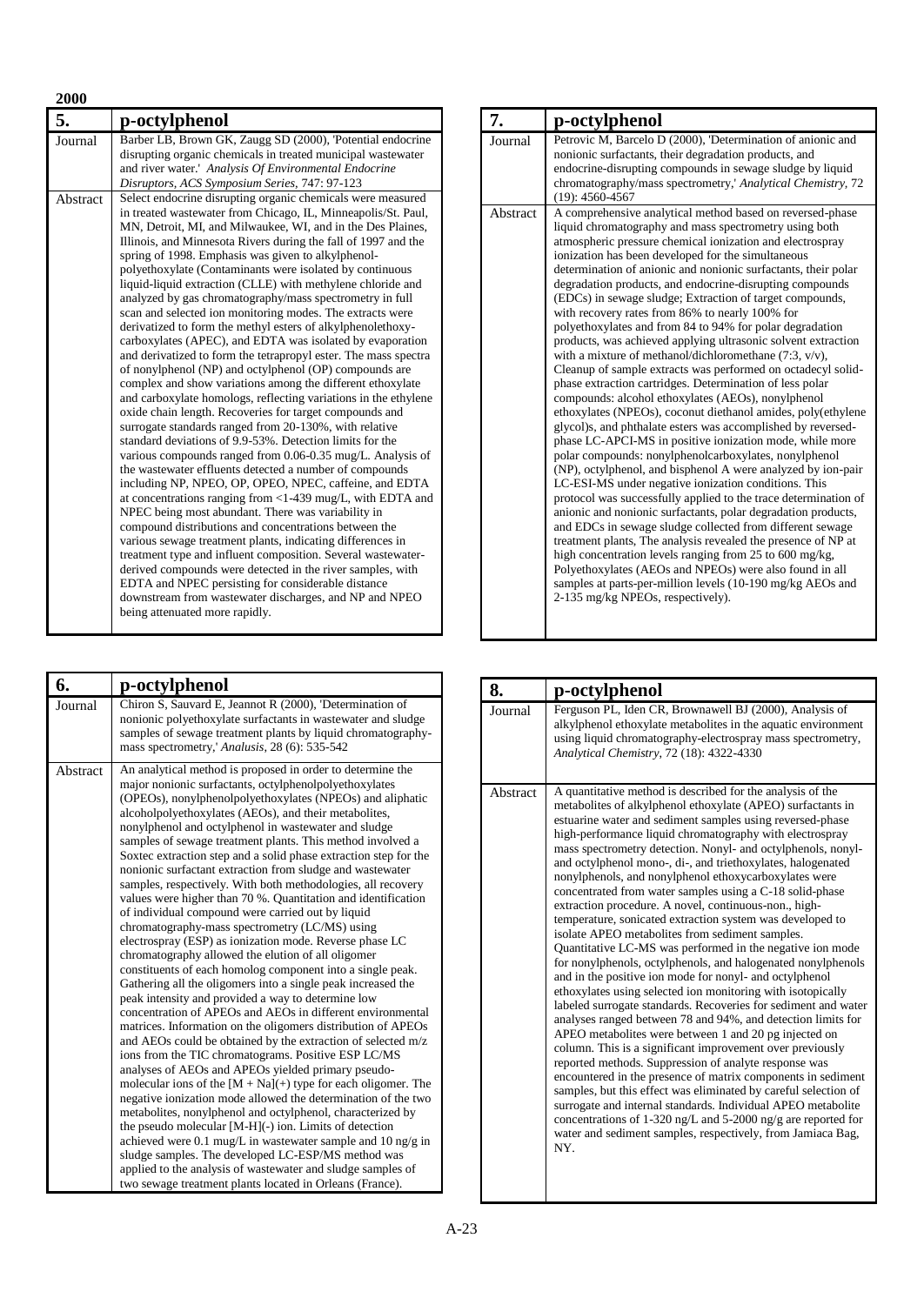| 9.       | p-octylphenol                                                                                                                                                                                                                                                                                                                                                                                                                                                                                                                                                                                                                                                                                                                                                                                                                                                                                                                                                                                                                                                                                                                                                                                                                                                                                                                          |
|----------|----------------------------------------------------------------------------------------------------------------------------------------------------------------------------------------------------------------------------------------------------------------------------------------------------------------------------------------------------------------------------------------------------------------------------------------------------------------------------------------------------------------------------------------------------------------------------------------------------------------------------------------------------------------------------------------------------------------------------------------------------------------------------------------------------------------------------------------------------------------------------------------------------------------------------------------------------------------------------------------------------------------------------------------------------------------------------------------------------------------------------------------------------------------------------------------------------------------------------------------------------------------------------------------------------------------------------------------|
| Journal  | Mol HGJ, Sunarto S, Steijger OM (2000),<br>'Determination of endocrine disruptors in water after<br>derivatization with N-methyl-N-(tert.-<br>butyldimethyltrifluoroacetamide) using gas<br>chromatography with mass spectrometric detection,'<br>Journal of Chromatography A, 879 (1): 97-112                                                                                                                                                                                                                                                                                                                                                                                                                                                                                                                                                                                                                                                                                                                                                                                                                                                                                                                                                                                                                                         |
| Abstract | The combined gas chromatographic determination of a<br>number of hydroxyl-group containing endocrine<br>disrupters, including 4-octylphenol, 4-nonylphenol, 2,4-<br>dichlorophenol, pentachlorophenol, 4-tert.-butylbenzoic<br>acid, bisphenol-A, 17 beta-estradiol and 17 alpha-<br>ethynylestradiol, was investigated. Derivatization,<br>required for sensitive determination of these<br>compounds, was carried out using N-methyl-N-(tert.-<br>butyldimethyltrifluoroacetamide). A number of<br>parameters affecting the derivatization reaction, like<br>temperature, time, matrix, solvent, and amount of<br>reagent were studied in detail. Quantitative yields were<br>obtained for real-life extracts after optimization, but the<br>hormones were only mono-substituted. Both solid-<br>phase extraction (SPE) and liquid-liquid extraction<br>were studied as extraction methods, with emphasis on<br>SPE material and effect of pH. Recoveries and RSD for<br>analysis of surface water samples were 58-106 and 6-<br>16% (n=4), respectively, when using SPE, and 109-117<br>and $6-14\%$ (n=6) when using Liquid-liquid extraction.<br>The method developed allows routine analysis of<br>surface water for traces of endocrine disrupters. The<br>limits of detection of were 4-6 ng/l but higher for the<br>hormones. |

| 10.                 | p-octylphenol                                                                                                                                                                                                                                                                                                                                                                                                                                                                                                                                                                                                                                                                                                                                                                                                                                                                                                                                                                                                                                                                                                                                                                                                                                                                                                                             |
|---------------------|-------------------------------------------------------------------------------------------------------------------------------------------------------------------------------------------------------------------------------------------------------------------------------------------------------------------------------------------------------------------------------------------------------------------------------------------------------------------------------------------------------------------------------------------------------------------------------------------------------------------------------------------------------------------------------------------------------------------------------------------------------------------------------------------------------------------------------------------------------------------------------------------------------------------------------------------------------------------------------------------------------------------------------------------------------------------------------------------------------------------------------------------------------------------------------------------------------------------------------------------------------------------------------------------------------------------------------------------|
| Journal<br>Abstract | Smith E, Ridgway I, Coffey M (2001), 'The<br>determination of alkylphenols in aqueous samples from<br>the Forth Estuary by SPE-HPLC-fluorescence,' Journal<br>of Environmental Monitoring, 3 (6): 616-620<br>Nonylphenol and octylphenol have been identified as<br>endocrine disrupters with the ability to cause<br>reproductive deformities in a number of organisms. A<br>normal phase high-performance liquid chromatography<br>(HPLC) method with fluorescence detection wets<br>developed with a mobile phase of cyclohexane/methyl-<br>tertiary-butyl ether (MTBE) $(70+30)$ . The extraction of<br>the alkylphenols from the water samples wets evaluated<br>using solid-phase extraction (SPE) with a C-2 packing<br>sorbent. The complete method was validated and the<br>limit of detection calculated to be $0.15$ ppb (mug $(1)$ ).<br>The method was novel for the analysis of specific<br>alkylphenols in an aqueous matrix. A surrey of the<br>Forth Estuary in May 2000 resulted in no detectable<br>amounts of nonyl- or octylphenol, whilst a survey<br>during August of the same year produced<br>concentrations ranging from 0.17-1.90 ppb for<br>nonylphenol and 0.17-1.38 ppb for octylphenol. These<br>results are compared with other river and estuarine<br>studies with concentrations considered in terms of |
|                     | toxicity to aquatic organisms. The concentrations<br>determined in the Forth Estuary are consistent with a<br>contaminated though not grossly polluted estuarine<br>system.                                                                                                                                                                                                                                                                                                                                                                                                                                                                                                                                                                                                                                                                                                                                                                                                                                                                                                                                                                                                                                                                                                                                                               |
|                     |                                                                                                                                                                                                                                                                                                                                                                                                                                                                                                                                                                                                                                                                                                                                                                                                                                                                                                                                                                                                                                                                                                                                                                                                                                                                                                                                           |

| 11.      | p-octylphenol                                                                                                                                                                                                                                                                                                                                                                                                                                                                                                                                                                                                                                                                                                                                                                                                                                                                                                                                                                                                                                                                                                                                                                                                                                                                                       |
|----------|-----------------------------------------------------------------------------------------------------------------------------------------------------------------------------------------------------------------------------------------------------------------------------------------------------------------------------------------------------------------------------------------------------------------------------------------------------------------------------------------------------------------------------------------------------------------------------------------------------------------------------------------------------------------------------------------------------------------------------------------------------------------------------------------------------------------------------------------------------------------------------------------------------------------------------------------------------------------------------------------------------------------------------------------------------------------------------------------------------------------------------------------------------------------------------------------------------------------------------------------------------------------------------------------------------|
| Journal  | Staples CA, Naylor CG, Williams JB, Gledhill WE<br>(2001), 'Ultimate biodegradation of alkylphenol<br>ethoxylate surfactants and their biodegradation<br>intermediates,' Environmental Toxicology and<br><i>Chemistry, 20 (11): 2450-2455</i>                                                                                                                                                                                                                                                                                                                                                                                                                                                                                                                                                                                                                                                                                                                                                                                                                                                                                                                                                                                                                                                       |
| Abstract | The ultimate biodegradation of the commercial<br>products nonylphenol ethoxylates (NPE9), octylphenol<br>ethoxylates (OPE9), and their biodegradation<br>intermediates, NPE1.5, OPE1.5, NP, and OP, was<br>measured using conventional methods. The extent of<br>biodegradation was also determined by gas<br>chromatography/mass spectrometry (GC/MS) and high-<br>performance liquid chromatography (HPLC) analysis of<br>metabolites and measurement of dissolved organic<br>carbon. Optimized pseudo-first order degradation rate<br>constants and half-lives were calculated from these data<br>and from previously published data, using Larson's<br>equation for surfactant degradation kinetics. Ultimate<br>aerobic biodegradation of alkylphenol ethoxylates and<br>their biodegradation intermediates has now been<br>examined using acclimated wastewater treatment plant<br>sludge as the microbial seed, household wastewater<br>treatment systems, and unacclimated fresh water,<br>seawater, and soil. Ultimate biodegradation half-lives<br>ranged from about one to four weeks and provide<br>definitive evidence for the extensive biodegradability of<br>alkyphenol ethoxylates (APE) surfactants and their<br>metabolites and their lack of persistence in the<br>environment. |

| 12.      | p-octylphenol                                                                                              |
|----------|------------------------------------------------------------------------------------------------------------|
| Journal  | Careri M, Elviri L, Mangia A (2001) ,'Development                                                          |
|          | and validation of a method using on-line solid-phase                                                       |
|          | extraction and liquid chromatography with ultraviolet                                                      |
|          | detection for the determination of bisphenol A,                                                            |
|          | octylphenol, and nonylphenol in groundwater,' Journal                                                      |
|          | of AOAC International, 84 (5): 1383-1392                                                                   |
| Abstract | Alkylphenols are non biodegradable metabolites arising                                                     |
|          | from various pathways of aerobic and anaerobic                                                             |
|          | degradation of the nonionic surfactants alkylphenol                                                        |
|          | ethoxylates. A method based on the use of on-line                                                          |
|          | solid-phase extraction (SPE) and liquid                                                                    |
|          | chromatography (LC) with UV detection was                                                                  |
|          | developed to determine bisphenol A, octylphenol, and                                                       |
|          | nonylphenol at trace levels in water. The on-line                                                          |
|          | coupled SPE procedure automatically enables an                                                             |
|          | approximately 300-fold preconcentration of analytes,                                                       |
|          | which can be further enhanced by an increase in applied                                                    |
|          | sample volume. By using C-18 cartridges, recoveries of                                                     |
|          | > 90% were obtained for all the analytes. A validation                                                     |
|          | procedure was carried out with a groundwater sample                                                        |
|          | to ensure the quality of the results; performance criteria                                                 |
|          | such as detection limits (LODs), quantitation limits                                                       |
|          | (LOQs), linearity, and precision were evaluated. LODs                                                      |
|          | and LOQS in the range of 0.17-0.36 and 0.35-1.88<br>mug/L, respectively, were found; for all the analytes, |
|          | linearity was established over 2 orders of magnitude $(r^2)$                                               |
|          | $> 0.997$ , n = 54). The intraday repeatability values                                                     |
|          | expressed as relative standard deviations were $\leq 5.3\%$ ; a                                            |
|          | nested analysis of variance was performed to verify the                                                    |
|          | influence of 3 different factors, i.e., different days,                                                    |
|          | extraction procedure, and LC replicate injection, on                                                       |
|          | data precision.                                                                                            |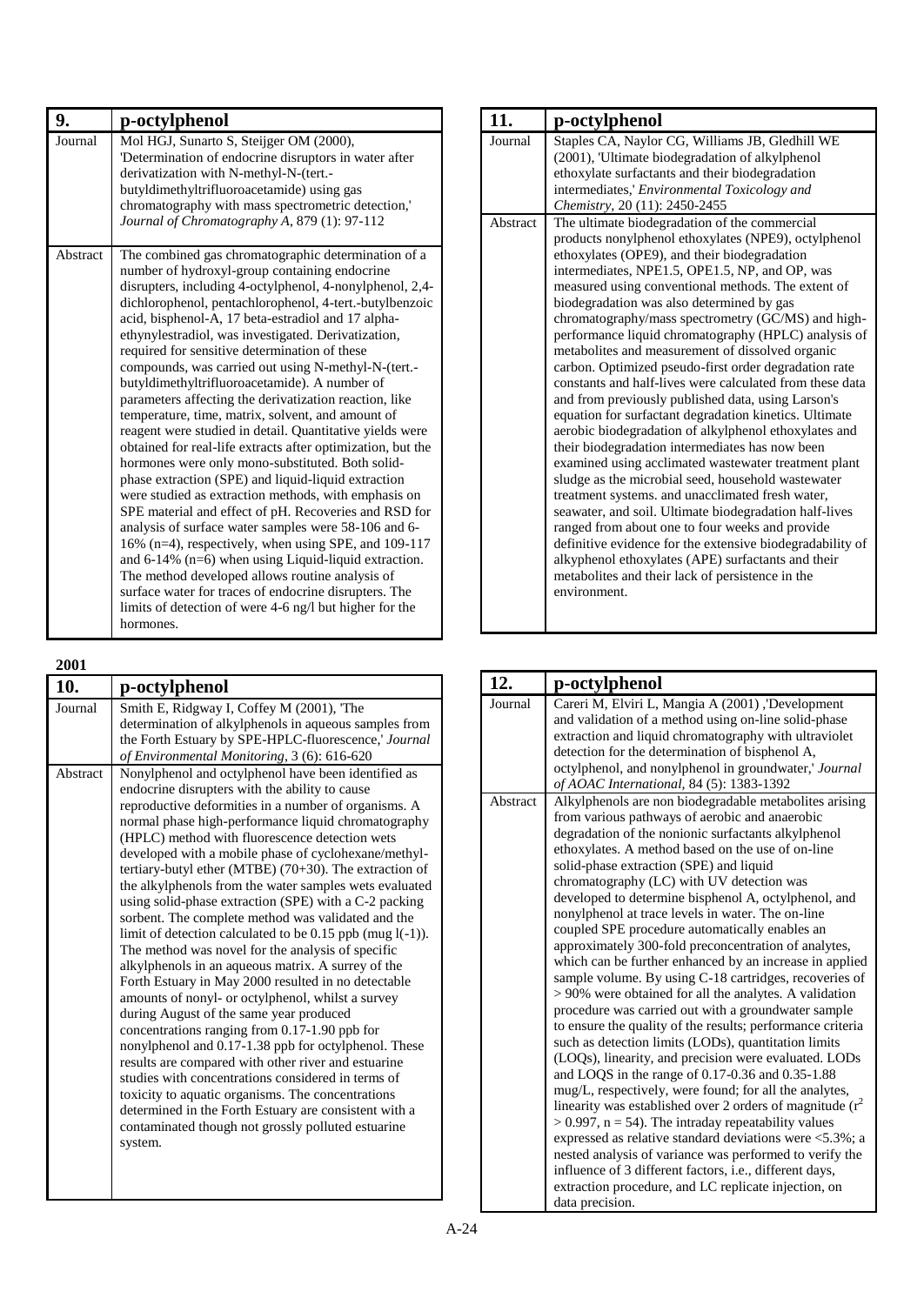| 13.      | p-octylphenol                                                                                                                                                                                                                                                                                                                                                                                                                                                                                                                                                                                                                                                                                                                                                                                                                                                                                                                                                                                                                                                                                                                                                                                                                                                                                                                                                                                                                                                                                                                                                                                                                    |
|----------|----------------------------------------------------------------------------------------------------------------------------------------------------------------------------------------------------------------------------------------------------------------------------------------------------------------------------------------------------------------------------------------------------------------------------------------------------------------------------------------------------------------------------------------------------------------------------------------------------------------------------------------------------------------------------------------------------------------------------------------------------------------------------------------------------------------------------------------------------------------------------------------------------------------------------------------------------------------------------------------------------------------------------------------------------------------------------------------------------------------------------------------------------------------------------------------------------------------------------------------------------------------------------------------------------------------------------------------------------------------------------------------------------------------------------------------------------------------------------------------------------------------------------------------------------------------------------------------------------------------------------------|
| Journal  | Benomar SH, Clench MR, Allen DW (2001), 'The analysis of<br>alkylphenol ethoxysulphonate surfactants by high-performance<br>liquid chromatography, liquid chromatography-electro spray<br>ionisation-mass spectrometry and matrix-assisted laser<br>desorption ionisation-mass spectrometry,' Analytica Chimica<br>Acta, 445 (2): 255-267                                                                                                                                                                                                                                                                                                                                                                                                                                                                                                                                                                                                                                                                                                                                                                                                                                                                                                                                                                                                                                                                                                                                                                                                                                                                                        |
| Abstract | Commercial nonylphenol ethoxysulphonate and octylphenol<br>ethoxysulphonate surfactant formulations, used for enhanced<br>oil recovery, have been analysed by high-performance liquid<br>chromatography (LC), liquid chromatography-electrospray<br>ionisation-mass spectrometry (LC-ESI-MS) and matrix-<br>assisted laser desorption ionisation-mass spectrometry<br>(MALDI-MS). Mixed-mode Cl8/SAX and C8/SAX columns<br>were used for both liquid chromatography and liquid<br>chromatography-mass spectrometry analyses. Matrix-assisted<br>laser desorption ionisation-mass spectra were obtained using<br>either alpha -cyano-4-hydroxycinnamic acid or 2,5-<br>dihydroxybenzoic acid as matrix with the addition of lithium<br>chloride to simplify the mass spectra obtained. Data obtained<br>from each method indicate that the nonylphenol<br>ethoxysulphonate, formulation has an ethoxymer (EO) chain<br>length ranging from 2 to 13 EO units with an average of 6.26.<br>This is in broad agreement with earlier studies, although the<br>range was reported as 2-15. However, the data obtained<br>suggest that the octylphenol ethoxysulphonate formulation has<br>an ethoxymer chain length ranging from 1 to 8 EO units with<br>an average chain length of 3.67. This is in contrast to earlier<br>studies carried out by LC only, which suggested that the chain<br>length ranged from 2 to 6 EO units with an average of 3.6. A<br>method for the extraction of alkylphenol ethoxysulphonates<br>from sea water using graphitised carbon black solid-phase<br>extraction cartridges has also been developed. |

| 14.                 | p-octylphenol                                                                                                                                                                                                                                                                                                                                                                                                                                                                                                                                                                                                                                                                                                                                                                                                                                                                                                                                                                                                                                                                                                                                                                                                                                                                                                                                                                                                                                                                                                                                                                                                                                                                                                                                                                                                                                                                   |
|---------------------|---------------------------------------------------------------------------------------------------------------------------------------------------------------------------------------------------------------------------------------------------------------------------------------------------------------------------------------------------------------------------------------------------------------------------------------------------------------------------------------------------------------------------------------------------------------------------------------------------------------------------------------------------------------------------------------------------------------------------------------------------------------------------------------------------------------------------------------------------------------------------------------------------------------------------------------------------------------------------------------------------------------------------------------------------------------------------------------------------------------------------------------------------------------------------------------------------------------------------------------------------------------------------------------------------------------------------------------------------------------------------------------------------------------------------------------------------------------------------------------------------------------------------------------------------------------------------------------------------------------------------------------------------------------------------------------------------------------------------------------------------------------------------------------------------------------------------------------------------------------------------------|
| Journal<br>Abstract | Kuch HM, Ballschmiter K (2001), 'Determination of<br>endocrine-disrupting phenolic compounds and estrogens in<br>surface and drinking water by HRGC-(NCI)-MS in the<br>picogram per liter range,' Environmental Science &<br>Technology, 35 (15): 3201-3206<br>Analysis of phenolic estrogenic active compounds in surface                                                                                                                                                                                                                                                                                                                                                                                                                                                                                                                                                                                                                                                                                                                                                                                                                                                                                                                                                                                                                                                                                                                                                                                                                                                                                                                                                                                                                                                                                                                                                      |
|                     | and drinking water at pg/l. Water samples from 1 to 5 L were<br>extracted by solid-phase extraction (SPE) on a cartridge<br>system containing LiChrolut EN as sorbent. Phenols and<br>steroids were converted into their pentafluorobenzoylate esters<br>in an extractive derivatization reaction. The derivatives were<br>then determined by high-resolution gas chromatography with<br>negative chemical ionization mass spectrometric detection<br>(HRGC-(NCl)-MS) in the selected ion mode (SIM). All results<br>were also confirmed by HRGC with electron capture detection<br>(ECD). This highly sensitive and specific method gives a limit<br>of detection (LOD) of 20 pg/L for bisphenol A and 4-tert-<br>octylphenol in drinking water samples and 50 pg/L in STW<br>effluent, respectively. The LODs for technical 4-nonylphenol,<br>17a-ethinylestradiol, and other estrogens are in the range of 50<br>$pg/L$ in drinking water to 200 pg/L in STW effluent,<br>respectively. In all river water samples in southern Germany,<br>bisphenol A was found in concentrations ranging from 500<br>$pg/L$ up to 16 ng/L, 4-nonylphenol was from 6 up to 135 ng/L,<br>and the steroids were from 200 pg/L up to 5 ng/L. In drinking<br>water, bisphenol A was found in concentrations ranging from<br>300 pg/L to 2 ng/L, 4-nonylphenol was from 2 to 15 ng/L, 4-<br>tert-octylphenol was from 150 pg/L to 5 ng/L, and the steroids<br>were from 100 pg/L to 2 ng/L. Mean recoveries over the whole<br>analytical protocol, measured in bidistilled water, generally<br>exceeded 70%. These results indicate that environmental<br>endocrine-disrupting estrogens are not completely removed in<br>the process of sewage treatment but are carried over into the<br>general aquatic environment. After ground passage, they can<br>eventually be found in drinking water. |

| 15.      | p-octylphenol                                                     |
|----------|-------------------------------------------------------------------|
| Journal  | Cathum S, Sabik H (2001), 'Simultaneous                           |
|          | determination of alkylphenol polyethoxylate surfactants           |
|          | and their degradation products in water, effluent and             |
|          | mussel using gas chromatography-mass spectrometry,'               |
|          | Chromatographia, 53: S400-S405 Part 2 Suppl. S 2001               |
| Abstract | Alkylphenol polyethoxylate surfactants (APnEO) are                |
|          | used in many industrial, commercial and household                 |
|          | applications. Their widespread use has raised public              |
|          | concern about these chemicals and their degradation               |
|          | products in rivers and waterways. A gas                           |
|          | chromatography-mass spectrometry (GC-MS) method                   |
|          | was developed to determine 4-nonylphenol, 4-tert-                 |
|          | octylphenol, alkylphenol polyethoxylates ( $n = 1-16$ ),          |
|          | nonylphenolmonoethoxycarboxylic acid and                          |
|          | octylphenolmonoethoxycarboxylic acid in surface                   |
|          | water, effluent, and mussels. The method is based on              |
|          | the derivatization of analytes with pentafluorobenzyl             |
|          | bromide (PFB-Br), followed by chromatography                      |
|          | cleanup and GC-MS determinations. Method detection                |
|          | limits were in the range of 1 ng/L for surface water and          |
|          | effluent, and 3 ng/g for mussel samples. Recovery of              |
|          | target compounds ranged from 40-102% and 24-111%                  |
|          | in water and mussel samples, respectively. Several non-           |
|          | ionic surfactants were detected at concentrations                 |
|          | ranging from 0.009 to 10.324 mug/L in the St.                     |
|          | Lawrence River (surface water and sewage effluent)                |
|          | and at 177 to 12440 $\frac{ng}{g}$ in mussels, introduced in this |
|          | river for 62 days.                                                |
|          |                                                                   |

| 16.      | p-octylphenol                                                                                                                                                                                                                                                                                                                                                                                                                                                                                                                                                                                                                                                                                                                                                                                                                                                                                                                                                                                                                                                                                                                                                                                                                                                                                                                                                                                                                                                                                                                                                                                                                                                                                                                                                                                                                                                                         |
|----------|---------------------------------------------------------------------------------------------------------------------------------------------------------------------------------------------------------------------------------------------------------------------------------------------------------------------------------------------------------------------------------------------------------------------------------------------------------------------------------------------------------------------------------------------------------------------------------------------------------------------------------------------------------------------------------------------------------------------------------------------------------------------------------------------------------------------------------------------------------------------------------------------------------------------------------------------------------------------------------------------------------------------------------------------------------------------------------------------------------------------------------------------------------------------------------------------------------------------------------------------------------------------------------------------------------------------------------------------------------------------------------------------------------------------------------------------------------------------------------------------------------------------------------------------------------------------------------------------------------------------------------------------------------------------------------------------------------------------------------------------------------------------------------------------------------------------------------------------------------------------------------------|
| Journal  | Petrovic M et al. (2002), 'Occurrence and distribution<br>of nonionic surfactants, their degradation products, and<br>linear alkylbenzene sulfonates in coastal waters and<br>sediments in Spain,' <i>Environmental Toxicology and</i><br>Chemistry, 21 (1): 37-46                                                                                                                                                                                                                                                                                                                                                                                                                                                                                                                                                                                                                                                                                                                                                                                                                                                                                                                                                                                                                                                                                                                                                                                                                                                                                                                                                                                                                                                                                                                                                                                                                    |
| Abstract | Spain is one of the European countries that still discharges<br>untreated wastewaters and sewage sludge to the sea. A total of<br>35 samples of coastal waters and 39 samples of harbor<br>sediments was analyzed. Samples were collected from several<br>hot spots on the Spanish coast, such as the harbors of<br>Tarragona, Almeria, and Barcelona, the mouths of the Besos<br>and Llobregat rivers, the Bay of Cadiz, and various yacht<br>harbors at the Mediterranean coast. A generic analytical<br>procedure based on solid-phase extraction-liquid<br>chromatography-atmospheric pressure chemical ionization /<br>electrospray ionization mass spectrometry (SPE-LC-<br>APCI/ESI-MS) was employed for determining the<br>concentrations of alcohol ethoxylates (AEO), nonylphenol<br>ethoxylates (NPEO), coconut diethanol amides (CDEA),<br>nonylphenoxy-monocarboxylates (NPEC), nonylphenol (NP),<br>octylphenol (OP), and linear alkylbenzene sulfonates (LAS) in<br>sediment and water samples. The analysis revealed the<br>presence of considerably high concentrations of NPEOs and<br>NP near the points of discharge of industrial and urban<br>wastewaters. Nonylphenol was found in 47% of water samples<br>and in 77% of all sediment samples analyzed. Values for NP<br>ranged from <0.15 to 4.1 <mu>g/L in seawater and from &lt;8 to<br/>1,050 <mu>g/kg in sediments. Levels of AEOs and CDEAs in<br/>seawater and marine sediments are reported for the first time.<br/>Concentrations of CDEAs in sediment, which were<br/>predominated by C-11 through C-15 homologues, ranged from<br/>30 to 2,700 mug/kg, while in seawater, concentrations found<br/>were up to 24 mug/L. The AEOs were found to accumulate in<br/>a bottom sediment and they were detected in all analyzed<br/>sediment samples in concentrations from 37 to 1,300 mug/kg.</mu></mu> |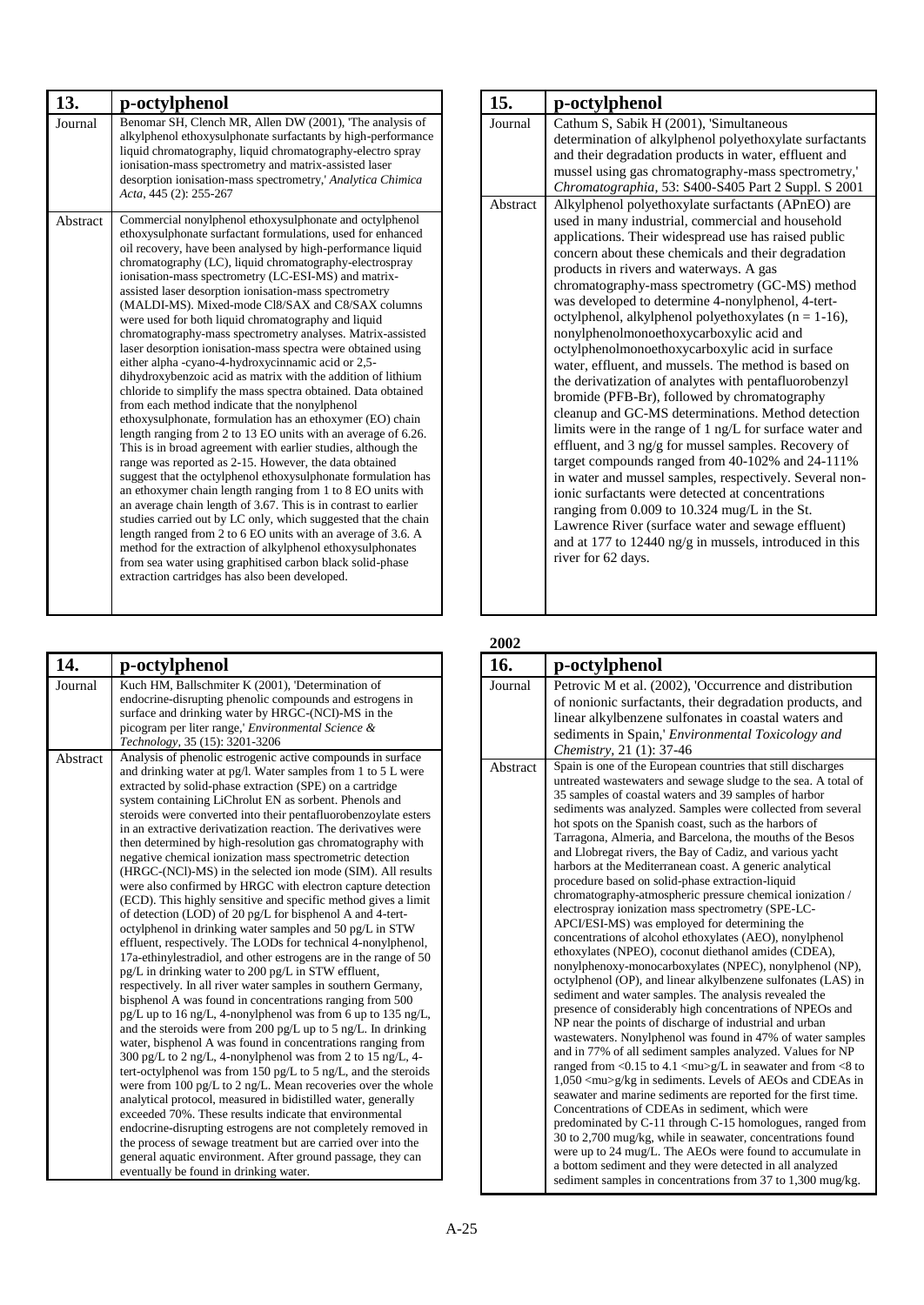# **Notes**



# **Environmental Analysis (3)**

Diquat dibromide and *p-*octylphenol have the potential to cause shortterm and long-term damage to the environment. Therefore, it is important to consider the measurement of the concentrations of chemicals immediately after the incident and their subsequent fate. The majority of the chemicals were discharged into the environment via the drains on the site and then into the beck.

Discuss in your groups:

- The type, frequency and number samples that would be required.
- Those who could be prosecuted for the escape of pollutants into the River Dribble. Give your reasoning.
- Those who would be liable to pay for the monitoring of the pollution and subsequent clean up operations.

Assume that a monitoring programme is being set up for this river system. Your task is to produce recommendations for the implementation of the monitoring programme.

Outline analytical methods that could be used to detect diquat dibromide and *p-*octylphenol based on the references provided.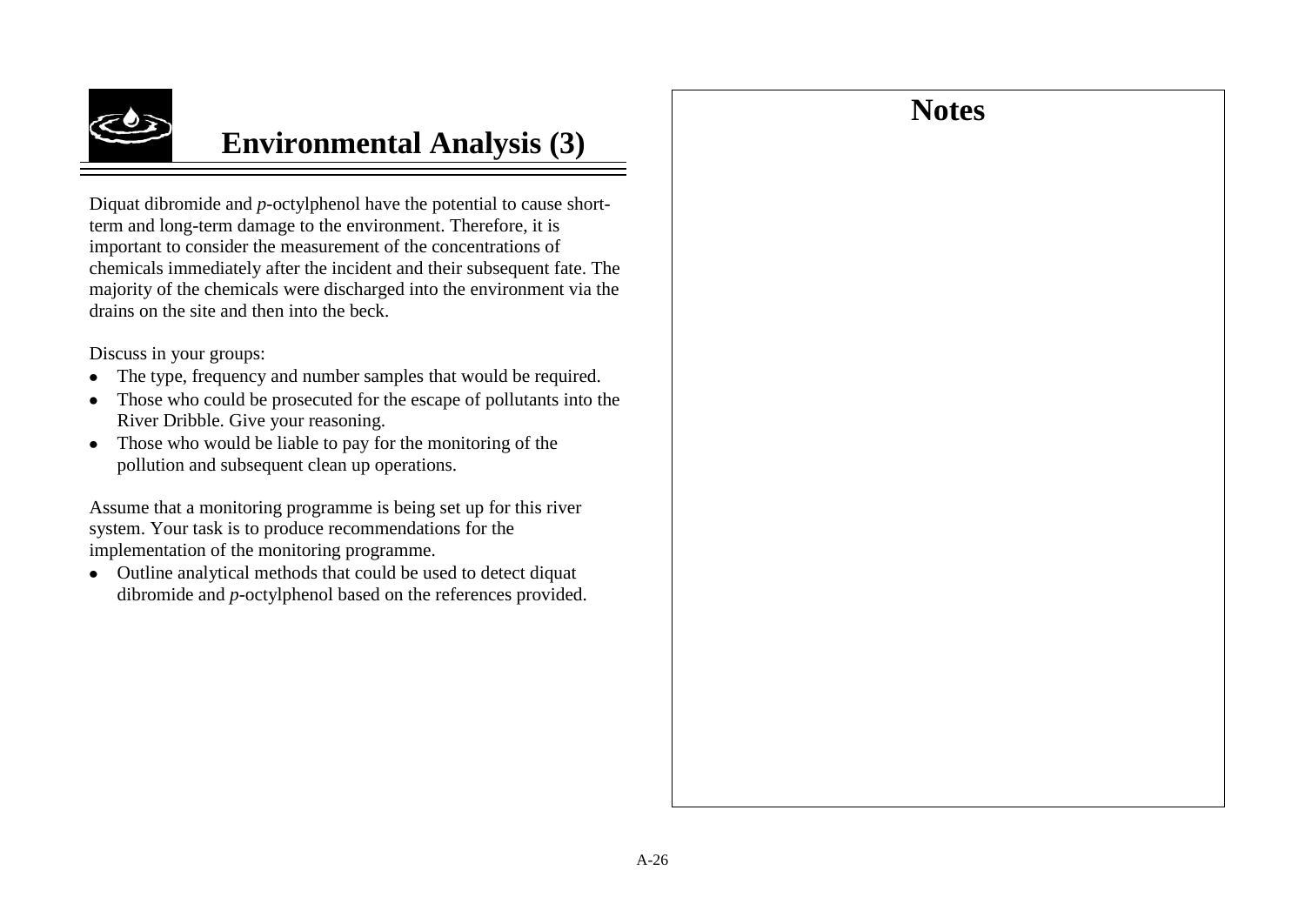### **Diquat dibromide (1997-2002)**

- 1. Galceran\_MT, Carneiro\_MC, Diez\_M, Puignou\_L, (1997) "Separation of quaternary ammonium herbicides by capillary electrophoresis with indirect uv detection,' Journal of Chromatography A, 782(2), 289-295
- 2. Walker PA, Shaver JM, Morris MD, (1997), 'Identification of cationic herbicides in deionized water, municipal tap water, and river water by capillary isota-chophoresis / on-line raman spectroscopy," Applied Spectroscopy, 51(9), 1394-1399
- 3. Marr JC, King JB, (1997), 'A simple high performance liquid chromatography ionspray tandem mass spectrometry method for the direct determination of paraquat and diquat in water," Rapid Communications in Mass Spectrometry, 11(5), 479-483
- 4. Saad\_B, Ariffin\_MM, Saleh\_MI, (1997), "Paraquat sensors containing membrane components of high lipophilicities Analytica Chimica Acta,' 338 (1-2), 89-96
- 5. Ingram\_JC, et al. , (1997), 'Direct surface analysis of pesticides on soil, leaves, grass, and stainless steel by static secondary ion mass spectrometry,' Environmental Science & Technology, 31(2), 402-408
- 6. Vermillion-Salsbury RL, Hercules DM, (1999), 'Analysis of diquat and paraquat by solid phase extraction directly coupled with matrix assisted laser desorption/ionization mass spectrometry,' International Journal of Environmental Analytical Chemistry, 73 (4): 297-308
- 7. Sendra B, Panadero S, Gomez-Hens A, (1999), 'Selective kinetic determination of paraquat using long-wavelength fluorescence detection,' Journal of Agricultural and Food Chemistry,' 47 (9): 3733-3737
- 8. Castro R, Moyano E, Galceran MT, (1999), 'Ion-pair liquid chromatography atmospheric pressure ionization mass spectrometry for the determination of quaternary ammonium herbicides,' Journal of Chromatography A, 830 (1): 145- 154
- 9. Lazar IM, Lee ML, (1999) ,'Capillary electrophoresis time-of-flight mass spectrometry of paraquat and diquat herbicides,' Journal of Microcolumn Separations, 11 (2): 117-123
- 10. Carneiro MC, Puignou L, Galceran MT (2000), 'Comparison of silica and porous graphitic carbon as solid-phase extraction materials for the analysis of cationic herbicides in water by liquid chromatography and capillary electrophoresis,' Analytica Chimica Acta, 408 (1-2): 263-269
- 11. Mallat E, et al., (2001), 'Fast determination of paraquat residues in water by an optical immunosensor and validation using capillary electrophoresis-ultraviolet detection,' Analytica Chimica Acta, 427 (2): 165-171
- 12. Evans CS, Startin JR, Goodall DM, Keely BJ, (2001), 'Tandem mass spectrometric analysis of quaternary ammonium pesticides' Rapid Communications in Mass Spectrometry, 15 (9): 699-707
- 13. Cheng Y, Hercules DM, 2001, 'Studies of pesticides by collision-induced dissociation, postsource-decay, matrix-assisted laser desorption/ionization time of flight mass spectrometry,' Journal of the American Society for Mass Spectrometry, 12 (5): 590-598
- 14. Castro R, Moyano E, Galceran MT, (2001) 'Determination of quaternary ammonium pesticides by liquid chromatography-electrospray tandem mass spectrometry,' Journal of Chromatography A, 914 (1-2): 111-121
- 15. Castro R, Moyano E, Galceran MT, (2001), 'Ion-trap versus quadrupole for analysis of quaternary ammonium herbicides by LC-MS,' Chromatographia, 53 (5-6): 273-278
- 16. Nunez O, Moyano E, Galceran MT, (2002), 'Solid-phase extraction and sample stacking-capillary electrophoresis for the determination of quaternary ammonium herbicides in drinking water,' Journal of Chromatography A, 946 (1-2): 275-282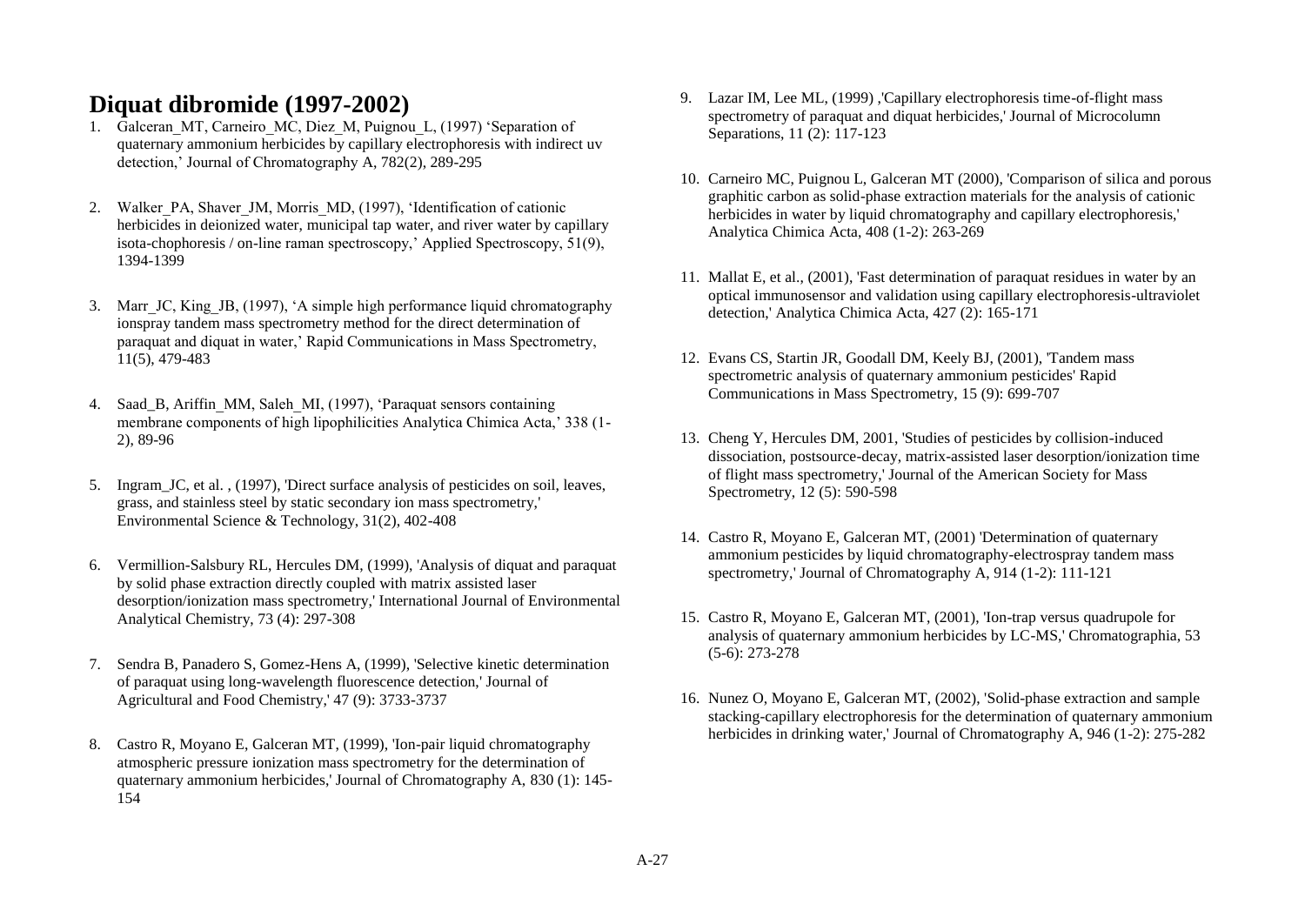## **p-Octylphenol (1998-2002)**

- A. Sun C, Baird M (1998), 'The determination of alkyl phenol ethoxylates in woolscouring effluent,' Journal of the Textile Institute, 89 (4): 677-685 Part 1
- B. Alexander JN, Schultz GA, Poli JB (1998), 'Development of a nano-electrospray mass spectrometry source for nanoscale liquid chromatography and sheathless capillary electrophoresis,' Rapid Communications in Mass Spectrometry, 12 (17): 1187-1191
- C. Bennett ER, Metcalfe CD, (1998) 'Distribution of alkylphenol compounds in great lakes sediments, United States and Canada," Environmental Toxicology and Chemistry, 17(7), 1230-1235
- D. Lee HB (1999), 'Review of analytical methods for the determination of nonylphenol and related compounds in environmental samples,' Water Quality Research Journal of Canada, 34 (1): 3-35
- E. Barber LB, Brown GK, Zaugg SD (2000), 'Potential endocrine disrupting organic chemicals in treated municipal wastewater and river water.' Analysis Of Environmental Endocrine Disruptors, ACS Symposium Series, 747: 97-123
- F. Chiron S, Sauvard E, Jeannot R (2000), 'Determination of nonionic polyethoxylate surfactants in wastewater and sludge samples of sewage treatment plants by liquid chromatography-mass spectrometry,' Analusis, 28 (6): 535-542
- G. Petrovic M, Barcelo D (2000), 'Determination of anionic and nonionic surfactants, their degradation products, and endocrine-disrupting compounds in sewage sludge by liquid chromatography/mass spectrometry,' Analytical Chemistry, 72 (19): 4560-4567
- H. Ferguson PL, Iden CR, Brownawell BJ (2000), Analysis of alkylphenol ethoxylate metabolites in the aquatic environment using liquid chromatographyelectrospray mass spectrometry, Analytical Chemistry, 72 (18): 4322-4330
- I. Mol HGJ, Sunarto S, Steijger OM (2000), 'Determination of endocrine disruptors in water after derivatization with N-methyl-N-(tert. butyldimethyltrifluoroacetamide) using gas chromatography with mass spectrometric detection,' Journal of Chromatography A, 879 (1): 97-112
- J. Smith E, Ridgway I, Coffey M (2001), 'The determination of alkylphenols in aqueous samples from the Forth Estuary by SPE-HPLC-fluorescence,' Journal of Environmental Monitoring, 3 (6): 616-620
- K. Staples CA, Naylor CG, Williams JB, Gledhill WE (2001), 'Ultimate biodegradation of alkylphenol ethoxylate surfactants and their biodegradation intermediates,' Environmental Toxicology and Chemistry, 20 (11): 2450-2455
- L. Careri M, Elviri L, Mangia A (2001) ,'Development and validation of a method using on-line solid-phase extraction and liquid chromatography with ultraviolet detection for the determination of bisphenol A, octylphenol, and nonylphenol in groundwater,' Journal of AOAC International, 84 (5): 1383-1392
- M. Benomar SH, Clench MR, Allen DW (2001), 'The analysis of alkylphenol ethoxysulphonate surfactants by high-performance liquid chromatography, liquid chromatography-electro spray ionisation-mass spectrometry and matrix-assisted laser desorption ionisation-mass spectrometry,' Analytica Chimica Acta, 445 (2): 255-267
- N. Kuch HM, Ballschmiter K (2001), 'Determination of endocrine-disrupting phenolic compounds and estrogens in surface and drinking water by HRGC- (NCI)-MS in the picogram per liter range, Environmental Science  $\&$ Technology, 35 (15): 3201-3206
- O. Cathum S, Sabik H (2001), 'Simultaneous determination of alkylphenol polyethoxylate surfactants and their degradation products in water, effluent and mussel using gas chromatography-mass spectrometry,' Chromatographia, 53: S400-S405 Part 2 Suppl. S 2001
- P. Petrovic M et al. (2002), 'Occurrence and distribution of nonionic surfactants, their degradation products, and linear alkylbenzene sulfonates in coastal waters and sediments in Spain,' Environmental Toxicology and Chemistry, 21 (1): 37-46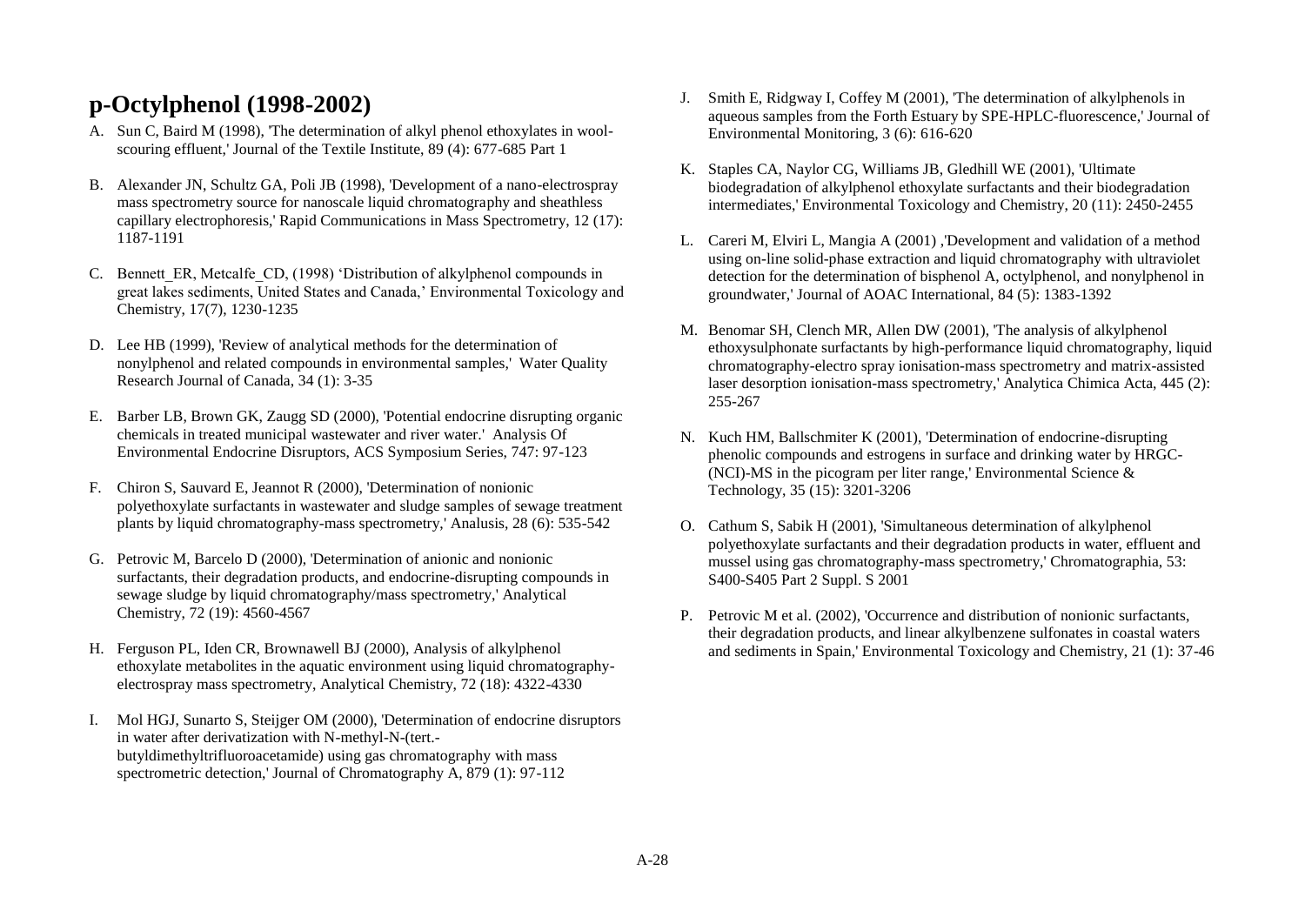

# **Environmental Analysis (4)**

Diquat dibromide and *p-*octylphenol have the potential to cause shortterm and long-term damage to the environment. Therefore, it is important to consider the measurement of the chemicals immediately after the incident and their subsequent fate. The majority of the chemicals were discharged into the environment via the drains on the site and then into the beck.

Discuss in your groups:

- The type, frequency and number samples that would be required.
- Those who could be prosecuted for the escape of pollutants into the  $\bullet$ River Dribble. Give your reasoning.
- Those who would be liable to pay for the monitoring of the  $\bullet$ pollution and subsequent clean up operations.

Assume that a monitoring program is being set up for this river system. Your task is to produce recommendations for the implementation of the monitoring programme.

Outline analytical methods that could be used to detect diquat dibromide and *p-*octylphenol based on the application reviews in Analytical Chemistry that appear on the 15 June edition in odd years.

#### **Review of Environmental Analysis (1991 - 2001)**

Clement RE, Yang PW, Koester CJ, (2001), "Environmental analysis," *Analytical Chemistry*, 73 (12): 2761-2790

Clement RE, Yang PW, Koester CJ, (1999), "Environmental analysis," *Analytical Chemistry*, 71 (12): 257R-292R

Clement RE, Yang PW, Koester CJ, (1997), "Environmental analysis," *Analytical Chemistry*, 69 (12): R251-R287

Clement RE, Eiceman GA, Koester CJ, (1995), "Environmental**-**analysis," *Analytical Chemistry*, 67 (12): R221-R255

Clement RE, Koester CJ, Eiceman GA, (1993), 'Environmental**-**analysis,' *Analytical Chemistry*, 65 (12): R85-R116

Clement RE, Langhorst ML, Eiceman GA, (1991), 'Environmental**-**analysis,' *Analytical Chemistry*, 63 (12): R270-R292

#### **Review of Water Analysis (1981 - 2001)**

Richardson SD, (2001), "Water analysis,", *Analytical Chemistry*, 73 (12): 2719-2734 Richardson SD, (1999), "Water analysis," *Analytical Chemistry*, 71 (12): 181R-215R Maccarthy P, Klusman RW, Cowling SW, Rice JA,, (1995) "Water **a**nalysis," *Analytical Chemistry*, 67 (12): R525-R582

Maccarthy P, Klusman RW, Cowling SW, Rice JA,, (1993), "Water **a**nalysis," *Analytical Chemistry*, 65 (12): R244-R292

Maccarthy P, Klusman RW, Cowling SW, Rice JA,, (1991), "Water **a**nalysis," *Analytical Chemistry*, 63 (12): R301-R342

Maccarthy P, Klusman RW, Rice JA,, (1989) "Water **a**nalysis," *Analytical Chemistry*, 61 (12): R269-R304

Maccarthy P, Klusman RW, Rice JA,, (1987), "Water **a**nalysis," *Analytical Chemistry*, 59 (12): R308-R337

Garbarino JR, Steinheimer TR, Taylor HE, (1985), "Water **a**nalysis," *Analytical Chemistry*, 57 (5): R46-R88

Fishman MJ, Erdmann DE, Garbarino JR,(1983), "Water **a**nalysis," *Analytical Chemistry*, 55 (5): R102-R133

Fishman MJ, Erdmann DE, Steinheimer TR, (1981), "Water **a**nalysis," *Analytical Chemistry*, 53 (5): R182-R214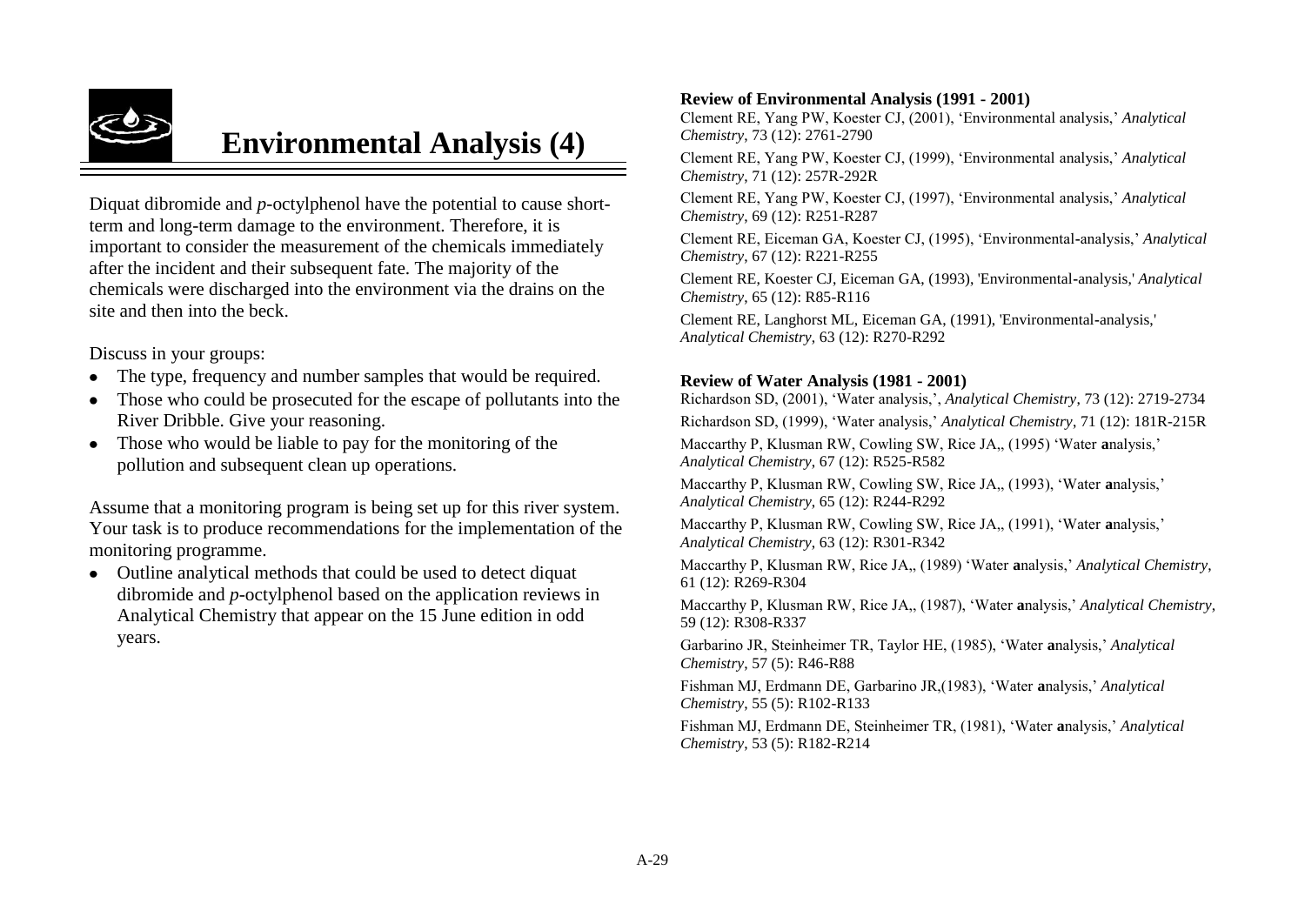# *Memo*



#### **20th May To Investigation Team**

Following the warehouse fire of 19 May, diquat dibromide, and *p-*octylphenol are believed to be present in the River Dribble. The Environment Department of Midshire County Council requires you to implement the following programme. Samples should be taken from the 20 May initially each day for the first fourteen days followed by monitoring once a week for the subsequent six weeks for diquat dibromide and p-octylphenol. Following this eight-week monitoring period, a monthly check (every 30 days) will be made for an indefinite period on the levels of *p-*octylphenol in both water and sediment samples until such time as the levels have dropped below the maximum permitted concentrations.

You are instructed to commission a sampling and analysis programme from the details of the companies attached to this memo. You may choose any combination of companies for any service in order to obtain the lowest cost within the constraints outlined below:

- 12 filtered water samples and 9 sediment samples will be taken from three sampling sites.
- Results should be returned within 7 days for diquat dibromide and 28 days for *p*-octylphenol.
- Sediment samples are not required for diquat dibromide analysis.
- All companies employed must have the relevant analytical techniques NAMAS or UKAS accredited.

Please find enclosed the the brochures for Wartanal, STS, Pork and Gaskett, and Strudenfarter. A briefing paper, completed analysis request form, blank analysis request form, costings sheet and year planner are also attached. It has been calculated that it would cost about £200,000 for the Environmental Department to perform this analysis 'in house'. This may be achieved more economically by contracting the work out to private companies.

Yours truly,

Mr. Simon Marshall Director of the Environmental Department

### **Notes**

The budget must include costings for collection of samples and transport. This may be performed "in house" or as part of a package, which may be provided by any of the nominated companies. It has been

| Costing of sample collection per collection date |         |
|--------------------------------------------------|---------|
| Total sampling time per visit                    | 8 hours |
| Cost per hour                                    | £15.00  |
| Disposables                                      | £14.00  |
| Transport cost per sampling visit                | £24.00  |

You may only budget up to the end of the year. One of the nominated companies is based in Germany. The current exchange rate, £/Euro is 0.89. Each conversion attracts a 2% commission by the exchanging bank.

The required detection limits are as follows:-

| Detection Limits required | <b>Sediment</b>         | Water                            |
|---------------------------|-------------------------|----------------------------------|
| Diquat dibromide          | N/A                     | $0.1 \mu g l^{-1}$               |
| $p$ -octylphenol          | $1.4 \text{ ng g}^{-1}$ | $1.0 \,\mu g \,$ l <sup>-1</sup> |

## **The Task**

Use the following information to decide who should carry out the sampling and the analysis programme.

When you have made your decision you will be required to give a 10-minute presentation justifying **all** your decisions. An executive summary of your proposals (2 x A4) needs to be submitted by the date given by the tutor.

#### **The report should include:-**

- Summary of companies reviewed  $\bullet$
- Summary of costs
- Factors considered
- Executive summary of decisions including justification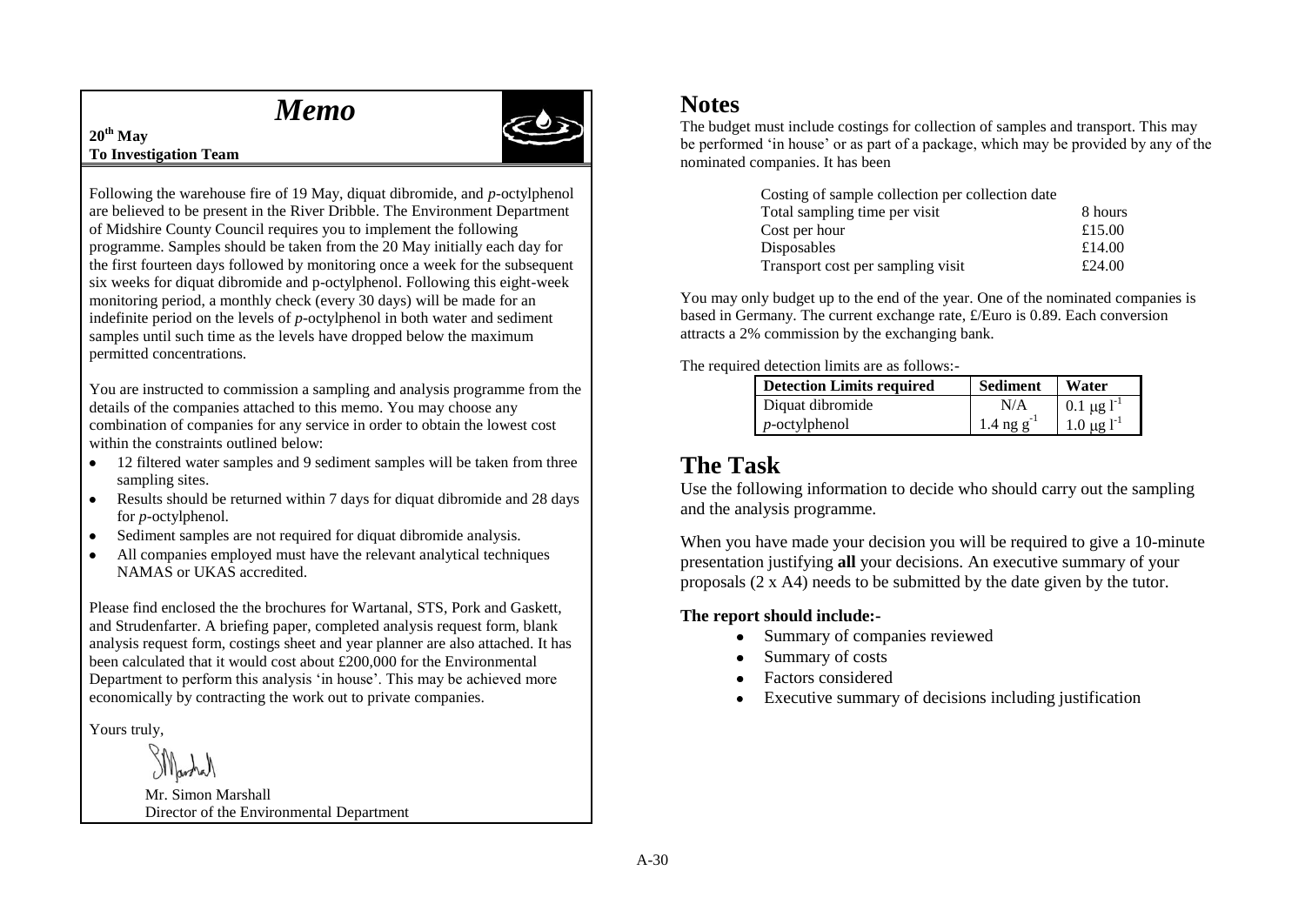|                                              | T <sub>1</sub> | W l |                 |         | S.              | <b>S</b>       | M               |                 | W              |                | F.  | S.                                     | S.             | M              |                               | W  |    | F    | S. | S. | м  |    | W  |                                             | F. | S        | S         | м                 |          | W            |    | F                                | S  | S     | M          | $\mathbf{T}$ |
|----------------------------------------------|----------------|-----|-----------------|---------|-----------------|----------------|-----------------|-----------------|----------------|----------------|-----|----------------------------------------|----------------|----------------|-------------------------------|----|----|------|----|----|----|----|----|---------------------------------------------|----|----------|-----------|-------------------|----------|--------------|----|----------------------------------|----|-------|------------|--------------|
| J<br>a<br>n                                  |                |     |                 | 2       | 3               | $\overline{4}$ | 5               | 6               |                | 8              | -9  | 10                                     | 11             | 12             | 13                            | 14 | 15 | 16 l | 17 | 18 | 19 | 20 | 21 | 22                                          | 23 | 24       | 25        | 26                | 27       | 28           | 29 | 30                               | 31 |       |            |              |
| F<br>e<br>$\mathbf b$                        |                |     |                 |         |                 | $\mathbf{1}$   | 2               | $\mathbf{3}$    | $\overline{4}$ | 5              | 6   | $7\phantom{0}$                         | 8 <sup>1</sup> | 9              |                               |    |    |      |    |    |    |    |    | 10 11 12 13 14 15 16 17 18 19 20 21         |    |          | 22        | 23 l              | 24       |              |    | 25 26 27 28                      |    |       |            |              |
| M<br>а<br>$\mathbf{r}$                       |                |     |                 |         |                 | $1 \quad$      | 2               | $\overline{3}$  | $\sqrt{4}$     | $\overline{5}$ | 6 I | 7 I                                    | 8 <sup>1</sup> | 9 <sup>1</sup> |                               |    |    |      |    |    |    |    |    | 10 11 12 13 14 15 16 17 18 19 20 21         |    |          | 22        |                   |          |              |    | 23   24   25   26   27   28   29 |    |       | 30 31      |              |
| $\mathsf{A}$<br>p<br>r.                      |                |     |                 | 3       | $\overline{4}$  | 5 <sup>5</sup> | 6               | $7\overline{ }$ | 8              | 9 <sup>1</sup> |     | 10 11 12 13 14 15 16 17 18 19 20 21 22 |                |                |                               |    |    |      |    |    |    |    |    | 23 24 25                                    |    |          |           | $26 \mid 27 \mid$ |          | 28 29 30     |    |                                  |    |       |            |              |
| M<br>а<br>$\mathbf{y}$                       |                |     |                 | $\perp$ | 2               | $\overline{3}$ | 4               | 5               | 6              | $7\phantom{0}$ | 8   | 9                                      |                |                |                               |    |    |      |    |    |    |    |    | 10 11 2 3 3 4 5 6 7 8 7 8 7 9 20 21 22 23   |    |          | 24        | 25                |          |              |    | 26 27 28 29 30 31                |    |       |            |              |
| $\overline{\mathsf{J}}$<br>$\mathbf{u}$<br>n |                |     |                 |         |                 |                | $\mathbf{1}$    | 2               | 3              | 4              | 5   | 6                                      | $7\phantom{0}$ | 8              |                               |    |    |      |    |    |    |    |    | 9 10 11 12 13 14 15 16 17 18 19 20          |    |          | 21        |                   |          |              |    | 22 23 24 25 26 27                |    | 28    | 29 30      |              |
| J<br>u                                       |                |     |                 | 3       | $\overline{4}$  | 5              | 6               | 7 <sup>1</sup>  | 8              | 9              |     | 10 11 12 13 14 15 16 17 18 19 20       |                |                |                               |    |    |      |    |    |    | 21 | 22 |                                             |    | 23 24 25 | 26        | 27                |          | 28 29 30 31  |    |                                  |    |       |            |              |
| $\mathsf{A}$<br>u<br>g                       |                |     |                 |         | $\overline{1}$  | 2              | $\mathbf{3}$    | $\overline{4}$  | 5              | 6              | 7 I | 8                                      | 9              |                | 10 11 12 13 14 15 16 17 18 19 |    |    |      |    |    |    |    |    | 20 21                                       |    | 22       | 23        | 24                | 25       | $26 \mid 27$ |    | 28                               | 29 | 30 31 |            |              |
| $\mathbf{s}$<br>e<br>p                       |                | 2   | 3               | 4       | $5\overline{)}$ | 6              | $7\phantom{0}$  | 8               | $\frac{1}{9}$  |                |     | 10 11 12 13 14 15 16 17 18 19 20 21    |                |                |                               |    |    |      |    |    |    | 22 | 23 |                                             |    | 24 25 26 | 27        |                   | 28 29 30 |              |    |                                  |    |       |            |              |
| $\mathbf{o}$<br>C<br>t                       |                |     | $\vert 1 \vert$ | 2       | $\overline{3}$  | $\overline{4}$ | 5               | 6               | $7\phantom{0}$ |                | 891 |                                        |                |                |                               |    |    |      |    |    |    |    |    | 10 11 2 13 14 15 16 17 18 19 20 21 22 23 24 |    |          | $25 \mid$ |                   |          |              |    | 26 27 28 29 30 31                |    |       |            |              |
| $\mathbf N$<br>$\mathbf{o}$<br>v             |                |     |                 |         |                 | $\mathbf{1}$   | 2               | $\overline{3}$  | 4              | $5-1$          | 6   | 7                                      | 8 <sup>1</sup> |                |                               |    |    |      |    |    |    |    |    | 9 10 11 12 13 14 15 16 17 18 19 20 21       |    |          | 22        |                   |          | 23 24 25 26  |    | 27 28                            |    | 29    | $\vert$ 30 |              |
| D<br>e<br>c                                  |                | 2   | 3               | 4       | $\vert 5 \vert$ | 6              | $7\overline{ }$ | 8               | 9              |                |     | $10 \mid 11 \mid 12 \mid$              | 13             |                | 14 15 16 17 18 19 20 21       |    |    |      |    |    |    | 22 | 23 | 24 25                                       |    | 26       | 27        | 28 I              |          | 29 30 31     |    |                                  |    |       |            |              |

## **Year Planner**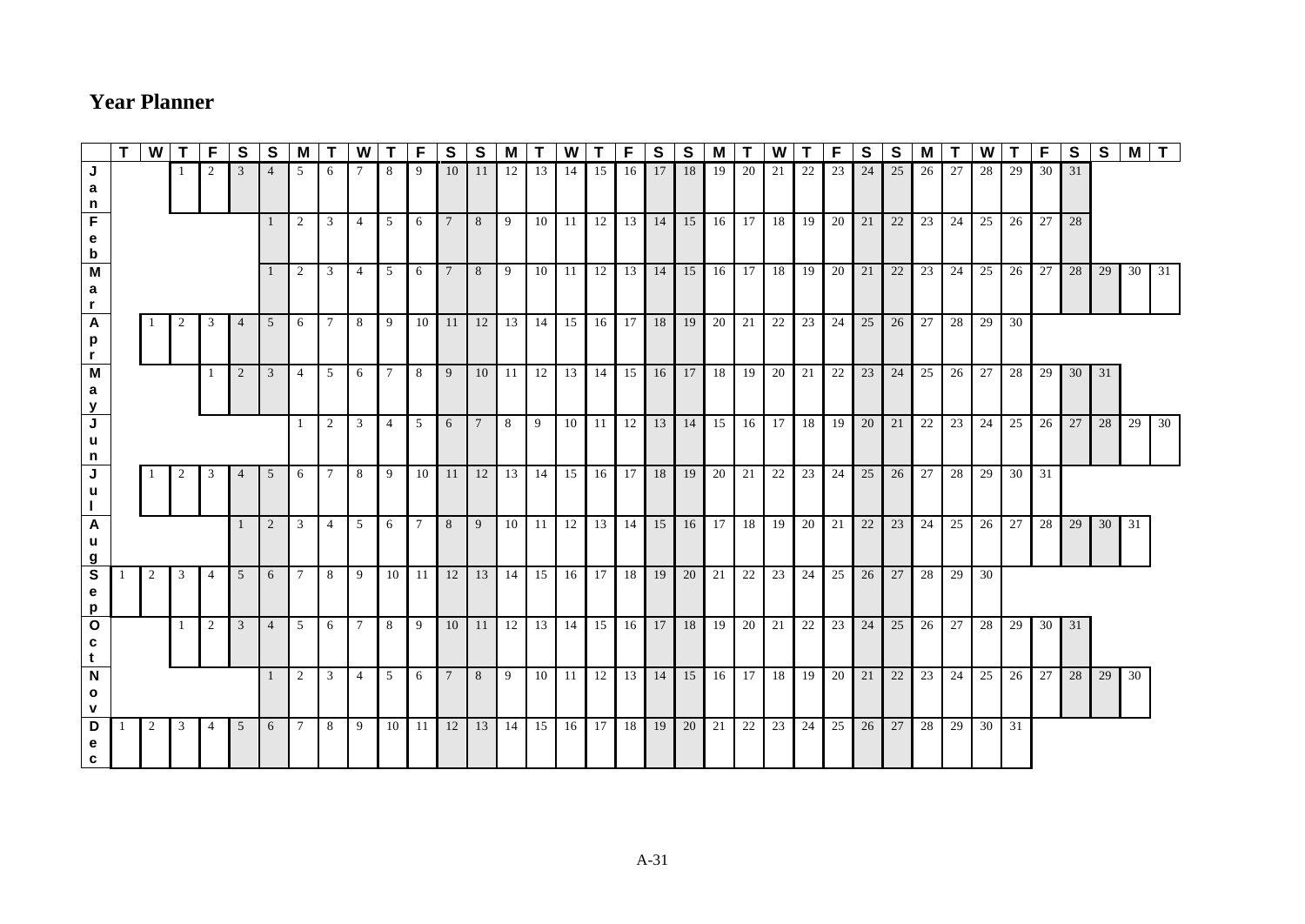

Nash House, Robbets Industrial Estate, Mail Rd Orpington, Kent, BR5 5PH

> Telephone 021212 614892 email [pork@gaskett.truenet.uk](mailto:pork@gaskett.bluenet.uk)

Visit our Web page at (still under construction)

This new company in the analytical field has made a serious impact on the market within a short time. Our newly acquired range of instrumentation guarantees turn around times for samples within 48 hours. Our labs are set up to perform the most exacting analysis using techniques such as:

- UV analysis
- Infrared
- GC-FID
- HPLC with diode array detection
- **Capillary electrophoresis**
- **ICP-MS**

We boast a growing staff of 12 personnel, many of whom have had recent links with institutions recognised as leaders in the analytical sciences. It is our aim to build a state-of-the-art laboratory capable of carrying out the most exacting analytical tasks to the highest quality.

For further information Contact:



Peter Pork on 015324 797395

#### Proprietors P. Pork HND & U.R.A. Gaskett

#### **Aqueous samples costing guide**

**(Note this is intended for illustrative purposes only. For detailed quotation please apply)**

| <b>Analysis Type</b>                          | No of samples | Cost per sample<br>£            |
|-----------------------------------------------|---------------|---------------------------------|
| UV analysis                                   | $1 - 10$      | 10.00                           |
|                                               | $10-50$       | 8.00                            |
|                                               | > 50          | 5.00                            |
|                                               |               |                                 |
| Infra red                                     |               |                                 |
| Solid samples                                 | Per sample    | 15.00                           |
| Liquid samples                                | Per sample    | 15.00                           |
| Air samples                                   | Per sample    | 200.00                          |
| <b>GC-FID</b>                                 |               |                                 |
| Aqueous samples with liquid-liquid extraction | Per sample    | 35.00                           |
| Aqueous samples - no extraction               | Per sample    | 15.00                           |
| Solid sample with Soxhlet extraction          | Per sample    | 22.00                           |
|                                               |               |                                 |
| <b>HPLC</b> with diode array detection        |               |                                 |
| Aqueous samples with liquid-liquid extraction | $1 - 10$      | 35.00                           |
|                                               | $10-50$       | 22.00                           |
|                                               | > 50          | 15.00                           |
| Aqueous samples - no extraction               | $1 - 10$      | 15.00                           |
|                                               | $10-50$       | 10.00                           |
|                                               | > 50          | 8.00                            |
| Solid sample with Sohxlet extraction          | $1 - 10$      | 22.00                           |
|                                               | 10-50         | 15.00                           |
|                                               | > 50          | 12.00                           |
| Capillary electrophoresis                     |               | Contact us for a detailed quote |
|                                               |               |                                 |
| <b>ICP-MS</b>                                 |               |                                 |
| Organo tin solid                              | Per sample    | 40.00                           |
| Organo tin Aqueous                            | Per sample    | 25.00                           |
| All prices exclude VAT                        |               |                                 |

|                          | diquat<br>dibromide |                   | p-octylphenol |
|--------------------------|---------------------|-------------------|---------------|
|                          | aqueous $\mu$ g /   | aqueous $\mu$ g / | sediment ppb  |
| <b>LOD</b>               | 0.05                | 0.1               |               |
| Turnaround time in hours | 24 hours            |                   | 48 hours      |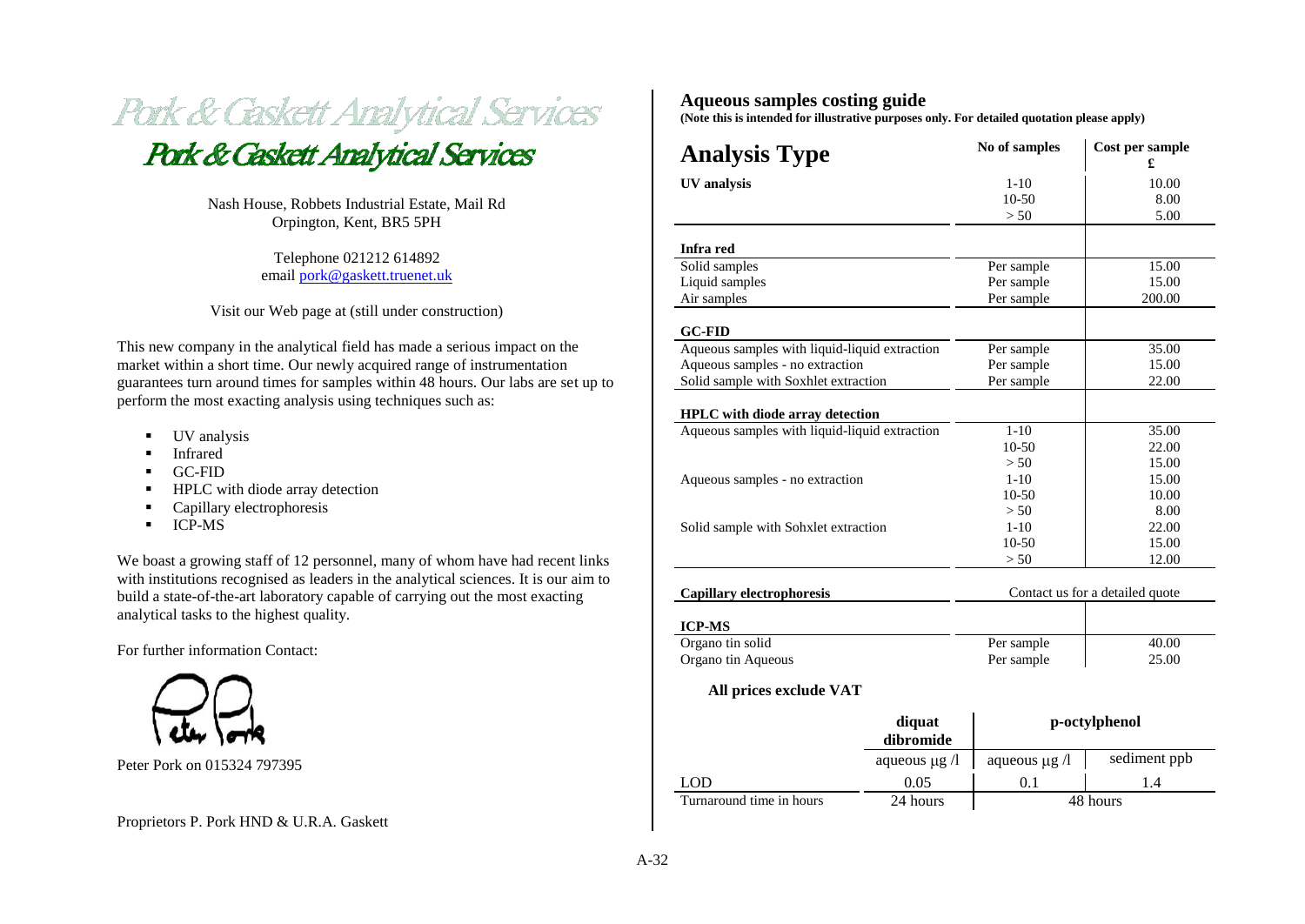# $SIS_{\text{Labs Ltd}}$

#### *Your BEST choice for speedy and reliable outsourcing*

STS Labs Ltd (established in 1974) was one of the first ISO 17025 accredited laboratories in the country. Our expertise is in environmental analysis and we believe that effective environmental management is a cornerstone of successful business. STS is a leading provider of environmental testing services and consultancy.

STS serves a diverse range of markets that depend on analytical science including food & agriculture, life-sciences, forensic and environmental sectors. In addition to the provision of analytical services STS has considerable experience in the validation and development of analytical methods. We offer UKAS accredited methods of analysis.

We are leading specialist in all aspects of ICP spectroscopy as well as offering HPLC, GC, GC-MS, electrophoresis, AAS, and FT-IR facilities.

Our comprehensive environmental monitoring service is unrivalled in Europe. Simply inform us of your requirements and we will design a complete program to address your monitoring requirement right through from sampling to data analysis.

STS only employ highly competent and experienced chemists who, combined with modern instrumentation, provide the means of meeting the increasing demand from industry, local authorities and the environment agency for fast accurate analysis.

Assaying operations are centred at STS's Main Laboratory in Skegness.

**STS**

|                          | diquat<br>dibromide | p-octylphenol      |              |
|--------------------------|---------------------|--------------------|--------------|
|                          | aqueous $\mu$ g /   | aqueous $\mu$ g /l | sediment ppb |
|                          | 0.05                | 0.5                |              |
| Turnaround time in hours | 96 hours            |                    | 192 hours    |



**Enter the required** information for an instant email quotation

| Name          |        |                  |                             |                                |
|---------------|--------|------------------|-----------------------------|--------------------------------|
| Address       |        |                  |                             |                                |
| Telephone/Fax |        |                  |                             |                                |
| email         |        |                  |                             |                                |
| Compound(s)   | Matrix | No of<br>samples | Detection<br>limit required | Required<br>turnaround<br>time |
|               |        |                  |                             |                                |
|               |        |                  |                             |                                |
|               |        |                  |                             |                                |
|               |        |                  |                             |                                |

Ask for details of our ongoing analysis all inclusive service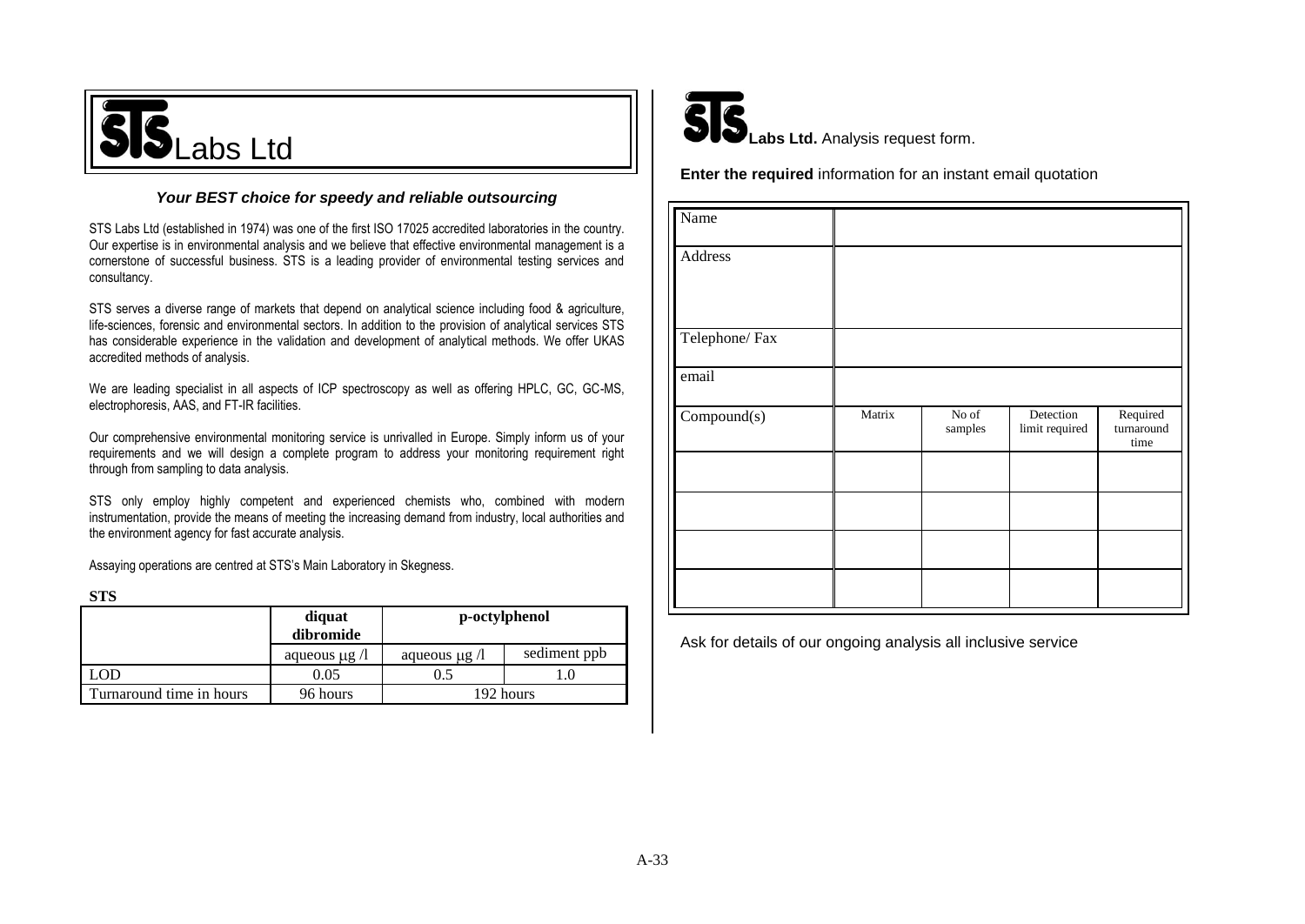# **SIS** Labs Ltd. Analysis request form.

| Name                         |               |                  |                           |                           |                              |
|------------------------------|---------------|------------------|---------------------------|---------------------------|------------------------------|
| Address                      |               |                  |                           |                           |                              |
| Telephone /<br>Fax           |               |                  |                           |                           |                              |
| email                        |               |                  |                           |                           |                              |
| $\overline{\text{Compound}}$ | <b>Matrix</b> | No of<br>samples | <b>Detection</b><br>limit | <b>Turnaround</b><br>time | $\bf Cost$ per<br>sample (£) |
| Diquat<br>dibromide          |               |                  |                           |                           |                              |
| Octylphenol                  |               |                  |                           |                           |                              |
| Octylphenol                  |               |                  |                           |                           |                              |
|                              |               |                  |                           |                           |                              |
|                              |               |                  |                           |                           |                              |
|                              |               |                  |                           |                           |                              |



| Name                |               |                                                   |                           |                           |                                      |
|---------------------|---------------|---------------------------------------------------|---------------------------|---------------------------|--------------------------------------|
| Address             |               |                                                   |                           |                           |                                      |
| Telephone /<br>Fax  |               |                                                   |                           |                           |                                      |
| email               |               |                                                   |                           |                           |                                      |
| Compound            | <b>Matrix</b> | No of<br>$\ensuremath{\textbf{\textbf{samples}}}$ | <b>Detection</b><br>limit | <b>Turnaround</b><br>time | Cost per<br>sample $(\pmb{\pounds})$ |
| Diquat<br>dibromide |               |                                                   |                           |                           |                                      |
| Octylphenol         |               |                                                   |                           |                           |                                      |
| Octylphenol         |               |                                                   |                           |                           |                                      |
|                     |               |                                                   |                           |                           |                                      |
|                     |               |                                                   |                           |                           |                                      |
|                     |               |                                                   |                           |                           |                                      |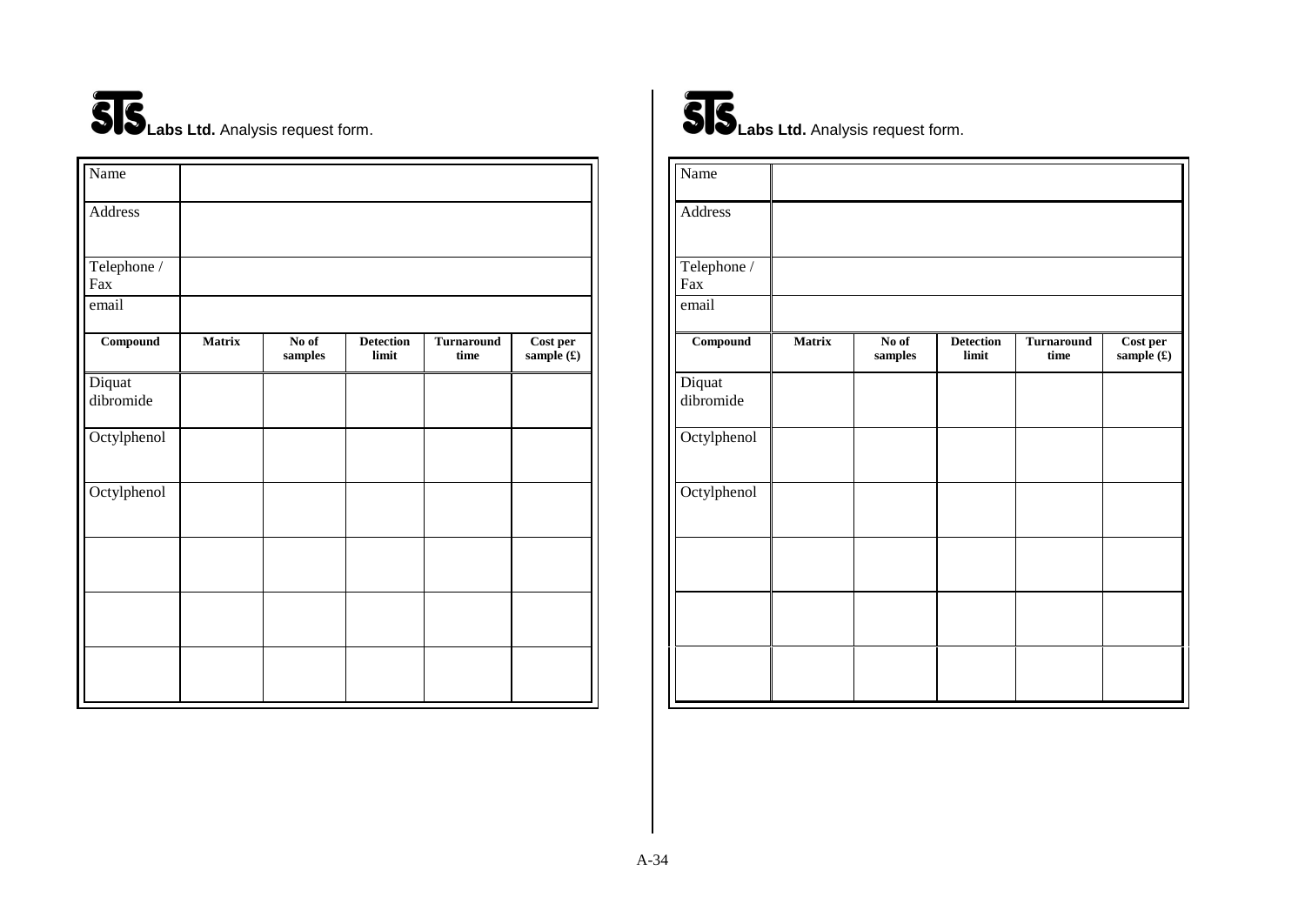

#### **About** Strudenfarter Analytisher Dienst

We are one of the leading analytical labs specialising in environmental monitoring. Our ultra modern lab is located in a central European position enabling Europe-wide analysis by state of the art automated analytical equipment.

We have a long history of involvement with assessment of water quality including:

- pond and lake water quality
- causes of fish mortality
- pollution of rivers and streams
- sea water quality at beaches
- ground water contamination by organic or inorganic contaminants
- pollution of marine and estuarine environments by mineral oils
- surface water classification **(75/440/EEC)**
- suitability for irrigation
- presence of UK "Red List" contaminants
- suitability for aqua-culture, horticulture and general amenity uses

Sediment samples are also taken and analysed as part of the firm's work with ponds and lakes. Advice is also given on treatment and on the possibilities for use in landscaping or safe disposal off-site.

People in the Western World, making use of the numerous appliances in their homes, often are taking for granted access to large quantities of the clean water - consistent in composition and free from harmful bacteria. Apart from drinking needs, water may be required for washing, cleaning, watering the garden and filling swimming pools. Although water companies supply good quality drinking water, problems can arise within complex or modified distribution systems, particularly in large buildings.

Waters for human use are analysed by Strudenfarter Analytisher Dienst on a regular basis and advice is given on suitability, e.g.:

- Waters for Potability **(80/778/EEC)**
- Natural Mineral Waters **(80/777/EEC)**
- Bathing Waters **(76/160/EEC)**
- Purified and Injection Water (BP)
- Well and Borehole Waters

| Aqueous samples                           | <b>Euros</b> |
|-------------------------------------------|--------------|
| Ammonia                                   | 5.00         |
| Free cyanide                              | 20.00        |
| Total cyanide                             | 21.00        |
| Detergents (ionic)                        | 28.00        |
| Detergents (non-ionic)                    | 110.00       |
| Organo tin ICP-MS Aqueous Sample          | 75.00        |
| Orthophosphate                            | 5.50         |
| Phenol (Total monohydric)                 | 12.50        |
| Phenol (speciated)                        | 82.50        |
| <b>TOC</b>                                | 12.50        |
| Metal screen ICP-MS                       | 42.00        |
| <b>TON</b>                                | 4.50         |
| GC-MS Semiguant scan                      | 205.00       |
| Glycols                                   | 8.00         |
| Organo phosphate pesticides               | 135.50       |
| Organo chlorine pesticides                | 110.00       |
| Bipyridylium pesticides                   | 80.00        |
| Alkylphenols                              | 78.00        |
| Poly Aromatic Hydrocarbons                | 100.00       |
| Solid samples                             |              |
| Poly Aromatic Hydrocarbons                | 82.00        |
| Poly Aromatic Hydrocarbons screen(GC-FID) | 36.00        |
| Volatile Organic Carbon                   | 82.50        |
| Organo phosphate pesticides               | 140.00       |
| Organo chlorine pesticides                | 110.00       |
| Synthetic pyrethroids (GC)                | 110.00       |
| Organo tin ICP-MS Solid Sample            | 82.00        |
| Alkyl phenols                             | 85.00        |

|                          | diquat<br>dibromide |                    | p-octylphenol |
|--------------------------|---------------------|--------------------|---------------|
|                          | aqueous $\mu$ g /   | aqueous $\mu$ g /l | sediment ppb  |
| .OD                      |                     |                    |               |
| Turnaround time in hours | 96 hours            |                    | 96 hours      |

Total petroleum hydrocarbons 98.00 Oil ID 90.00

> All costs are inclusive of transport charges All techniques are NAMAS accredited. Strudenfarter Analytisher Dienst Egerlandstr. 0591813 Erlangenlich, **Deutschland**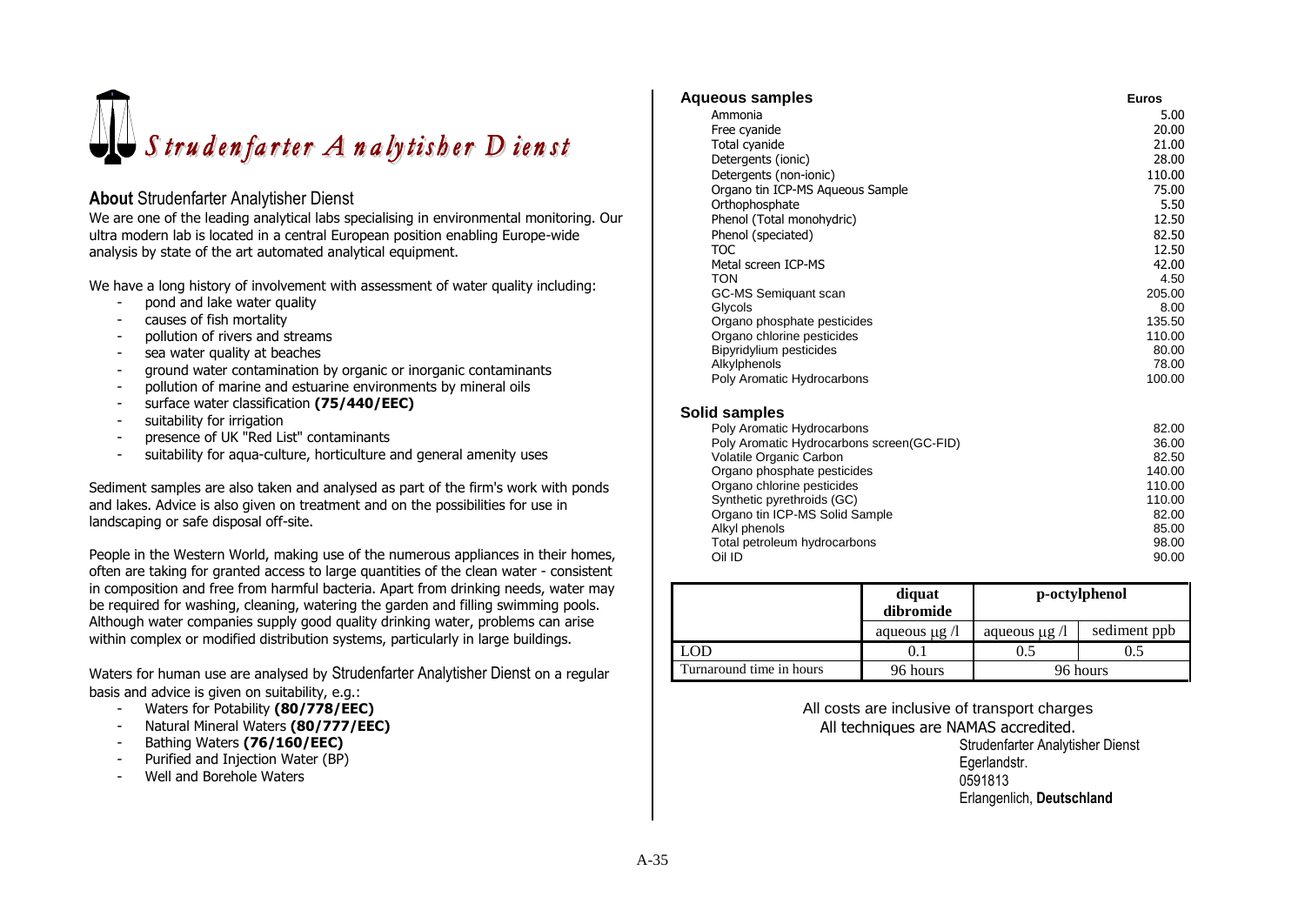# Wartanal

**"***Expert Analysis available with rapid turnaround***."**

Wartanal provides through our Analytical Service group, a comprehensive range of testing and analysis facilities. Investment in modern instrumental techniques enables the business to handle enquiries related to; occupational hygiene, contaminated land, groundwaters and wastewaters, forensic sciences, metallurgy and condition monitoring.

Determinations from trace to macro levels in a wide variety of matrices, e.g. pesticide residues, product development, storage stability, clinical trials. All our techniques are UKAS accredited. We also contribute to a number of UK and International proficiency testing schemes and are ISO 17025 accredited.

The principal activities of the analytical facility are provided from the following range of techniques:-

 $\bullet$ 

 $\bullet$ 

- **Spectroscopy** ICP-OES, XRF, OES, FT-IR, AA
- **Chromatography** GCMS, HPLC, IC, GC-ECD, GC-FID
- **Electron microscopy** optical microscopy, x-ray diffraction  $\bullet$
- 
- **Thermal analysis** TGA, DTA, DMA, DSC

If your requirements are not listed above please phone. The laboratory will provide data reports or a comprehensive interpretation as required.

#### **Wartanal analysis suite**

| <b>Toxicity Testing</b> |       |        | Cost £ /sample |
|-------------------------|-------|--------|----------------|
| Ecotox                  | 5 min | 15 min | 60.00          |
| Daphnia                 | 24 hr | 48 hr  | 600.00         |

| <b>Metals</b> | Cost £<br>/sample |                     | Cost £ /sample |
|---------------|-------------------|---------------------|----------------|
| Ag            | 6.00              | Hg                  | 9.00           |
| Al            | 6.00              | Mg                  | 6.00           |
| As            | 6.00              | Ni                  | 6.00           |
| Cd            | 6.00              | P                   | 18.00          |
| Cr            | 6.00              | Pb                  | 6.00           |
| Cr(VI)        | 16.00             | Sb                  | 12.00          |
| Cu            | 6.00              | Se                  | 15.00          |
| F             | 6.00              | Zn                  | 6.00           |
| Fe            | 6.00              | Metal screen ICP-MS | 30.00          |

| Oxygen demand                    | Cost £ /sample |
|----------------------------------|----------------|
| <b>BOD</b>                       | 15.00          |
| COD                              | 16.00          |
| <b>Miscellaneous Analysis</b>    | Cost £ /sample |
| Ammonia                          | 3.20           |
| Free cyanide                     | 14.50          |
| <b>Total cyanide</b>             | 14.50          |
| Detergents                       |                |
| Ionic                            | 20.00          |
| Non-ionic                        | 80.00          |
| Dissolved oxygen                 | 4.00           |
| pН                               | 4.00           |
| Organo tin ICP-MS Aqueous Sample | 40.00          |
| Organo tin ICP-MS Solid Sample   | 55.00          |
| Orthophosphate                   | 4.00           |
| Phenol (Total monohydric)        | 9.00           |
| Phenol (speciated)               | 60.00          |
| <b>TOC</b>                       | 9.00           |
| <b>TON</b>                       | 3.20           |
| GC-MS Semiquant scan             | 150.00         |
| Glycols                          | 60.00          |
| Total petroleum hydrocarbons     | 60.00          |
| Oil ID                           | 65.00          |
| <b>Surfactants Solid Sample</b>  | 75.00          |
| Surfactants Aqueous Sample       | 60.00          |
| Organo phosphate pesticides      | 100.00         |
| Organo chlorine pesticides       | 80.00          |
| Bipyridylium pesticides          | 60.00          |
| PAH (EPA-16 protocol)            | 60.00          |
| VOC suit                         | 60.00          |
| PAH screen (GC-FID)              | 26.00          |
| Synthetic pyrethroids (GC)       | 80.00          |

Prices quoted are based on a seven day turnaround and a minimum of 10 samples per analysis. For sample numbers of less than ten, a 20%premium is charged. A 25% rebate is available for a cumulative total of 100 samples or more over a 12 month period. For 24 hr service add 25% to the cost.

|                          | diquat dibromide   | p-octylphenol      |              |  |
|--------------------------|--------------------|--------------------|--------------|--|
|                          | aqueous $\mu$ g /l | aqueous $\mu$ g /l | sediment ppb |  |
| LOD                      |                    |                    |              |  |
| Turnaround time in hours | 36 hours           |                    | 36 hours     |  |

**Please enquire about further discount rates which maybe available on bulk samples. Further information is available from:**

| Wartanal, Unit 34, Crosby Science Park, Pearl Drive, Nottingham, NG4 7HQ |                          |               |
|--------------------------------------------------------------------------|--------------------------|---------------|
| 01932 7777777<br>Tel                                                     | Fax                      | 01932 7727777 |
| Email                                                                    | Wart@anal.compuspu.co.uk |               |
|                                                                          |                          |               |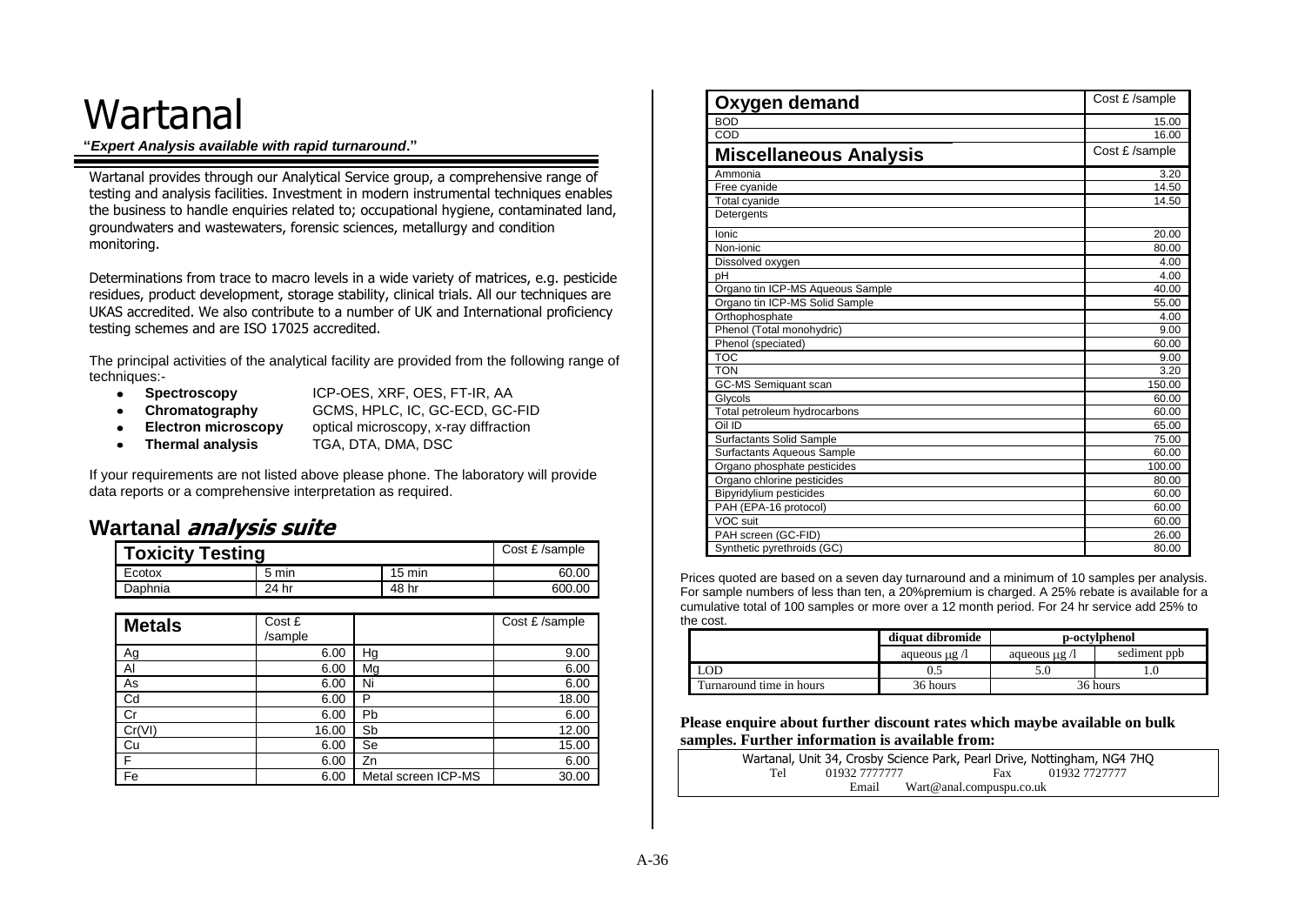

The quotation is as follows: -

| Name                |               |                                                   |                           |                           |                                      |
|---------------------|---------------|---------------------------------------------------|---------------------------|---------------------------|--------------------------------------|
| Address             |               |                                                   |                           |                           |                                      |
| Telephone /<br>Fax  |               |                                                   |                           |                           |                                      |
| email               |               |                                                   |                           |                           |                                      |
| Compound            | <b>Matrix</b> | No of<br>$\ensuremath{\textbf{\textbf{samples}}}$ | <b>Detection</b><br>limit | <b>Turnaround</b><br>time | Cost per<br>sample $(\pmb{\pounds})$ |
| Diquat<br>dibromide |               |                                                   |                           |                           |                                      |
| Octylphenol         |               |                                                   |                           |                           |                                      |
| Octylphenol         |               |                                                   |                           |                           |                                      |
|                     |               |                                                   |                           |                           |                                      |
|                     |               |                                                   |                           |                           |                                      |
|                     |               |                                                   |                           |                           |                                      |

All costs are exclusive of VAT

Note; We can arrange sample collection on the above samples at the following cost:

£200 + VAT per excursion



**SIS** Labs Ltd. Analysis request form.

The quotation is as follows: -

| Name                |               |                                      |                           |                           |                          |
|---------------------|---------------|--------------------------------------|---------------------------|---------------------------|--------------------------|
| Address             |               |                                      |                           |                           |                          |
| Telephone /<br>Fax  |               |                                      |                           |                           |                          |
| email               |               |                                      |                           |                           |                          |
| $Compound$          | <b>Matrix</b> | $\overline{\text{No of}}$<br>samples | <b>Detection</b><br>limit | <b>Turnaround</b><br>time | Cost per<br>sample $(f)$ |
| Diquat<br>dibromide | Aqueous       | 720                                  | $0.1 \,\mu g \, 1^{-1}$   | 7 days                    | 51                       |
| Octylphenol         | Aqueous       | 900                                  | $1.0 \,\mu g \,l^{-1}$    | 28 days                   | 47                       |
| Octylphenol         | Sediment      | 675                                  | $1.4$ pg $g^{-1}$         | 28 days                   | $\overline{54}$          |
|                     |               |                                      |                           |                           |                          |
|                     |               |                                      |                           |                           |                          |
|                     |               |                                      |                           |                           |                          |

All costs are exclusive of VAT

Note; We can arrange sample collection on the above samples at the following cost:

£200 + VAT per excursion